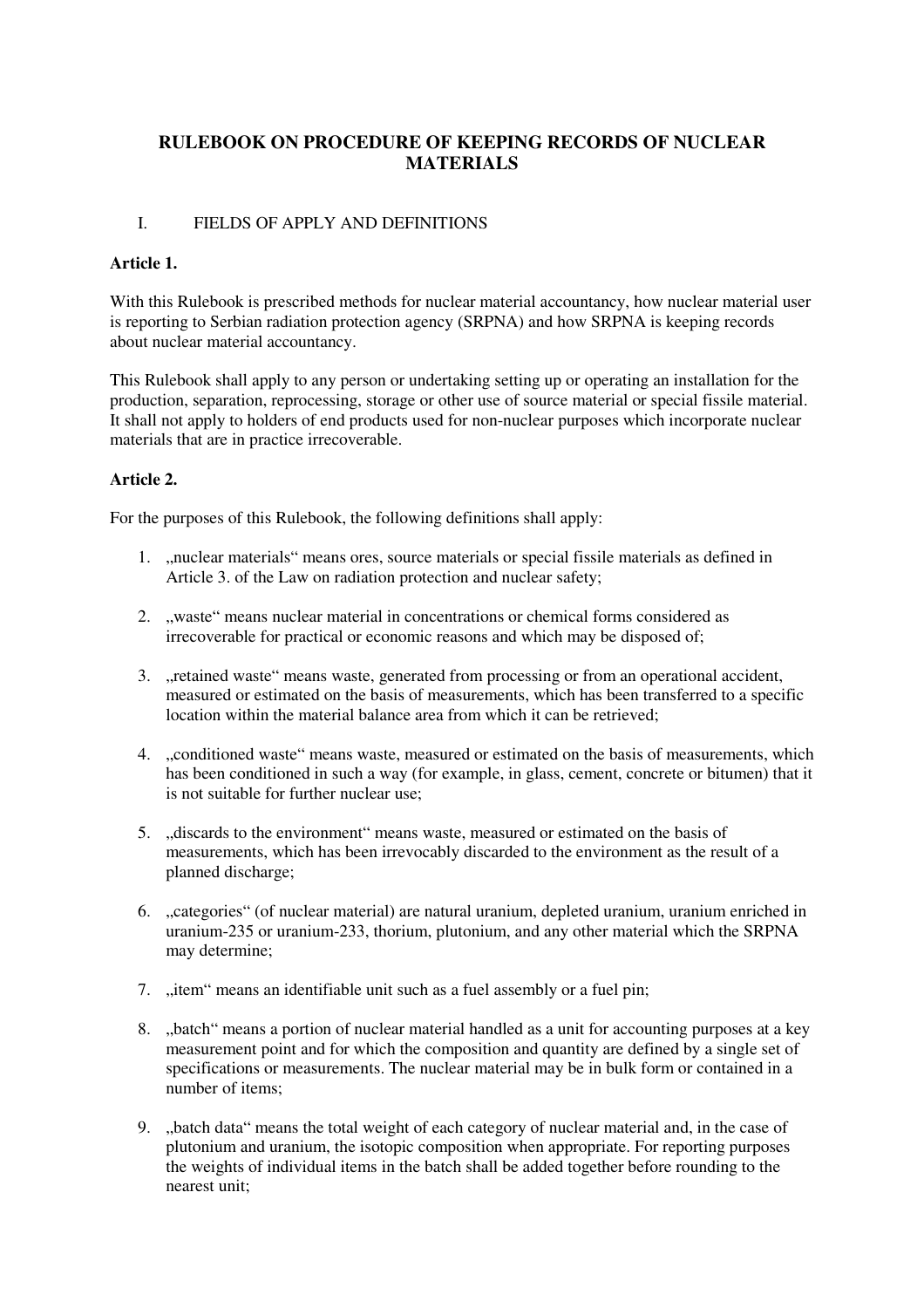- 10. "effective kilogram" is a special unit used in safeguarding nuclear material, obtained by taking:
	- 1) for plutonium, its weight in kilograms;
	- 2) for uranium with an enrichment of 0,01 (1  $\%$ ) and above, its weight in kilograms multiplied by the square of its enrichment;
	- 3) for uranium with an enrichment below 0,01 (1 %) and above 0,005 (0,5 %), its weight in kilograms multiplied by 0,0001;
	- 4) for depleted uranium with an enrichment of 0,005 (0,5 %) or below, and for thorium, its weight in kilograms multiplied by 0,00005;
- 11. "material balance area" means an area such that, for the purpose of establishing the material balance:
	- 1) the quantity of nuclear material in each transfer into or out of each material balance area can be determined;
	- 2) the physical inventory of nuclear material in each material balance area can be determined when necessary in accordance with specified procedures;
- 12. "key measurement point" means a location where nuclear material appears in such a form that it may be measured to determine material flow or inventory, including but not limited to, the places where nuclear material enters, leaves or is stored in, material balance areas;
- 13. "book inventory" of a material balance area means the algebraic sum of the most recent physical inventory of that material balance area, and of all inventory changes that have occurred since that physical inventory was taken;
- 14. "physical inventory" means the sum of all the measured batch quantities or derived estimates of batch quantities of nuclear material on hand at a given time within a material balance area, obtained in accordance with specified procedures;
- 15. "material unaccounted for" means the difference between the physical inventory and the book inventory;
- 16. "shipper/receiver difference" means the difference between the quantity of nuclear material in a batch as measured at the receiving material balance area and the quantity as stated by the shipping material balance area;
- 17. "source data" means those data, recorded during measurement or calibration or used to derive empirical relationships, which identify nuclear material and provide batch data, including: weight of compounds; conversion factors to determine weight of element; specific gravity; element concentration; isotopic ratios; relationship between volume and manometer readings; and relationship between plutonium produced and power generated;
- 18. "site" means an area delimited by the SRPNA, comprising one or more installations, including closed-down installations, as defined in their relevant basic technical characteristics, whereby: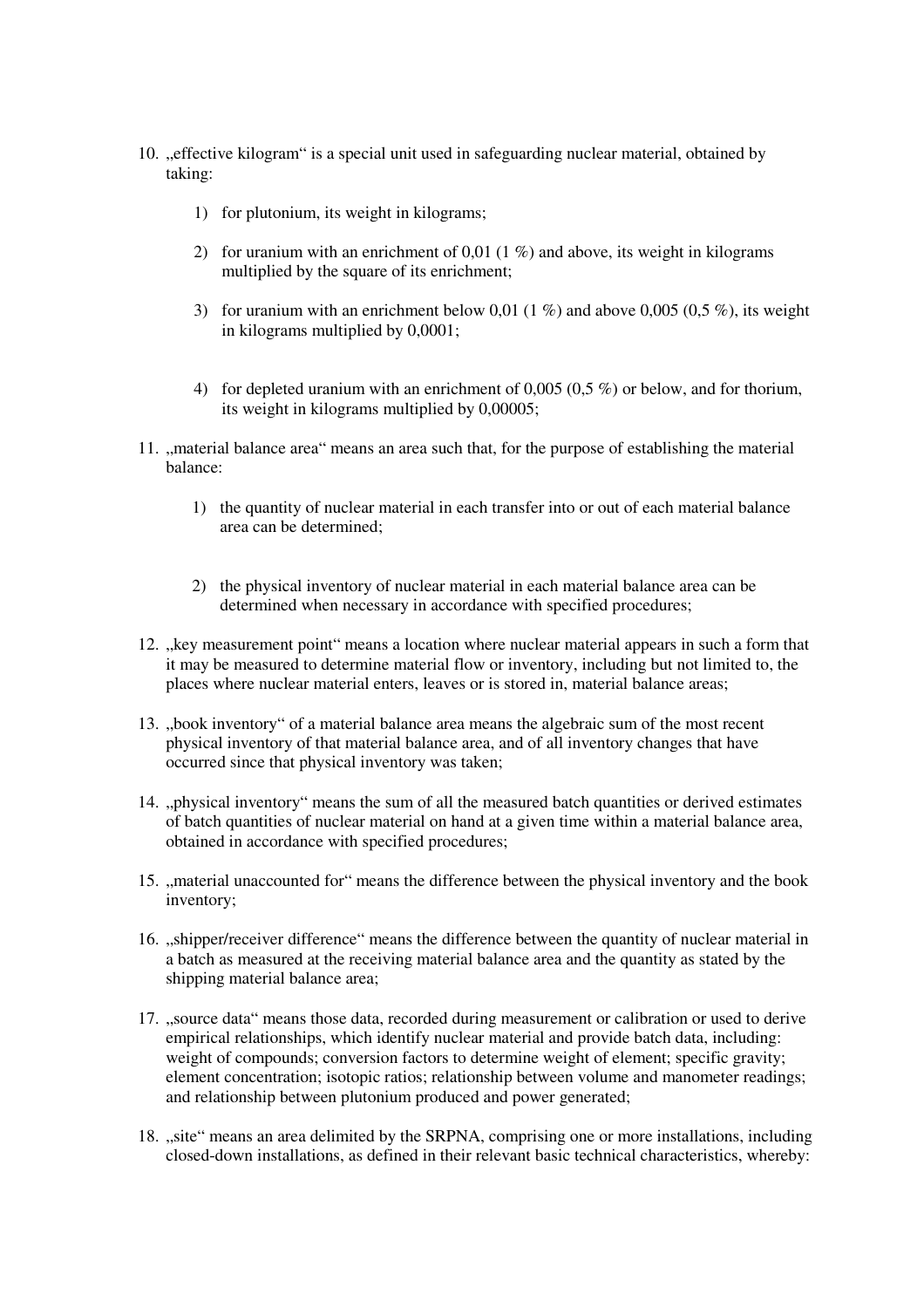- 1) waste treatment or waste storage installations do not constitute a site in themselves;
- 2) in the case of a closed-down installation where source material or special fissile material in quantities less than one effective kilogram was customarily used, the term is limited to locations with hot cells or where activities related to conversion, enrichment, fuel fabrication or reprocessing were carried out;
- 3) site also includes all facilities co-located with the installations which provide or use essential services including hot cells for processing irradiated materials not containing nuclear material; plants for the treatment, storage and disposal of waste;
- 19. "site representative" means any person, undertaking or entity designated by the State being responsible for the declarations referred to in Article 3.2;
- 20. "installation" means a reactor, a critical installation, a conversion plant, a fabrication plant, a reprocessing plant, an isotope separation plant, a separate storage installation, a waste treatment or waste storage installation; or any other location where source material or special fissile material is customarily used;
- 21. ..decommissioned installation "means an installation for which it has been verified that residual structures and equipment essential for its use have been removed or rendered inoperable so that it is not used to store and can no longer be used to handle, process or utilise source material or special fissile material;
- 22. "closed-down installation" means an installation for which it has been verified that operations have been stopped and the nuclear material removed but which has not been decommissioned.

#### II. BASIC TECHNICAL CHARACTERISTICS AND PARTICULAR SAFEGUARD PROVISIONS

#### **Article 3.**

Any person or undertaking setting up or operating an installation for the production, separation, reprocessing, storage or other use of source material or special fissile material shall declare to the SRPNA the basic technical characteristics of the installation, using the relevant questionnaire shown in Annex I.

For the purpose of the first subparagraph 'use' of nuclear materials is taken to include, inter alia: power production in reactors, research in critical or zero energy installations, conversion, fabrication, reprocessing, storage, isotope separation, and ore concentration, as well as treatment or storage of waste.

For ore production, the provisions of Articles 24. and 25. apply.

SRPNA shall designate a site representative for each site on State's territory who shall provide to SRPNA a declaration containing a general description of the site, using the questionnaire shown in Annex II.

The declaration shall be submitted within 120 days of the date of entry into force of this Rulebook and updates shall be submitted by 1 April of each year.

While the site representative carries the responsibility for the timely collection of the relevant information and the submission of the general description of the site to SRPNA, the responsibility for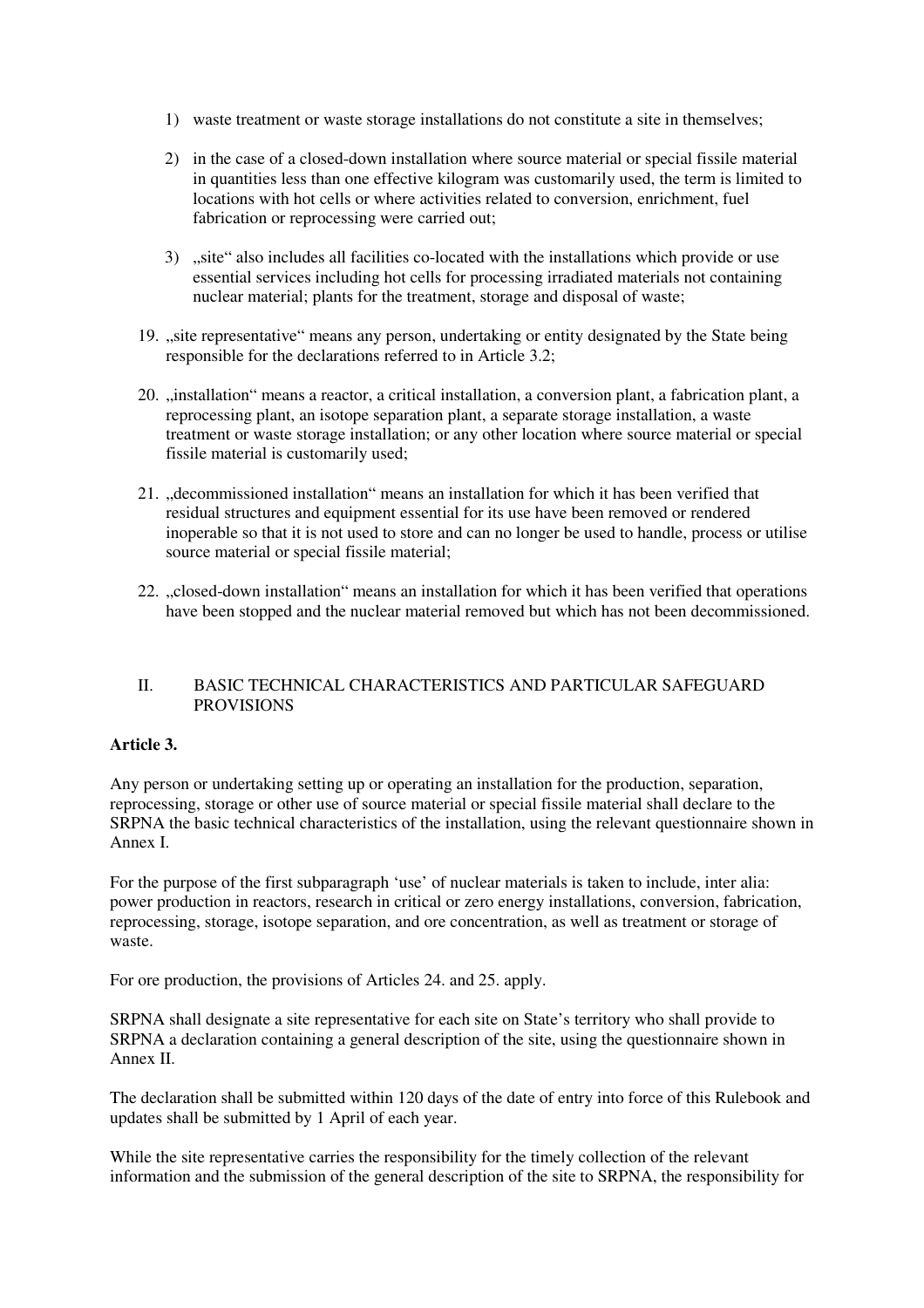the correctness and the completeness of the declarations remains with the persons or the undertakings setting up or operating the installation, and for buildings on a site which do not involve nuclear material. As far as possible the declarations provided for in paragraphs 1. shall be submitted in electronic form if they are kept in such form by the person or undertaking. If information is sent to SRPNA both in electronic and in paper form, the paper form shall prevail.

# **Article 4.**

The declaration of the basic technical characteristics of new installations shall be communicated to SRPNA in accordance with Article 3.1. at least 200 days before the first consignment of nuclear material is due to be received.

For new installations with an inventory or annual throughput of nuclear material of more than one effective kilogram, all relevant information relating to the owner, operator, purpose, location, type, capacity and expected commissioning date shall be communicated to SRPNA at least 200 days before construction begins.

Changes in the basic technical characteristics for which advance notification is not required as specified in the particular safeguard provisions set out in Article 6., shall be communicated to SRPNA within 30 days after the modification is complete.

Using the questionnaire in Annex I, existing waste treatment or waste storage installations shall communicate to SRPNA the basic technical characteristics of their installation within 120 days of the date of entry into force of this Rulebook.

For other existing installations any additional information required by the questionnaire in Annex I shall be supplied within 120 days of the date of entry into force of this Rulebook.

## **Article 5.**

To enable SRPNA to plan its safeguards activities, the persons or undertakings referred to in the first subparagraph of Article 3.1. shall communicate to SRPNA the following information:

- 1. annually, an outline programme of activities on the basis of Annex XI, indicating, in particular, provisional dates for taking a physical inventory;
- 2. at least 40 days before taking a physical inventory, the programme for such work.

Changes affecting the outline programme of activities and, in particular, the taking of physical inventories shall be communicated to SRPNA without delay.

## **Article 6.**

Acting on the basis of the basic technical characteristics submitted pursuant to Article 3.1. and Article 4., SRPNA shall adopt particular safeguard provisions relating to the matters set out in paragraph 2. of this Article. The particular safeguard provisions shall be drawn up by means of a SRPNA decision addressed to the person or undertaking concerned, taking account of operational and technical constraints and in close consultation with the person or undertaking concerned.

Until SRPNA decision on particular safeguard provisions is adopted, the person or undertaking concerned shall apply the general provisions of this Rulebook.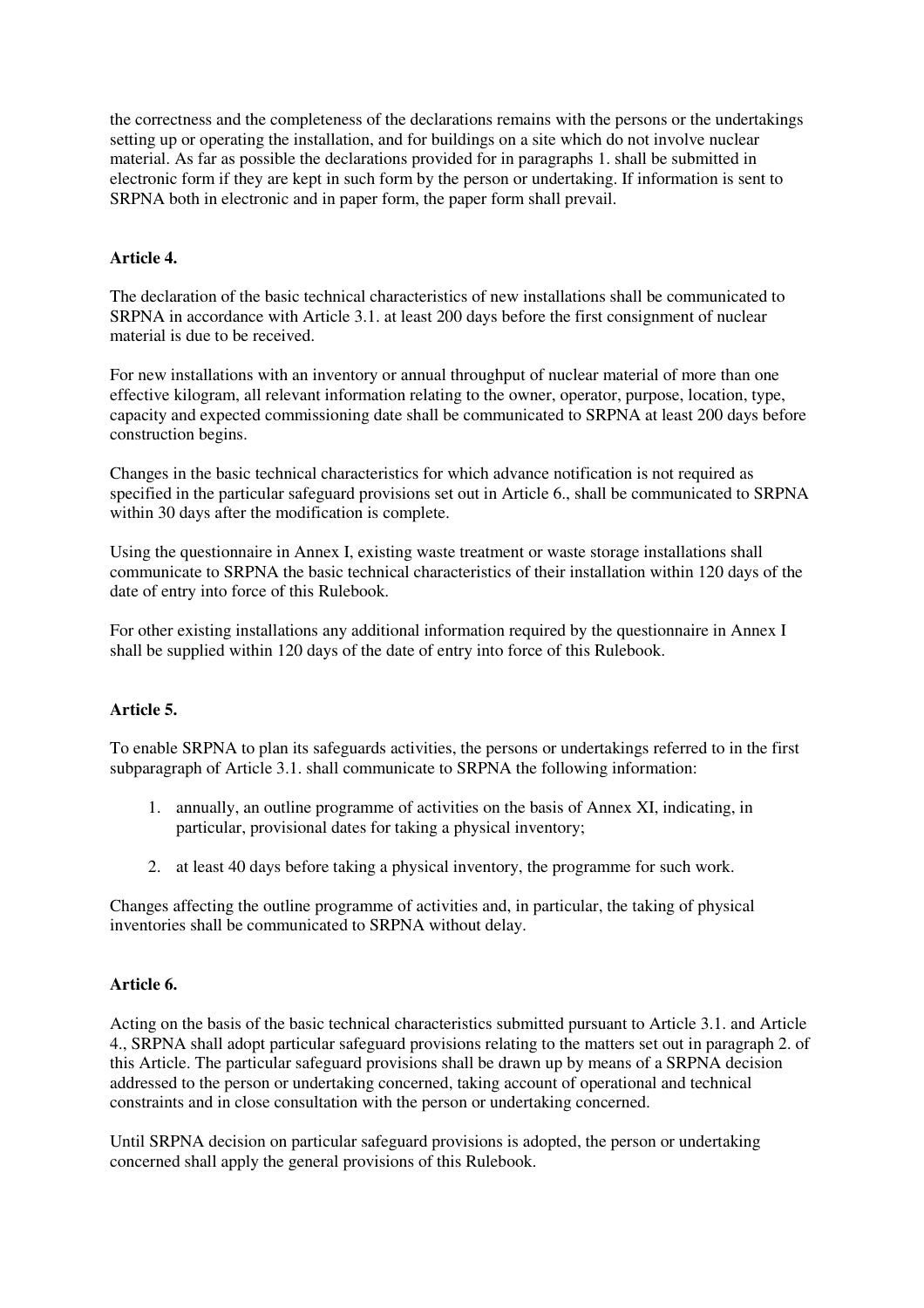The particular safeguard provisions shall include the following:

- 1. the material balance areas and the selection of key measurement points for determining the flow and stocks of nuclear materials;
- 2. the changes in basic technical characteristics for which advance notification is required;
- 3. the procedures for keeping records of nuclear materials for each material balance area and for drawing up reports;
- 4. the frequency of, and procedures for, taking physical inventories for accounting purposes as part of safeguards measures;
- 5. the containment and surveillance measures, in accordance with the arrangements agreed upon with the person or undertaking concerned:
- 6. the arrangements for sample-taking by the person or undertaking concerned solely for safeguards purposes.

The particular safeguard provisions may also specify the content of subsequent communications required under Article 5. as well as the conditions under which shipments and receipts of nuclear material require advance notification.

# III. NUCLEAR MATERIAL ACCOUNTANCY

## **Article 7.**

The persons or undertakings referred to in the first subparagraph of Article 3.1. shall maintain a system of accountancy and control for nuclear materials. This system shall include accounting and operating records and, in particular, information on the quantities, category, form and composition of these materials as provided for in Article 18., their actual location and the particular safeguards obligation as provided for in Article 17., together with details of the recipient or shipper when nuclear materials are transferred.

The system of measurements on which the records are based shall comply with the most recent international standards or shall be equivalent in quality to those standards. On the basis of these records, which shall be retained for a period of at least five years, it must be possible to draw up and substantiate the declarations made to SRPNA. Accounting and operating records shall be made available to SRPNA's inspectors in electronic form if they are kept in this form by the installation. Further details may be specified in the particular safeguard provisions referred to in Article 6. for each installation.

#### **Article 8.**

For each material balance area, the operating records shall include, where appropriate:

- 1. the operating data used to determine changes in the quantities and composition of nuclear material;
- 2. a list of inventory items, updated to the best extent possible, and their location;
- 3. the data, including derived estimates of random and systematic errors, obtained from the calibration of tanks and instruments as well as from sampling and analysis;
- 4. the data resulting from quality control measures applied to the nuclear material accountancy system, including derived estimates of random and systematic errors;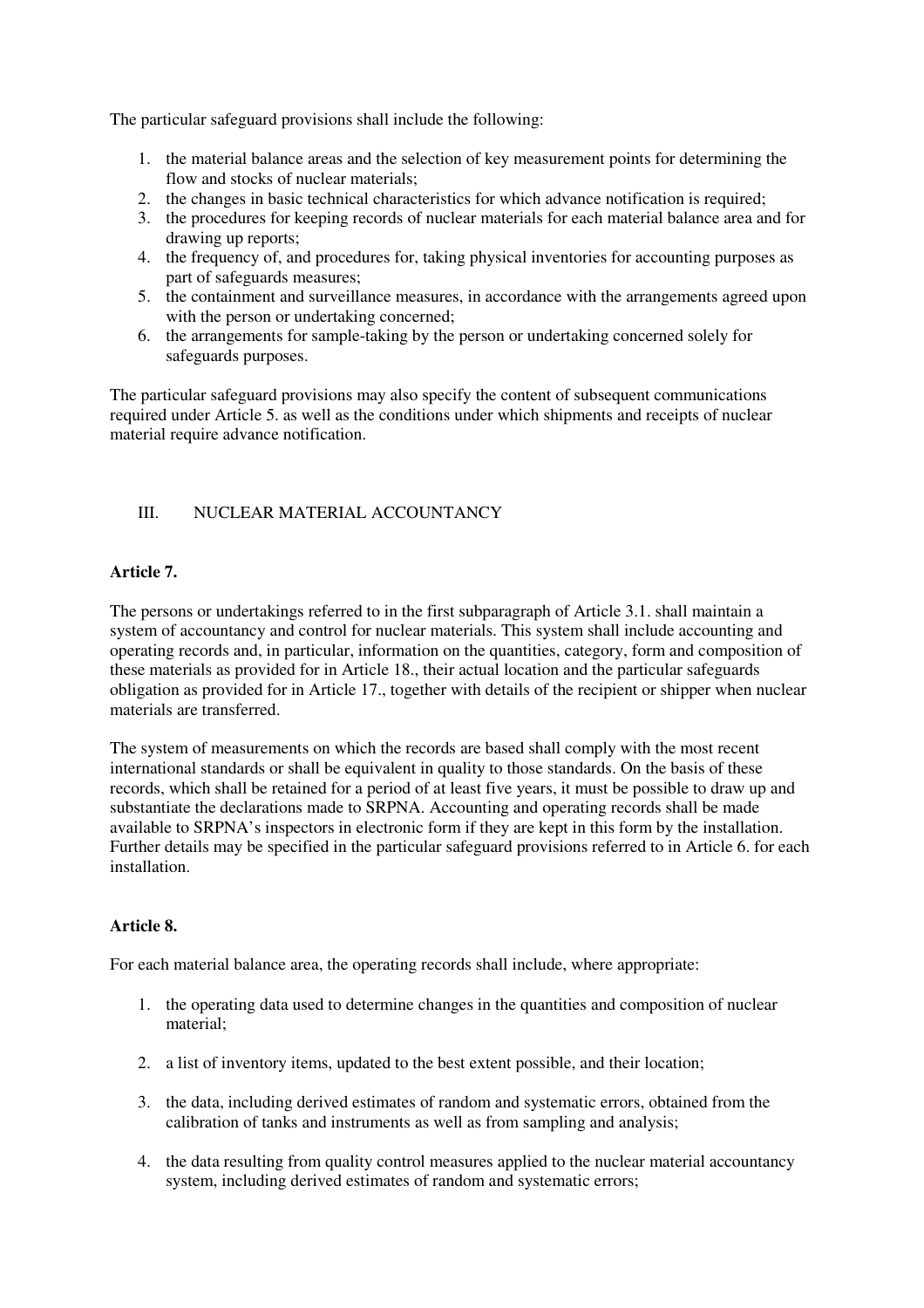- 5. a description of the sequence of actions taken to prepare for, and take, a physical inventory, and to ensure that the inventory is correct and complete;
- 6. a description of the actions taken in order to ascertain the cause and magnitude of any accidental or unmeasured loss that might have occurred;
- 7. the isotopic composition of plutonium, including its decay isotopes, and reference dates, if recorded at the installation for operational needs.

When available, the data referred to in point 7. shall be communicated to SRPNA on request.

#### **Article 9.**

In respect of each material balance area the accounting records shall show the following:

- 1. all inventory changes, so that the book inventory can be determined at any time;
- 2. all measurement and counting results used to determine the physical inventory;
- 3. all corrections made to inventory changes, book inventories and physical inventories.

The accounting records relating to any inventory change and physical inventory shall show the material identification, batch data and source data for each batch. These records shall account separately for uranium, thorium and plutonium, in accordance with the categories listed in Article 18.4.2. In addition, for each inventory change, the date of the change and, when appropriate, the dispatching material balance area or the shipper and the receiving material balance area or the recipient shall be indicated.

#### **Article 10.**

The persons or undertakings referred to in the first subparagraph of Article 3.1. shall provide SRPNA with accounting reports.

The accounting reports shall contain the information available on the date of reporting and must be corrected at a later date if necessary. Accounting reports shall be transmitted to SRPNA in electronic form, except in cases where SRPNA has granted a written derogation.

On a reasoned request by SRPNA, further details or explanations in connection with these reports shall be supplied within three weeks.

#### **Article 11.**

The persons or undertakings referred to in the first subparagraph of Article 3.1. shall transmit to SRPNA, within 30 days of the date of entry into force of this Rulebook, an initial book inventory of all nuclear materials they are holding, using the format set out in Annex V. This Article does not apply to the persons or undertakings of waste treatment or waste storage installations.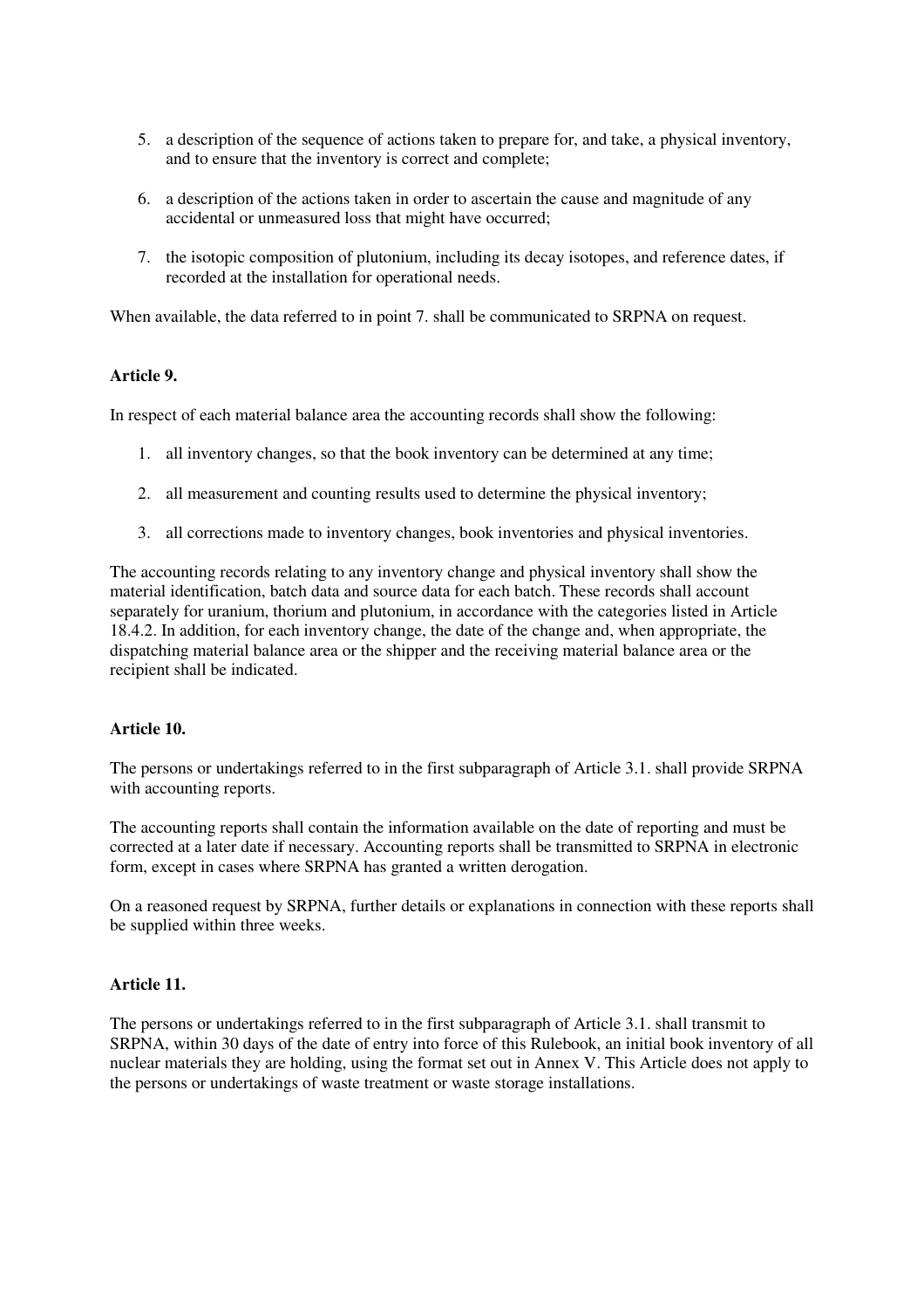# **Article 12.**

For each material balance area, the persons or undertakings referred to in the first subparagraph of Article 3.1. shall transmit to SRPNA inventory change reports in respect of all nuclear materials using the format set out in Annex III.

Unless otherwise specified in the particular safeguard provisions referred to in Article 6. for an installation, these reports shall be sent monthly, at the latest 15 days after the end of the month, and shall state all inventory changes which have occurred or become known during that month.

For months in which a physical inventory is taken, and the physical inventory taking date is not the last date of the month, two separate inventory change reports shall be transmitted:

- 1. a first inventory change report containing any inventory changes up to and including the physical inventory taking date, which shall be sent at the latest, together with the second inventory change report, or together with the physical inventory listing and the material balance report if the latter are sent before the second inventory change report;
- 2. a second inventory change report containing all inventory changes from the first day after the physical inventory taking date to the end of the month which shall be sent within 15 days of the end of the month.

 For months in which no inventory changes occur, the persons or undertakings concerned shall send the inventory change report, carrying over the ending book inventory of the previous month.

In order that they may be reported as a single inventory change, small inventory changes, such as transfers of samples for purposes of analysis, may be grouped together, as laid down in the particular safeguard provisions referred to in Article 6. for the installation concerned.

Inventory change reports may be accompanied by comments explaining the inventory changes.

## **Article 13.**

For each material balance area, the persons or undertakings referred to in the first subparagraph of Article 3.1. shall transmit to SRPNA:

- 1. material balance reports, in the format set out in Annex IV, showing:
	- 1) beginning physical inventory;
	- 2) inventory changes (first increases, then decreases);
	- 3) ending book inventory;
	- 4) ending physical inventory;
	- 5) material unaccounted for;
- 2. a physical inventory listing, in the format set out in Annex V, showing all batches separately.

The reports and the listing shall be transmitted as soon as possible and at the latest within 30 days of the date on which a physical inventory was taken.

Unless otherwise specified in the particular safeguard provisions referred to in Article 6. for an installation, a physical inventory shall be taken every calendar year and the period between two successive physical inventory takings shall not exceed 14 months.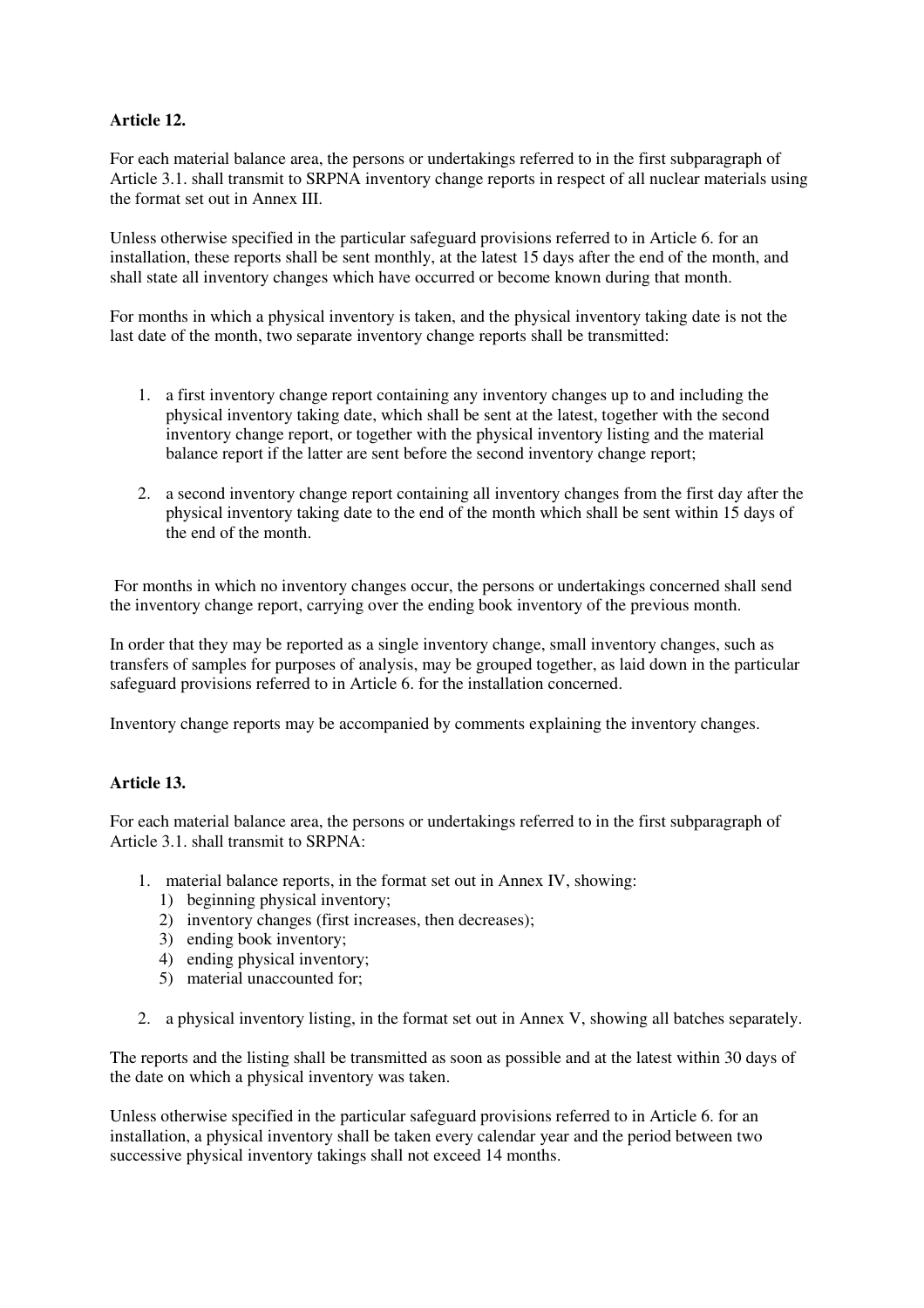## **Article 14.**

The persons and undertakings referred to in the first subparagraph of Article 3.1. shall transmit to SRPNA a special report whenever the circumstances referred to in Articles 15. or 22. arise.

The type of information to be supplied in such reports shall be specified in the particular safeguard provisions referred to in Article 6.

The special reports, and further details or explanations which may be requested by SRPNA in connection with these reports, shall be supplied without delay.

#### **Article 15.**

A special report shall be made in the following cases:

- 1. if, as a result of any unusual incident or circumstances, it is believed that there has been or might be an increase or a loss of nuclear material in excess of the limits specified for these purposes in the particular safeguard provisions referred to in Article 6.;
- 2. if the containment has unexpectedly changed from that specified in the particular safeguard provisions referred to in Article 6., to a point where an unauthorised removal of nuclear material has become possible.

The persons or undertakings concerned shall submit these reports as soon as they have become aware of any such loss or increase or sudden change in the containment conditions, or of anything which leads them to believe that there has been such an occurrence. The causes shall also be stated as soon as they are known.

#### **Article 16.**

In respect of reactors, calculated data on nuclear transformations shall be reported in the inventory change report at the latest when irradiated fuel is transferred from the reactor material balance area. In addition, other procedures for recording and reporting nuclear transformations may be specified in the particular safeguard provisions referred to in Article 6.

#### **Article 17.**

Nuclear materials subject to particular safeguard obligations entered into by Republic of Serbia in an agreement concluded with a third country or an international organisation shall, unless otherwise stipulated by such an agreement, be identified separately for each obligation in the following notifications:

- 1. initial book inventory provided for in Article 11.;
- 2. inventory change reports, including ending book inventories, provided for in Article 12.;
- 3. material balance reports and physical inventory listings provided for in Article 13.;
- 4. intended imports and exports provided for in Articles 20. and 21.

Unless specifically prohibited in any of those agreements, such separate identification shall not preclude the physical mixing of materials.

Paragraph 1. shall not apply to the Agreements concluded by Republic of Serbia with the International Atomic Energy Agency.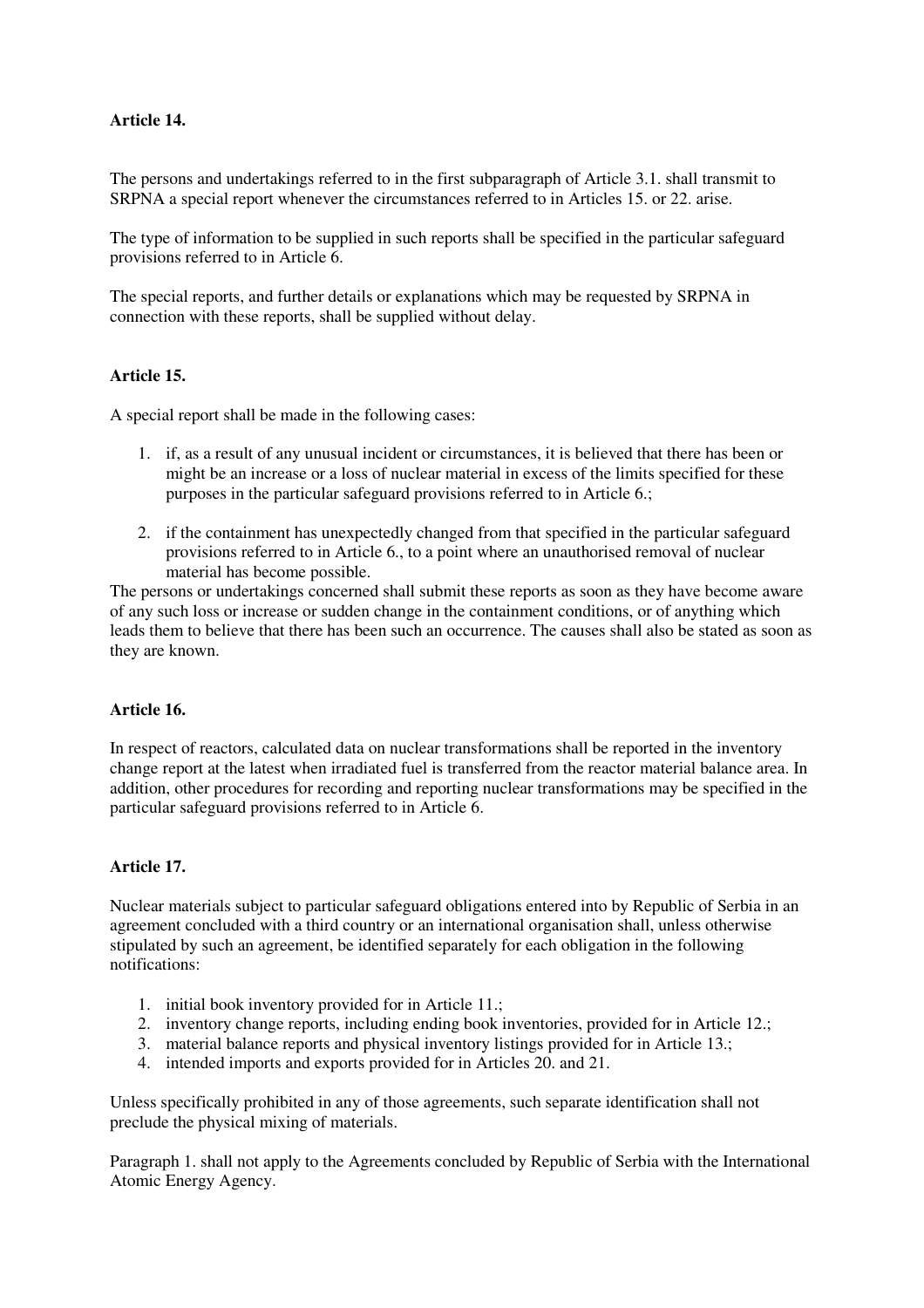## **Article 18.**

In any notification referred to in this Rulebook, quantities of materials covered by the Rulebook shall be expressed in grams.

The corresponding material accounting records shall be kept in grams or in smaller units. They shall be kept in such a manner as to render them trustworthy and, in particular, to comply with current practices in Republic of Serbia.

In the notifications, quantities may be rounded down when the first decimal is 0 to 4 and rounded up when the first decimal is 5 to 9.

Unless otherwise provided for in the particular safeguard provisions referred to in Article 6. the notifications shall include the following:

- 1. the total weight of the elements uranium, thorium and plutonium, and also, for enriched uranium, the total weight of the fissile isotopes;
- 2. separate material balance reports as well as separate line entries in inventory change reports and in physical inventory listings for the following categories of nuclear material:
	- 1) depleted uranium;
	- 2) natural uranium;
	- 3) uranium enriched to less than 20  $\%$
	- 4) uranium enriched to 20 % and above;
	- 5) plutonium;
	- 6) thorium.

#### **Article 19.**

SRPNA may grant producers and users of nuclear materials a written derogation from the rules governing the form and frequency of the notifications provided for in Articles 10. to 18., in order to take account of any particular circumstances in which safeguarded materials are used or produced.

The derogation shall be granted on submission of a request by the person or undertaking concerned using the form set out in Annex IX.

The derogation shall be granted only for a whole material balance area in which nuclear material is not processed or stored together with nuclear material for which no derogation can be granted.

SRPNA may grant a derogation for a material balance area holding:

- 1. quantities of nuclear material commensurate with those specified in Annex I-E, which are kept in the same state for long periods;
- 2. depleted uranium, natural uranium or thorium which is used exclusively in non-nuclear activities;
- 3. special fissile materials when used in gram quantities or less as sensing components in instruments;
- 4. plutonium with an isotopic concentration of plutonium-238 exceeding 80 %.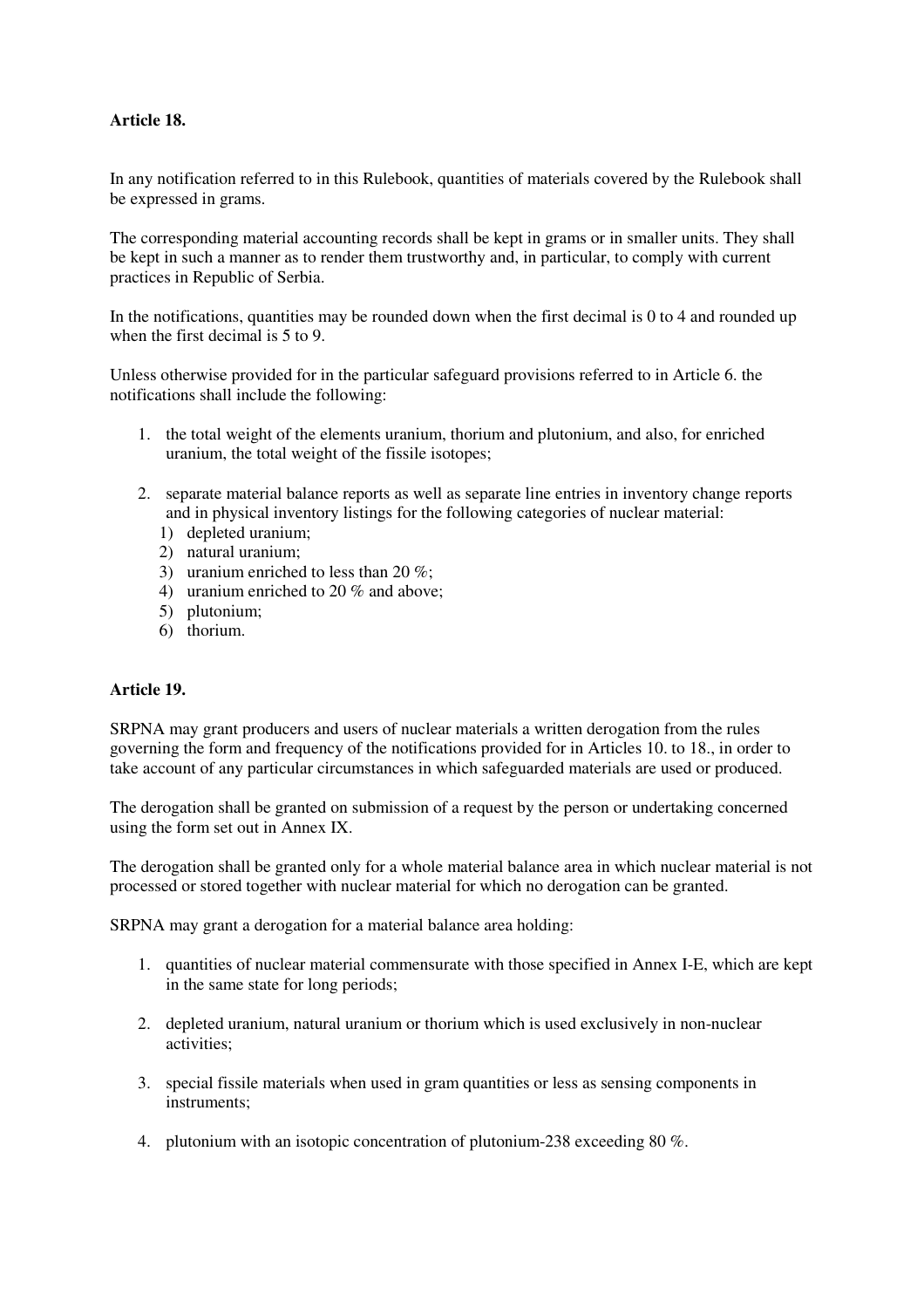The persons or undertakings to whom a derogation is granted shall transmit an annual report to SRPNA by 31. January of each year, using the form set out in Annex X. This report shall describe the situation at the end of the previous calendar year.

In the case of exports of nuclear material to a third country, the persons or undertakings to whom a derogation has been granted shall transmit a report to SRPNA as soon as possible and, at the latest, within 15 days of the end of the month in which the export occurred, using the form set out in Annex X. This report shall indicate the quantity of nuclear material exported and the stock of nuclear material still subject to derogation.

In the case of imports of nuclear material from a third country the persons or undertakings to whom a derogation is granted shall transmit a request to SRPNA to add this material to the list of materials in respect of which the derogation applies. The request shall be transmitted to the Commission as soon as the transfer date is known to the person or undertaking and, at the latest, within 15 days of the end of the month in which the transfer occurred, using the form set out in Annex IX.

SRPNA may define other specific clauses concerning the form and the periodicity of the reports in the particular safeguard provisions referred to in Article 6.

If the conditions for derogation are no longer met, the derogation shall be withdrawn by SRPNA, acting upon receipt of information from the person or undertaking to whom a derogation is granted.

## IV. TRANSFERS BETWEEN STATES

#### **Article 20.**

The persons or undertakings referred to in the first subparagraph of Article 3(1) shall give advance notification to SRPNA if any source materials or special fissile materials are exported to a third country;

Advance notification is required only:

- 1. where the consignment exceeds one effective kilogram;
- 2. where an installation transfers a total quantity of materials to the same State that could exceed one effective kilogram in any consecutive period of twelve months, even though no single consignment exceeds one effective kilogram.

The notification shall be given after the conclusion of the contractual arrangements leading to the transfer, using the form set out in Annex VI, and shall reach SRPNA at least eight working days before the material is to be packed for transfer.

If so required for reasons of physical protection, special arrangements concerning the form and transmission of the notification may be agreed upon with SRPNA.

Exports and shipments of nuclear material contained in waste or ores are not subject to the provisions of paragraphs 1. to 4.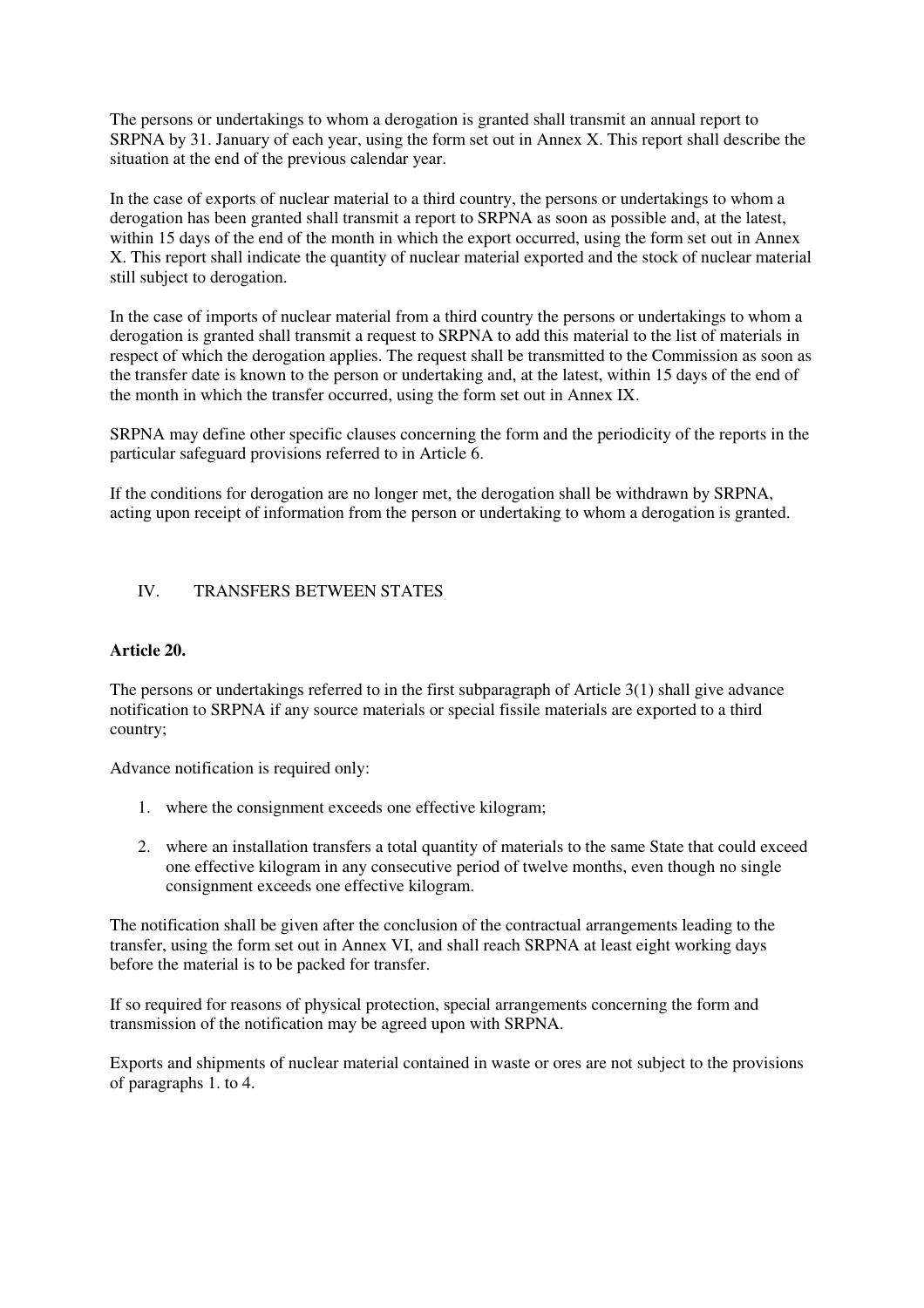## **Article 21.**

The persons or undertakings referred to in the first subparagraph of Article 3.1. shall give advance notification to SRPNA if any source materials or special fissile materials are imported from a third country.

Advance notification is required only:

- 1. where the consignment exceeds one effective kilogram;
- 2. where an installation imports or receives a total quantity of materials from the same State that could exceed one effective kilogram in any consecutive period of twelve months, even though no single consignment exceeds one effective kilogram.

The notification shall be given as far in advance as possible of the expected arrival of the material and, at the latest, on the date of receipt, using the form set out in Annex VII, and shall reach SRPNA at least five working days before the material is unpacked.

If so required for reasons of physical protection, special arrangements concerning the form and transmission of the notification may be agreed upon with SRPNA.

Imports and receipts of nuclear material contained in waste or ores are not subject to the provisions of paragraphs 1. to 4.

# **Article 22.**

A special report shall be submitted, as provided for in Article 14., by the persons or undertakings notifying a transfer under Articles 20. and 21. where, following exceptional circumstances or an incident, they have received information that nuclear materials have been lost or appear to be lost, or where there has been a considerable delay during transfer.

## **Article 23.**

Any change of the dates for packing before transfer, transport or unpacking of nuclear materials which have been given in the notifications provided for in Articles 20. and 21., shall be communicated without delay, with an indication of the revised dates if known, unless the change gives rise to a special report.

## V. SPECIFIC PROVISIONS

#### **Article 24.**

Any person or undertaking extracting ores in the territory of Republic of Serbia shall declare the basic technical characteristics of the ore extraction operations to SRPNA, using the questionnaire in Annex I-I, within 120 days of the date of entry into force of this Rulebook, and shall communicate the programme of activities in accordance with Article 5.

By way of derogation from Articles 7., 8. and 9., any person or undertaking extracting ores shall keep accounting records thereof indicating, in particular, the quantities of the ore extracted, with the average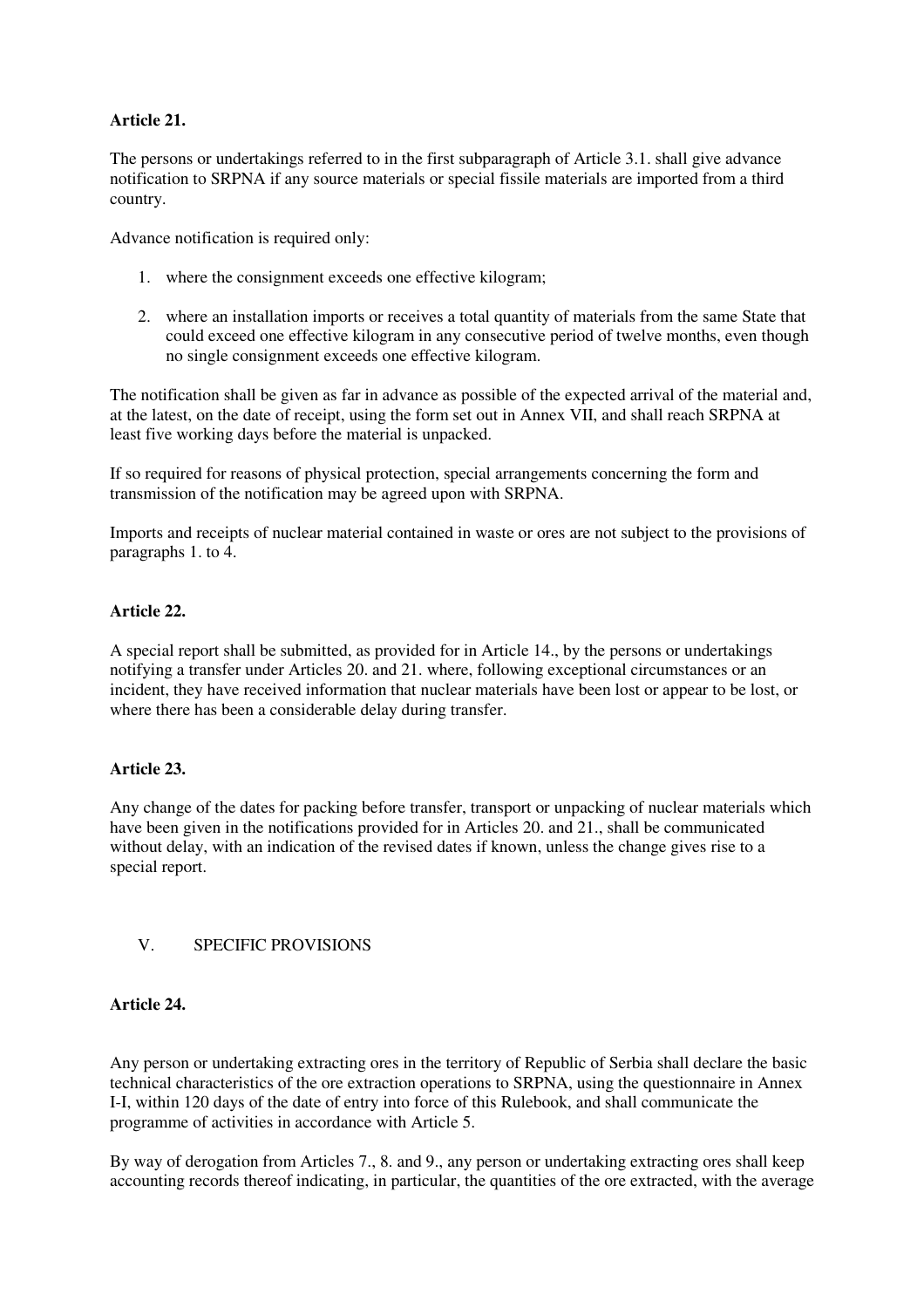uranium and thorium content, and the stock of extracted ore at the mine. The records shall also contain details of shipments, stating the date, consignee and quantity in each case. Such records shall be retained for at least five years.

## **Article 25.**

By way of derogation from Articles 10. to 18., any person or undertaking extracting ores shall inform SRPNA, using the form set out in Annex VIII of:

- 1. the amount of material dispatched from each mine, by 31 January of each year for the previous calendar year;
- 2. exports of ores to third countries, by the date of the dispatch at the latest.

## **Article 26.**

Any person or undertaking engaged, within the territory of Republic of Serbia, in transporting, or temporarily storing during transport, nuclear materials shall accept or hand over such materials only against a duly signed and dated receipt. This receipt shall state the names of the parties handing over and receiving the materials and indicate the quantities carried as well as the category, form and composition of the materials.

If so required for reasons of physical protection, the description of the materials transferred may be replaced by a suitable identification of the consignment. Such identification shall be traceable to records held by the persons or undertakings referred to in the first subparagraph of Article 3.1.

Those records shall be retained by the contracting parties for at least five years.

#### **Article 27.**

Any intermediaries taking part in the conclusion of any contract for the supply of nuclear materials, such as authorised agents, brokers or commission agents, shall keep all records relating to the transactions performed by them or on their behalf for at least five years after expiry of the contract. Such records shall contain the names of the contracting parties and indicate the date of the contract as well as the quantity, category, form, composition, origin and destination of the materials.

#### **Article 28.**

SRPNA may transmit to the International Atomic Energy Agency information and data obtained pursuant to this Rulebook.

#### **Article 29.**

By way of derogation from Article 11., any person or undertaking treating or storing nuclear material that has previously been declared as retained or conditioned waste shall transmit to SRPNA within 120 days of the date of entry into force of this Rulebook, an initial stock list of all nuclear material by category.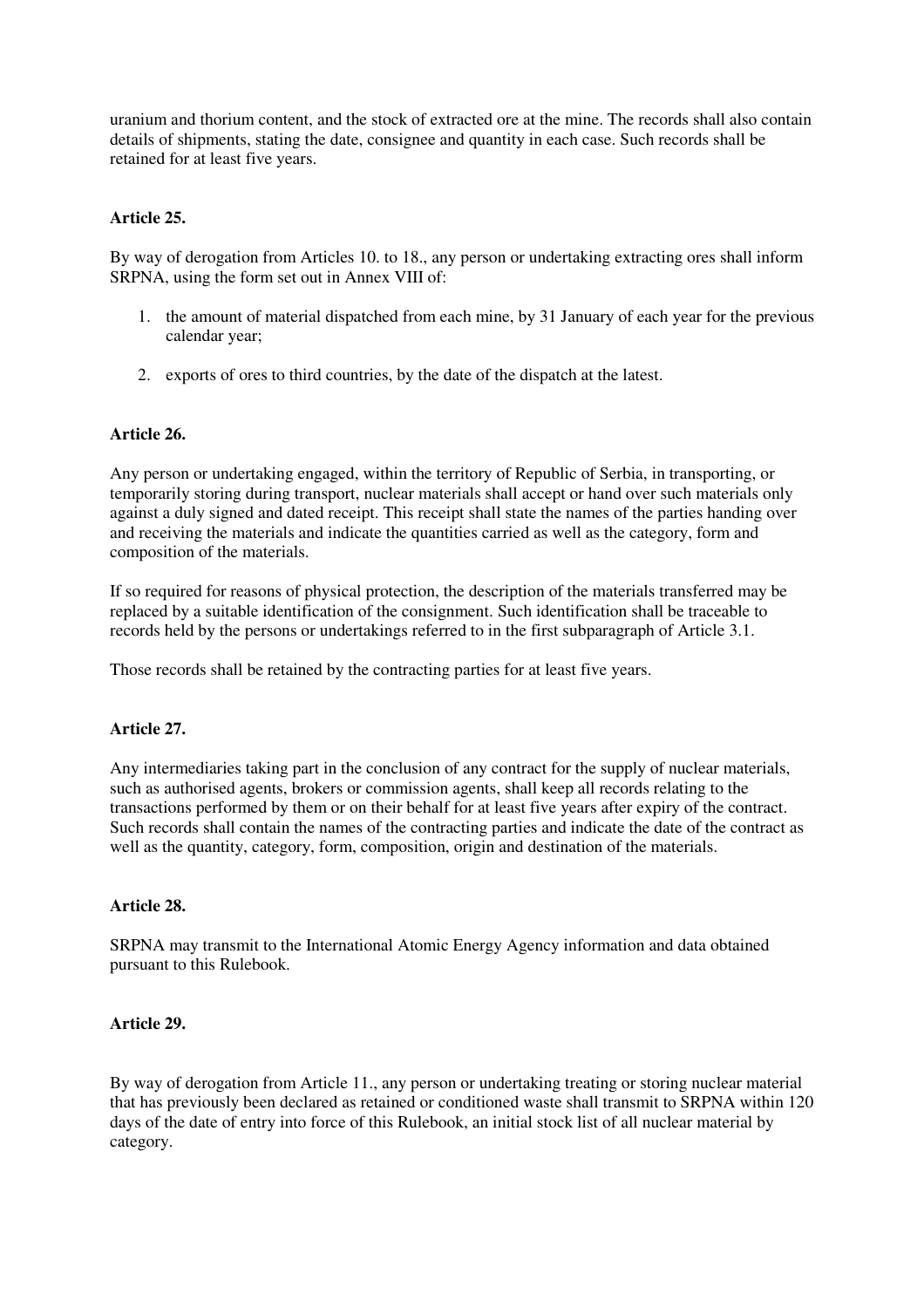Any person or undertaking treating or storing nuclear material that has previously been declared as retained or conditioned waste, shall keep accounting records thereof.

By way of derogation from Articles 7. to 11., Article 13. and Article 17.1. for material that has been previously declared as retained waste and Articles 7. to 13. and Article 17.1. for material that has previously been declared as conditioned waste, these records shall include:

- 1. the operating data used to determine changes in the quantities and composition of nuclear material;
- 2. a stock list to be updated yearly after the physical inventory taking;
- 3. a description of the sequence of actions taken to prepare for and take a physical inventory, and to ensure that the inventory is correct and complete;
- 4. a description of the actions taken in order to ascertain the cause and magnitude of any accidental loss that might have occurred;
- 5. all stock changes, so that the book inventory can be established when requested.

The reporting requirements for the processing of retained waste shall be specified in the particular safeguard provisions referred to in Article 6.

## **Article 30.**

The persons or undertakings referred to in the first subparagraph of Article 3.1. shall give advance notification to SRPNA of any processing campaign of material that has previously been declared as retained or conditioned waste, excluding repackaging or further conditioning without separation of elements.

This advance notification, using the form set out in Annex XII, shall include information on the amount of plutonium, high enriched uranium and uranium-233 per batch, the form (glass, high active liquid, etc.), the expected duration of the campaign, and the location of the material before and after the campaign. Such notification shall be communicated to SRPNA at least 200 days before the campaign starts.

## **Article 31.**

The persons or undertakings referred to in the first subparagraph of Article 3.1. shall submit, by 31 January of each year at the latest, annual reports on:

- 1. shipments or exports of conditioned waste to an installation within or outside the territory of Republic of Serbia, using the form set out in Annex XIII;
- 2. receipts or imports of conditioned waste from an installation without a material balance area code, using the form set out in Annex XIV;
- 3. changes in location of conditioned waste containing plutonium, high enriched uranium or uranium-233, using the form set out in Annex XV.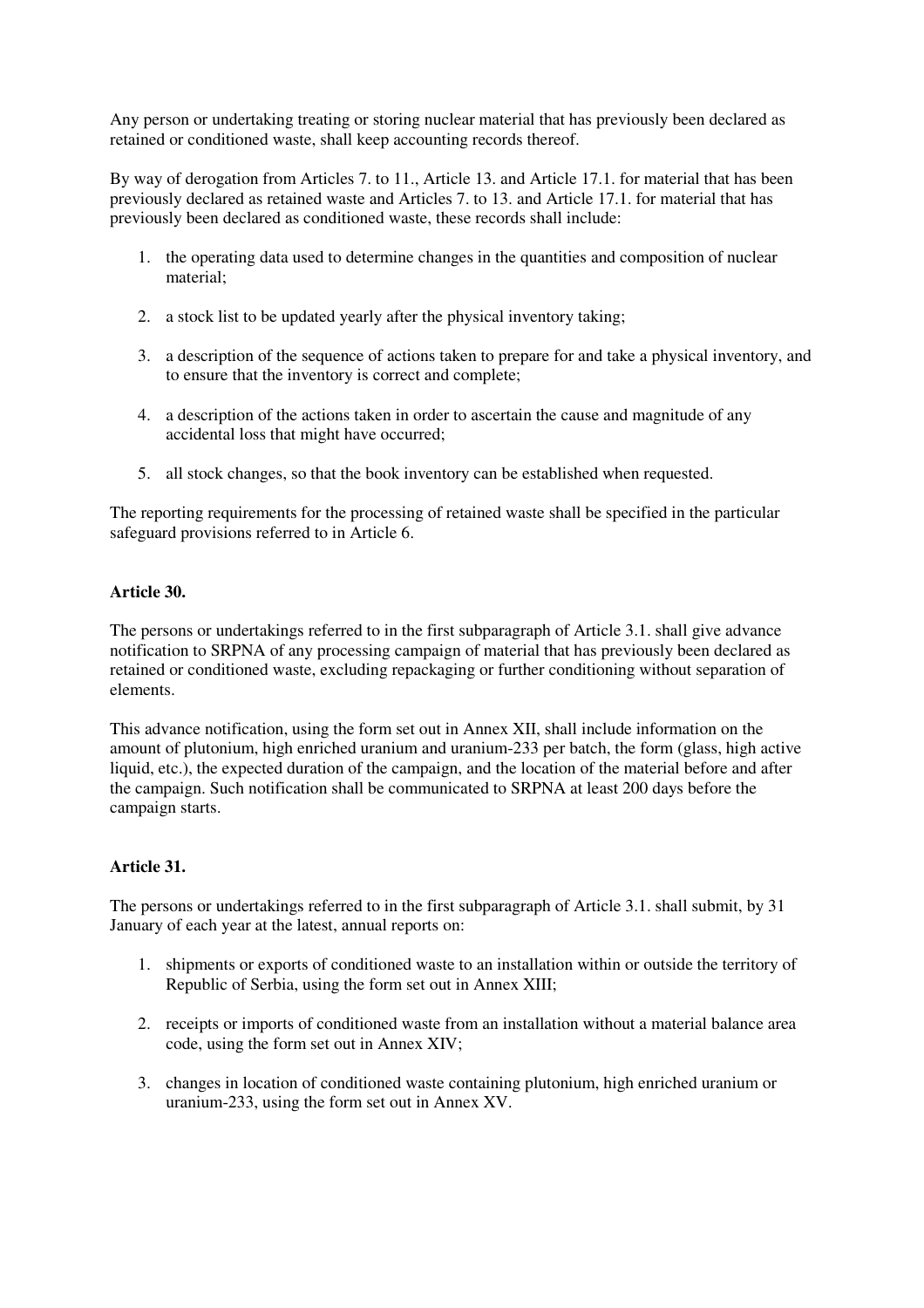# VI. FINAL PROVISIONS

# **Article 32.**

This Rulebook shall enter into force on the eighth day following its publication in the Official Gazette of Republic of Serbia.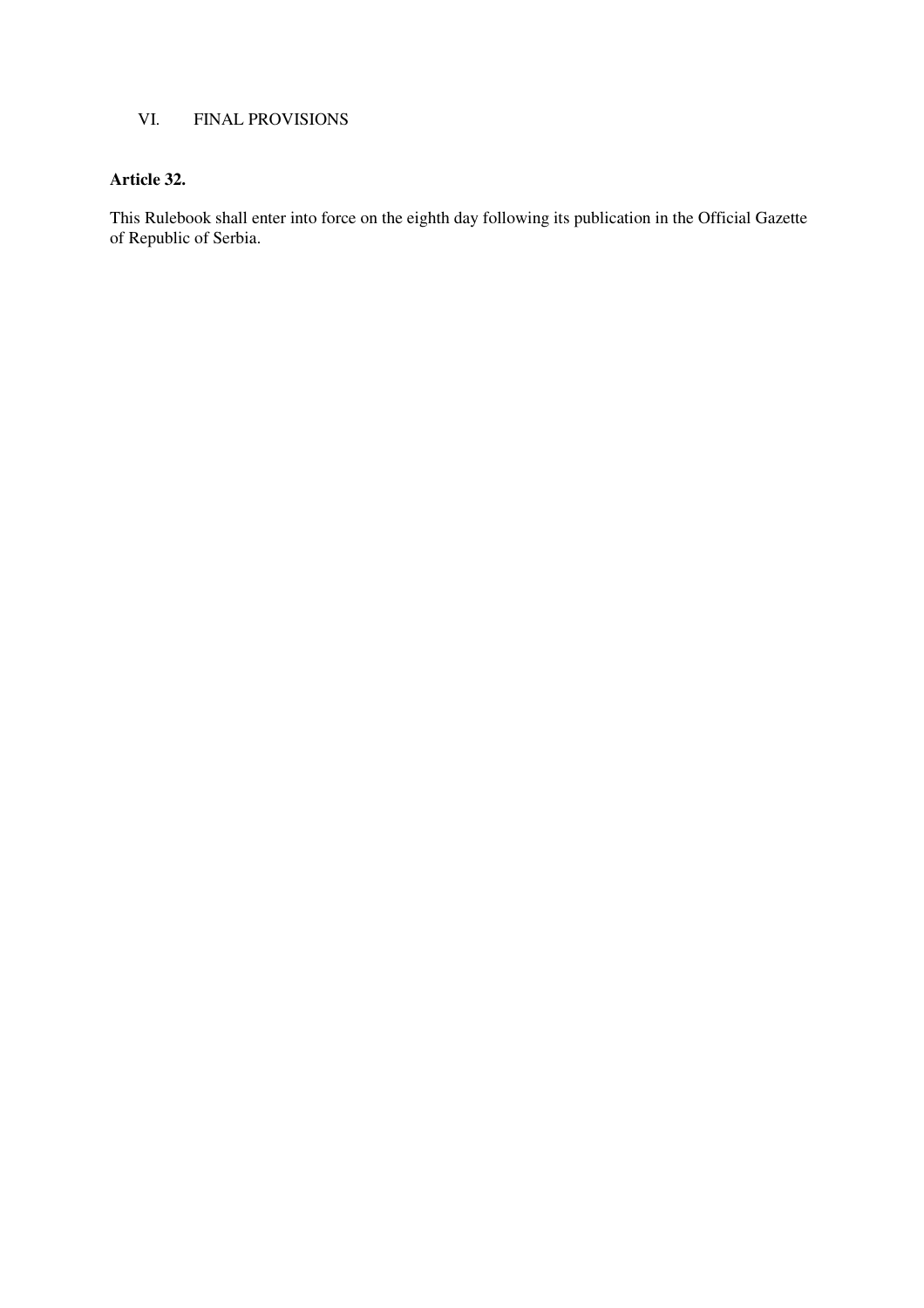## **ANNEX I**

#### QUESTIONNAIRE FOR THE DECLARATION OF THE BASIC TECHNICAL CHARACTERISTICS OF THE INSTALLATIONS

## **I-A. REACTORS**

#### Date: …………

## IDENTIFICATION OF THE INSTALLATION

- 1. Name.
- 2. Location, exact address with telephone and fax numbers and e-mail address.
- 3. Owner (legally responsible body or individual).
- 4. Operator (legally responsible body or individual).
- 5. Present status (e.g. under construction, in operation or closed down).
- 6. Purpose and type.
- 7. Operating mode influencing its production (shift system adopted, approximate dates of operating periods in year, etc.)
- 8. Area layout (map showing the installation, boundaries, buildings, roads, rivers, railways, etc.)
- 9. Layout of installation:
	- 1) structural containment, fences and access routes;
	- 2) incoming-material storage area;
	- 3) reactor area;
	- 4) test and experiment area, laboratories;
	- 5) outgoing-material storage area;
	- 6) nuclear waste disposal area.

## 10. Additional data per reactor:

- 1) nominal thermal output;
- 2) source material or special fissile material;
- 3) initial core enrichments;
- 4) moderator;
- 5) coolant.

#### *Note:*

Answer "Not applicable" can be given on questions which cannot be applicable. SRPNA still have rights to demand every additional information related to relevant questionnaire which is considered important. Properly filled and signed declaration is send to SRPNA.

## GENERAL ARRANGEMENTS AT THE INSTALLATION, INCLUDING THOSE RELATING TO MATERIAL USE AND ACCOUNTANCY, CONTAINMENT AND SURVEILLANCE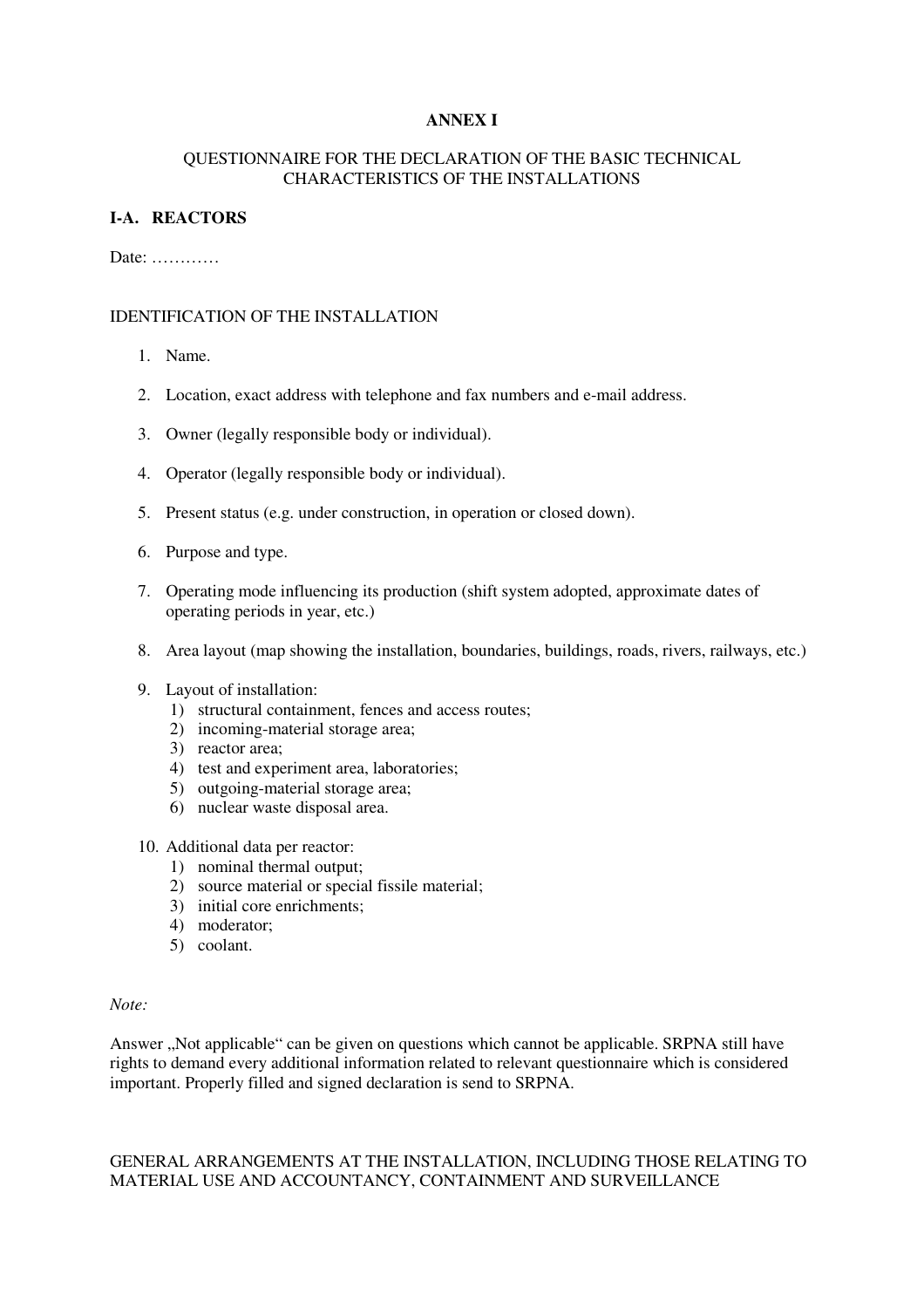Description of nuclear material

- 11. Description of the use of nuclear material (Article 3.1.).
- 12. Outline drawings of fuel assemblies, fuel rods/pins, fuel plates etc., in sufficient detail to indicate general structure with overall dimensions. (Provisions for pin exchange should be described, if applicable, and an indication given if this is a routine operation.).
- 13. Fuel material (including material in control or shim assemblies, if applicable):
	- 1) chemical composition or main alloy constituents;
	- 2) average enrichment per assembly;
	- 3) nominal weight of nuclear material per assembly, with design tolerances.
- 14. Cladding material.
- 15. Method of identifying individual assemblies, rods/pins, plates etc., if applicable.
- 16. Other nuclear material used in the installation (briefly state material, purpose and method of use, e.g. as booster rods).

Flow of nuclear material

- 17. Flow sheet showing: points where nuclear material is identified or measured; material balance areas and inventory locations used for material accountancy; and the estimated range of nuclear material inventories at these locations under normal operating conditions.
- 18. Expected nominal fuel cycle data, including:
	- 1) reactor core loading;
	- 2) expected burn-up;
	- 3) annual refuelling amount;
	- 4) refuelling interval (on-load or off-load);
	- 5) forecast of throughput and inventory, and of receipts and shipments.

Handling of nuclear material

- 19. Layout of the fresh fuel storage area, drawings of fresh fuel storage locations, and description of packaging.
- 20. Drawings of fresh fuel preparation and/or assay room and reactor loading area.
- 21. Drawings of transfer equipment for fresh and irradiated fuel, including refuelling machines or equipment.
- 22. Drawings of reactor vessel showing location of core and openings in vessel; description of method of fuel handling in vessel.
- 23. Drawing of core showing: general layout, lattice, form, pitch and dimensions of core; reflector; location, shapes and dimensions of control devices; experimental and/or irradiation positions.
- 24. Number and size of channels for fuel assemblies and control devices in the core.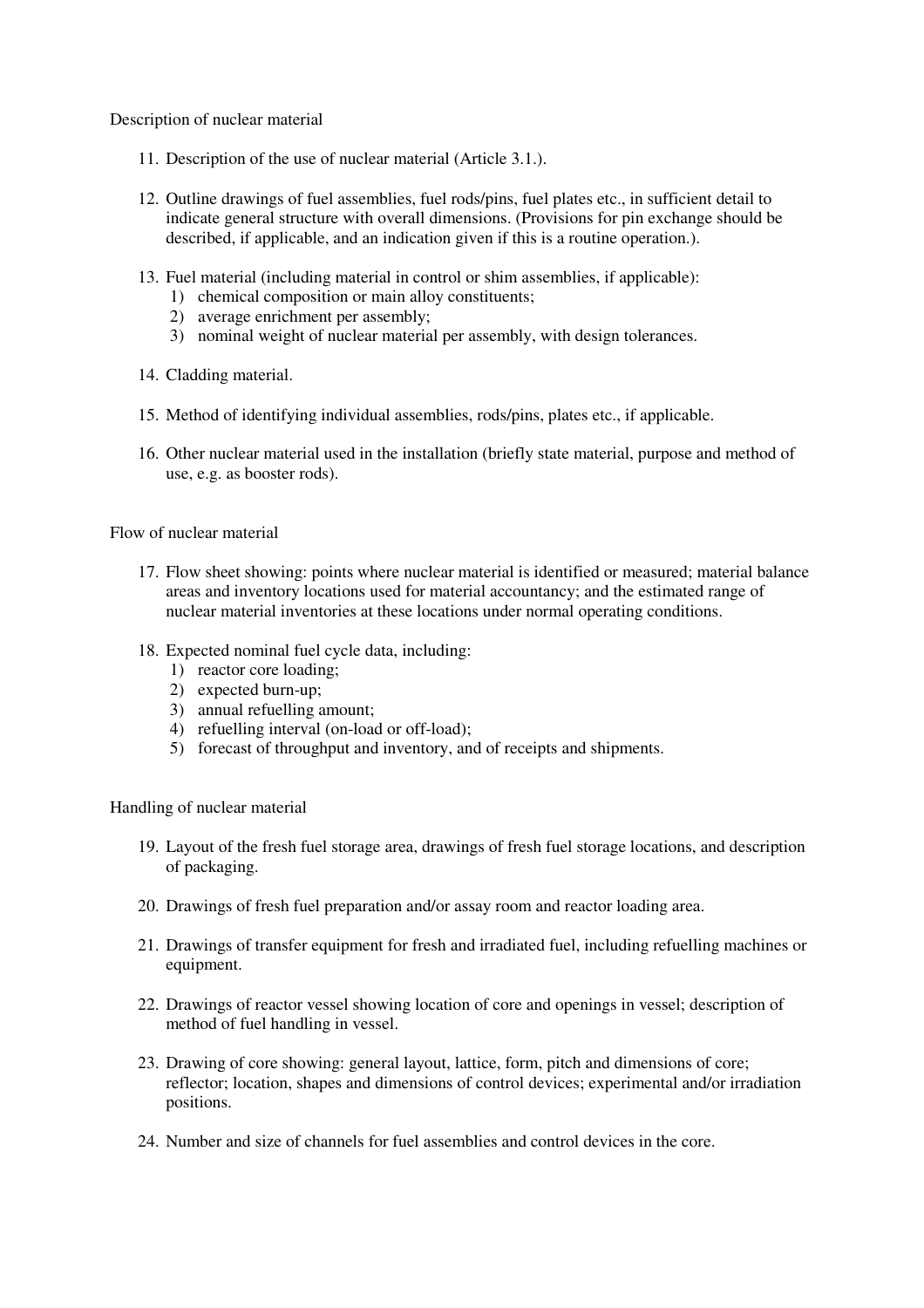#### 25. Spent fuel storage area:

- 1) drawing of storage area;
- 2) method of storage;
- 3) design storage capacity;
- 4) drawing of equipment for handling irradiated fuel;
- 5) minimum cooling time before shipment of spent fuel;
- 6) drawing and description of shipping cask for spent fuel (e.g. to determine whether sealing is possible).
- 26. Nuclear material testing area (if applicable):
	- 1) brief description of the activities performed;
	- 2) description of main equipment (e.g. hot cell, fuel assembly decladding and dissolving equipment);
	- 3) description of shipping containers for nuclear material and of waste and scrap packaging (e.g. to determine whether sealing is possible);
	- 4) description of storage area for non-irradiated and irradiated nuclear material;
	- 5) drawings of the above, if not covered elsewhere.

#### Coolant data

27. Coolant flow diagrams as required for heat balance calculations (indicating pressure, temperatures and mass flow rates at main points).

## NUCLEAR MATERIAL ACCOUNTANCY AND CONTROL

#### Accountancy system

28. Description of nuclear material accountancy and control system (describe item and/or mass accountancy system, including assay methods used and assessed accuracies, supplying specimen blank forms used in all accountancy and control procedures). Period during which such records must be retained should be stated.

#### Physical inventory

29. Description of: procedures, scheduled frequency and methods for operator's physical inventory taking (both for item and/or mass accountancy, including main assay methods and expected accuracy); access to nuclear material in the core and to irradiated nuclear material outside the core; expected radiation levels.

## OTHER INFORMATION RELEVANT TO APPLICATION OF SAFEGUARDS

- 30. Organisational arrangements for material accountancy and control.
- 31. Information on the health and safety rules which have to be observed at the installation, and with which the inspectors must comply.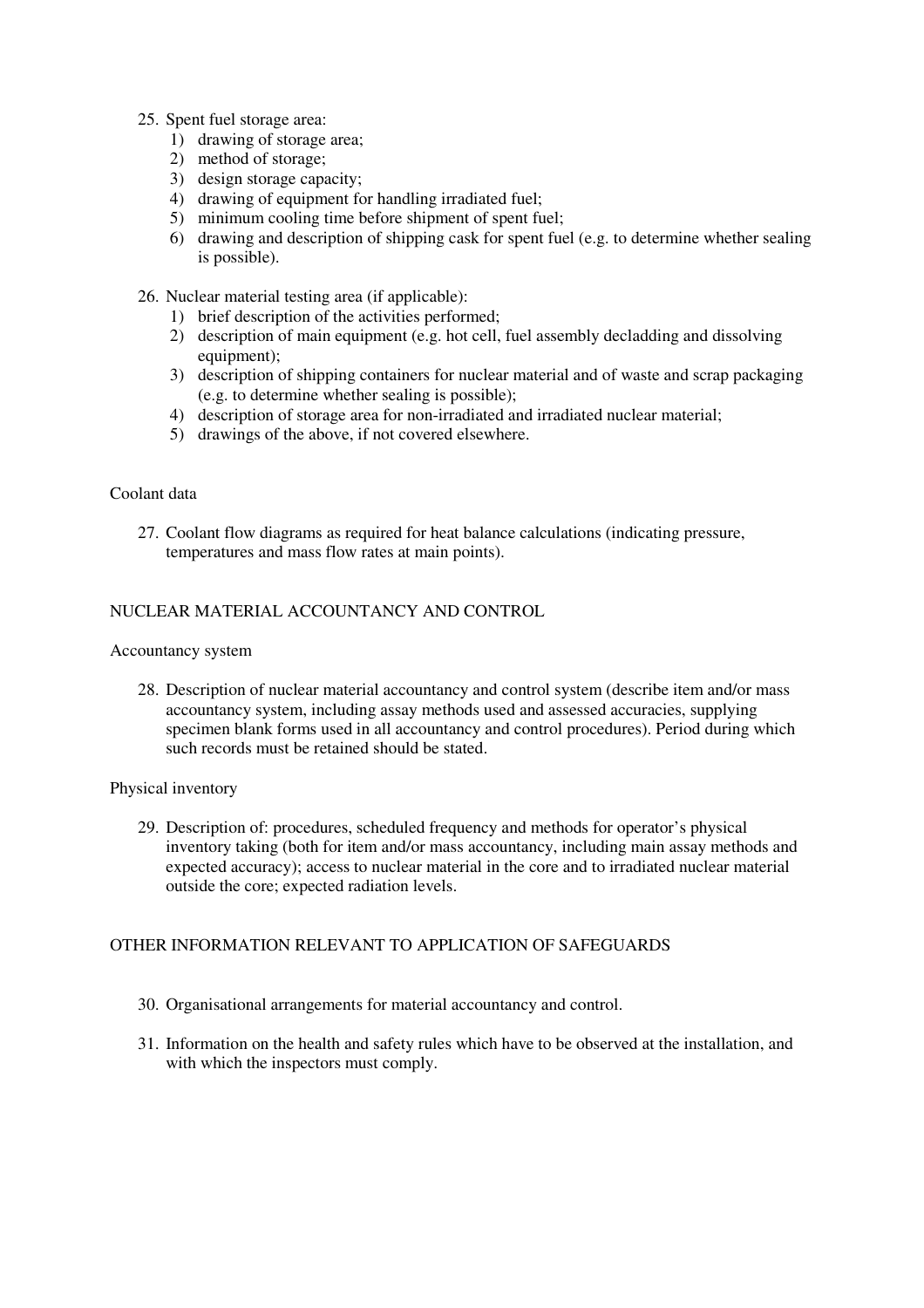# **I-B. CRITICAL AND ZERO ENERGY INSTALLATIONS**

Date: …………

#### IDENTIFICATION OF THE INSTALLATION

- 1. Name.
- 2. Location, exact address with telephone and fax numbers and e-mail addresses.
- 3. Owner (legally responsible body or individual).
- 4. Operator (legally responsible body or individual).
- 5. Present status (e.g. under construction, in operation or closed down).
- 6. Purpose and type.
- 7. Operating mode (shift system adopted, approximate dates of operating periods in year, etc.)
- 8. Area layout (map showing the installation, boundaries, buildings, roads, rivers, railways, etc.)
- 9. Layout of installation:
	- 1) structural containment, fences and access routes;
	- 2) nuclear material receive storage area(s);
	- 3) fuel element assembling area, laboratories, etc.;
	- 4) critical assembly itself;

## 10. Additional data

- 1) maximum expected operating power and / or neutron flux;
- 2) basic type(s) of nuclear material(s) and enrichment;
- 3) moderator;
- 4) reflector, shield;
- 5) coolant

#### GENERAL ARRANGEMENTS AT THE INSTALLATION, INCLUDING THOSE RELATING TO MATERIAL USE AND ACCOUNTANCY, CONTAINMENT AND SURVEILLANCE

Description of nuclear material

- 11. Description of the use of nuclear material (Article 3.1.)
- 12. Outline drawings of fuel assemblies, fuel rods/pins, fuel plates etc., in sufficient detail to indicate general structure with overall dimensions;
- 13. Fuel material (including material in control or shim assemblies, if applicable).
	- 1) chemical composition or main alloy constituents;
	- 2) form and dimensions;
	- 3) enrichment of fuel rods/pins, fuel plates etc.;
	- 4) nominal weight of nuclear material, with design tolerances.
- 14. Cladding material.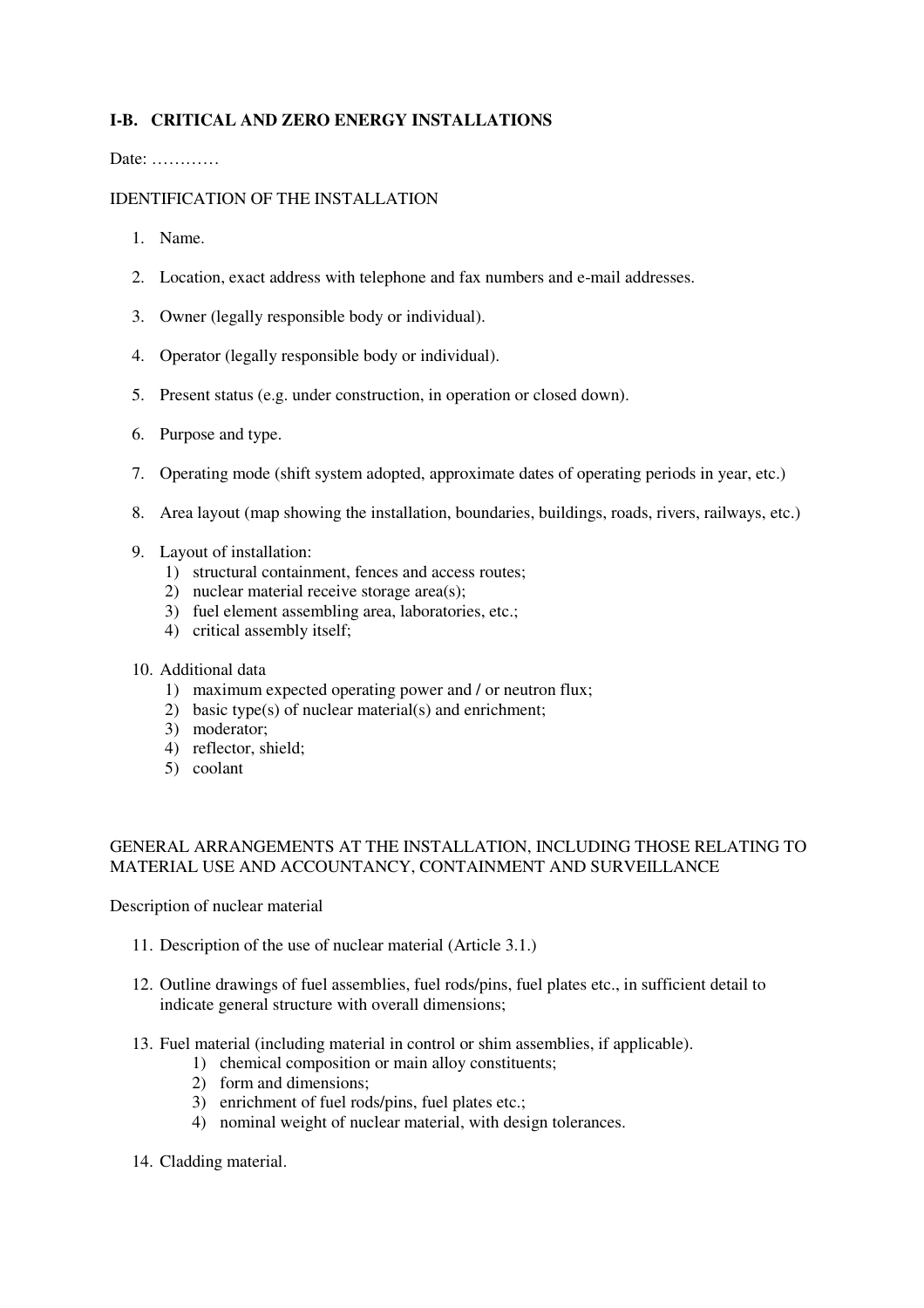- 15. Method of identifying individual assemblies, rods/pins, plates etc., if applicable.
- 16. Other nuclear material used in the installation (briefly state material, purpose and method of use, e.g. as booster rods).

Location and nuclear material handling

- 17. Description, including layout drawings, of:
	- 1) nuclear material storage and assembly areas and critical assembly (assemblies) proper (inventory locations);
	- 2) the estimated range of inventories of nuclear material in these locations;
	- 3) the physical arrangement of equipment used for assembling, testing and measuring nuclear material;
	- 4) the routes followed by nuclear material.
- 18. Sketch of critical assembly core showing core support structure, shielding and heat removal systems, with description (to be provided for each critical assembly if more than one in the installation).

## NUCLEAR MATERIAL ACCOUNTANCY AND CONTROL

#### Accountancy system

19. Description of nuclear material accountancy and control system (describe item and/or mass accountancy system, including assay methods used and assessed accuracies, supplying specimen blank forms used in all accountancy and control procedures). Period during which such records must be retained should be stated.

Physical inventory

20. Description of: procedures, scheduled frequency and methods for operator's physical inventory taking (both for item and/or mass accountancy, including main assay methods and expected accuracy); access to nuclear material in the core and to irradiated nuclear material outside the core; expected radiation levels.

#### OTHER INFORMATION RELEVANT TO APPLICATION OF SAFEGUARDS

- 21. Organisational arrangements for material accountancy and control.
- 22. Information on the health and safety rules which have to be observed at the installation and with which the inspectors must comply.

#### **I-C. CONVERSION, FABRICATION AND REPROCESSING INSTALLATIONS**

Date: …………

## IDENTIFICATION OF THE INSTALLATION

- 1. Name
- 2. Location, exact address with telephone and fax numbers and e-mail addresses.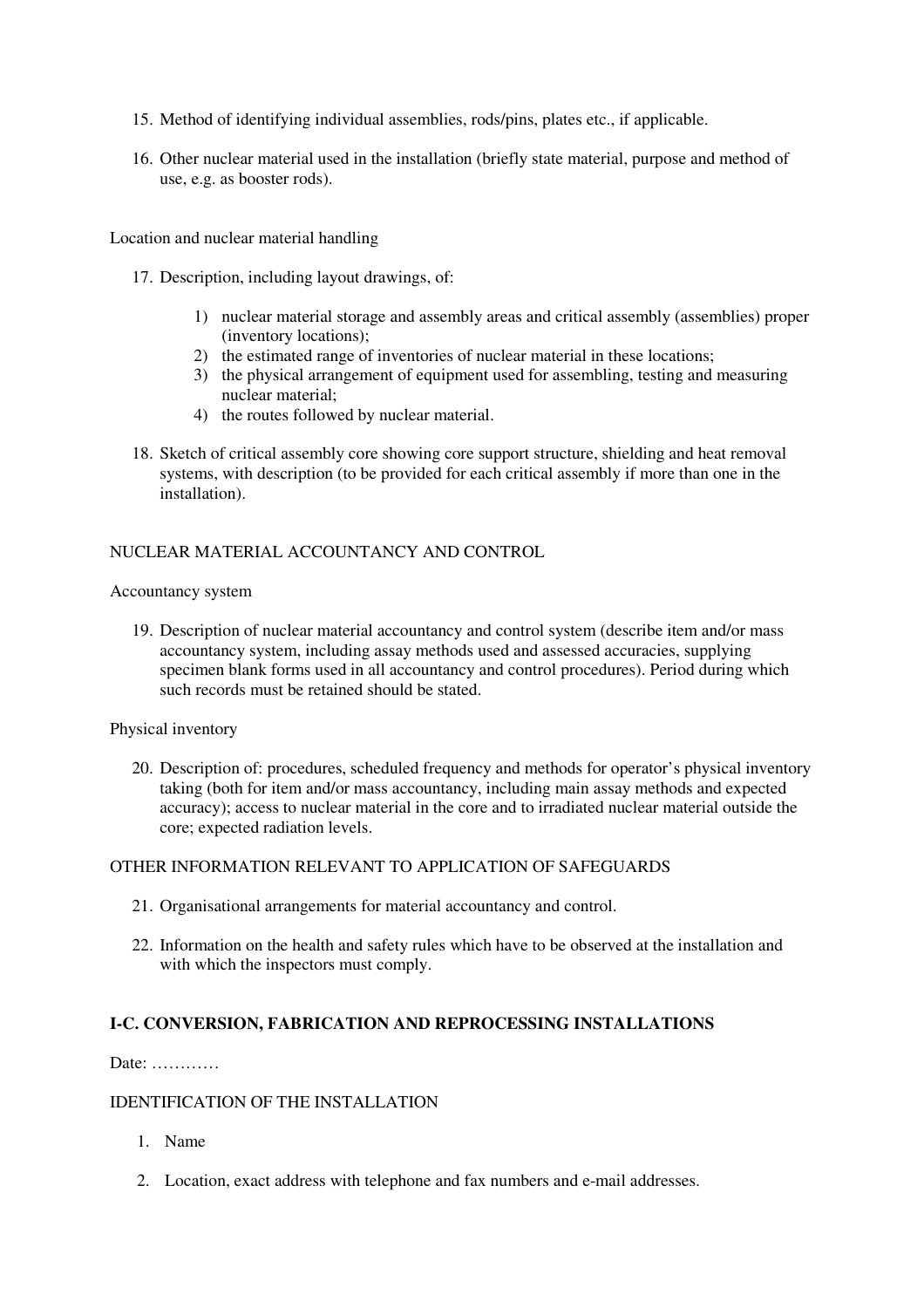- 3. Owner (legally responsible body or individual).
- 4. Operator (legally responsible body or individual).
- 5. Present status (e.g. under construction, in operation or closed down).
- 6. Purpose and type.
- 7. Operating mode influencing its production (shift system adopted, approximate dates of operating periods in year, etc.)
- 8. Area layout (map showing the installation, boundaries, buildings, roads, rivers, railways, etc.)
- 9. Layout of installation:
	- 1) structural containment, fences and access routes;
	- 2) routes followed by nuclear material;
	- 3) incoming nuclear material storage area;
	- 4) each main processing area and process laboratory;
	- 5) test or experimental areas;
	- 6) outgoing nuclear material storage;
	- 7) nuclear waste disposal area;
	- 8) analytical laboratory.

#### GENERAL ARRANGEMENTS AT THE INSTALLATION, INCLUDING THOSE RELATING TO MATERIAL USE AND ACCOUNTANCY, CONTAINMENT AND SURVEILLANCE

Flow, location and handling of nuclear material

- 10. Flow sheet showing: points where nuclear material is identified or measured; material balance areas and inventory locations used for material accountancy; and the estimated range of nuclear material inventories at these locations under normal operating conditions. The description should include (if applicable):
	- 1) batch size or flow rate;
	- 2) method of storage or packing;
	- 3) storage capacity;
	- 4) general forecasts of throughput and inventory and of receipts and shipments.
- 11. In addition to point 10 above, a description and a layout drawing should be provided of feed storage areas for reprocessing installations, indicating:
	- 1) locations for fuel elements and handling equipment;
	- 2) type of fuel elements including nuclear material content and enrichment.
- 12. In addition to point 10 above, the description of the recycling stage of the process should include, if available:
	- 1) duration of temporary storage;
	- 2) schedules for external recycling (if applicable).
- 13. In addition to point 10 above, the description of the discard stage of the process should include the discard method (disposal or storage).
- 14. Under steady-state conditions, for each flow sheet referred to in points 10 and 17 and assuming the modes of operation in point 7, state:
	- 1) the nominal throughput per year;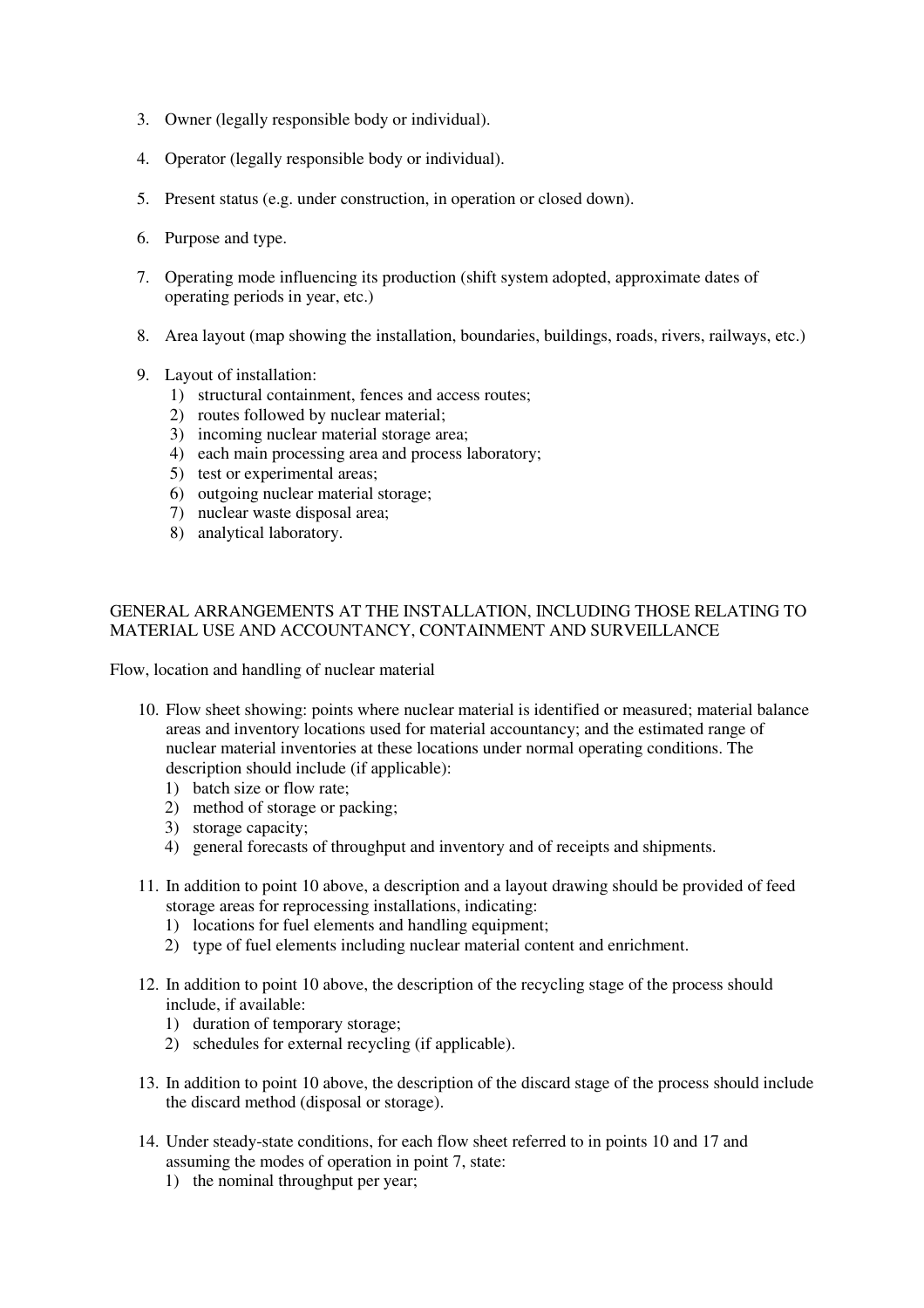- 2) the in-process inventory based on design capacity.
- 15. Description of the normal procedures adopted for complete or partial clean-out of the plant. Include description of special sampling and measurement points associated with the clean-out procedure and subsequent physical inventory taking, if not described in point 10 above.

Description of nuclear material

- 16. Description of the use of nuclear material (Article 3.1.)
- 17. Description, by means of flow sheets or otherwise, of estimated flow and inventory of all nuclear material for storage and process areas. The description should include:
	- 1) physical and chemical form;
	- 2) content range or expected upper limits for each category of solid or liquid discard material;
	- 3) enrichment range.

#### NUCLEAR MATERIAL ACCOUNTANCY AND CONTROL

#### Accountancy system

- 18. Description of the accountancy system used to record and report accountancy data and establish material balances, supplying specimen blank forms used in all procedures. Period during which such records must be retained should be stated.
- 19. Indicate when and how often material balances are established, including those established during campaigns. Description of method and procedure for adjusting accounts after a physical inventory taking.
- 20. Description of procedure for handling shipper/receiver differences and method of adjusting accounts.
- 21. Description of procedure for correcting accounts following procedural or clerical errors and its effect on shipper/receiver differences.

#### Physical inventory

22. Refer to point 15. Identify items of equipment on the flow sheets referred to in points 10 and 17 that are to be regarded as containers for nuclear material under physical inventory conditions. State the schedule of physical inventory taking during the campaign.

Methods for measurement, sampling and analysis

- 23. Description of method for establishing each measurement at the point indicated; equations or tables used and calculations made to determine actual quantities of weights or volumes should be identified. Indicate whether data are recorded automatically or manually. Method and practical procedures for sampling at each point indicated should be described.
- 24. Description of analytical methods used for accountancy purposes. Refer to a manual or report, if possible.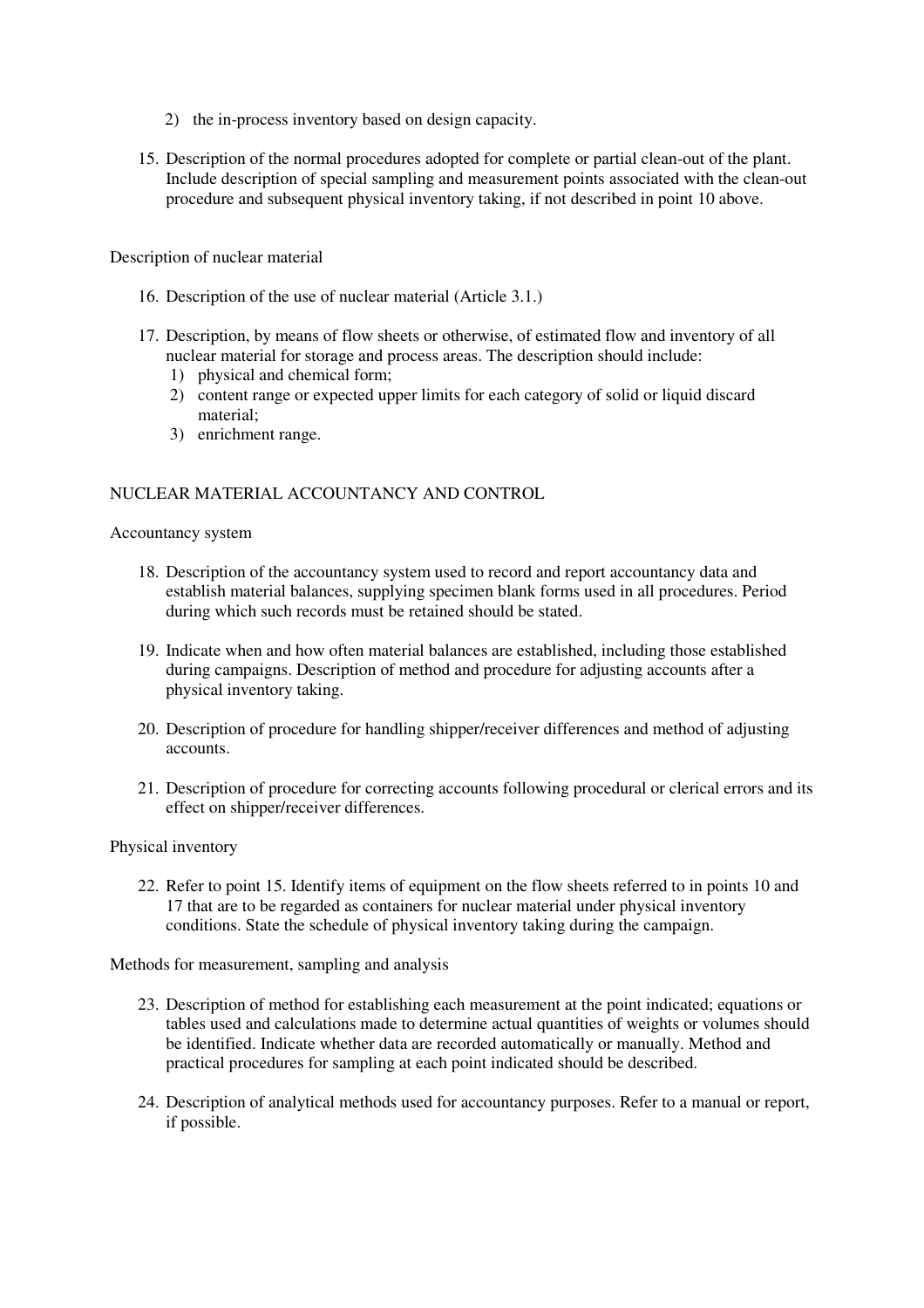Control of measurement accuracy

25. Description of: measurement quality control programme needed for material accountancy purposes, including programmes (together with accuracy values) for the continuing appraisal of analytical, weight, volume and sampling precisions and biases, and for the calibration of associated equipment; method of calibrating the measuring equipment referred to in point 24; type and quality of standards used for analytical methods referred to in point 24; typeof analytical equipment used, indicating method and frequency of calibration.

#### Statistical evaluation

26. Description of methods for statistical evaluation of data collected in measurement control programmes for evaluating the precision and the accuracy of measurements and for estimating measurement uncertainties (i.e. determination of the standard deviations of random and systematic error in the measurements). Also description of statistical procedures used to combine individual error estimates to obtain the standard deviations of overall error for shipper/receiver differences, the book inventory, the physical inventory and material unaccounted for.

#### OTHER INFORMATION RELEVANT TO APPLICATION OF SAFEGUARDS

- 27. Organisational arrangements for material accountancy and control.
- 28. Information on the health and safety rules which have to be observed at the installation and with which the inspectors must comply.

## **I-D. STORAGE INSTALLATIONS (\*)<sup>1</sup>**

Date: …………

#### IDENTIFICATION OF THE INSTALLATION

1. Name.

 $\overline{a}$ 

- 2. Location, exact address with telephone and fax numbers and e-mail addresses.
- 3. Owner (legally responsible body or individual).
- 4. Operator (legally responsible body or individual).
- 5. Present status (e.g. under construction, in operation or closed down).
- 6. Purpose and type.
- 7. Area layout (map showing the installation, boundaries, buildings, roads, rivers, railways, etc.).
- 8. Layout of installation, showing structural containment, fences and access routes.

<sup>&</sup>lt;sup>1</sup> Separate installations not normally associated with reactors, with enrichment, conversion and fabrication installations, or with chemical reprocessing and recovery installations.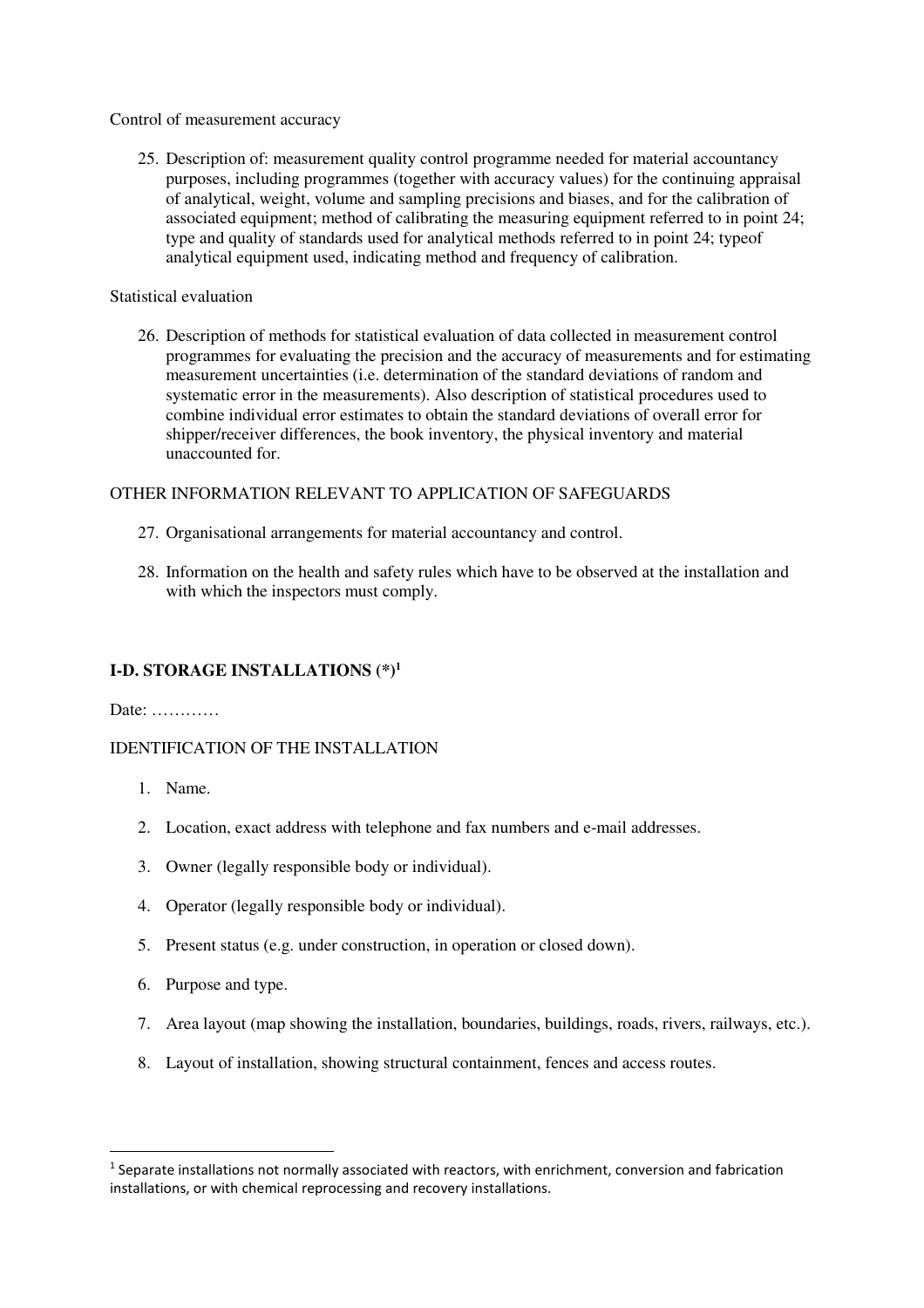#### GENERAL ARRANGEMENTS AT THE INSTALLATION, INCLUDING THOSE RELATING TO MATERIAL USE AND ACCOUNTANCY, CONTAINMENT AND SURVEILLANCE

Description of nuclear material

- 9. Description of the use of nuclear material (Article 3.1.)
- 10. Description, by means of drawings or otherwise, of all nuclear material in the installation, showing:
	- 1) all types of items, including normal handling equipment;
	- 2) chemical composition or main alloy constituents;
	- 3) form and dimensions;
	- 4) enrichment;
	- 5) nominal weight of nuclear material, with design tolerances;
	- 6) cladding materials;
	- 7) methods of identifying items.

Location and handling of nuclear material

- 11. Description, by means of layout drawings or otherwise, of:
	- 1) nuclear material storage areas (inventory locations);
	- 2) the estimated range of inventories of nuclear material in these locations;
	- 3) nuclear material storage and/or shipping containers;
	- 4) the routes and equipment used for movement of nuclear material, if applicable.

#### NUCLEAR MATERIAL ACCOUNTANCY AND CONTROL

#### Accountancy system

12. Description of nuclear material accountancy and control system (describe item and/or mass accountancy system, including assay methods used and assessed accuracies, supplying specimen blank forms used in all accountancy and control procedures). Period during which such records must be retained should be stated.

#### Physical inventory

13. Description of procedures, scheduled frequency and methods for operator's physical inventory taking (both for item and/or mass accountancy, including main assay methods), and expected accuracy.

#### OTHER INFORMATION RELEVANT TO APPLICATION OF SAFEGUARDS

- 14. Organisational arrangements for material accountancy and control.
- 15. Information on the health and safety rules which have to be observed at the installation and with which the inspectors must comply.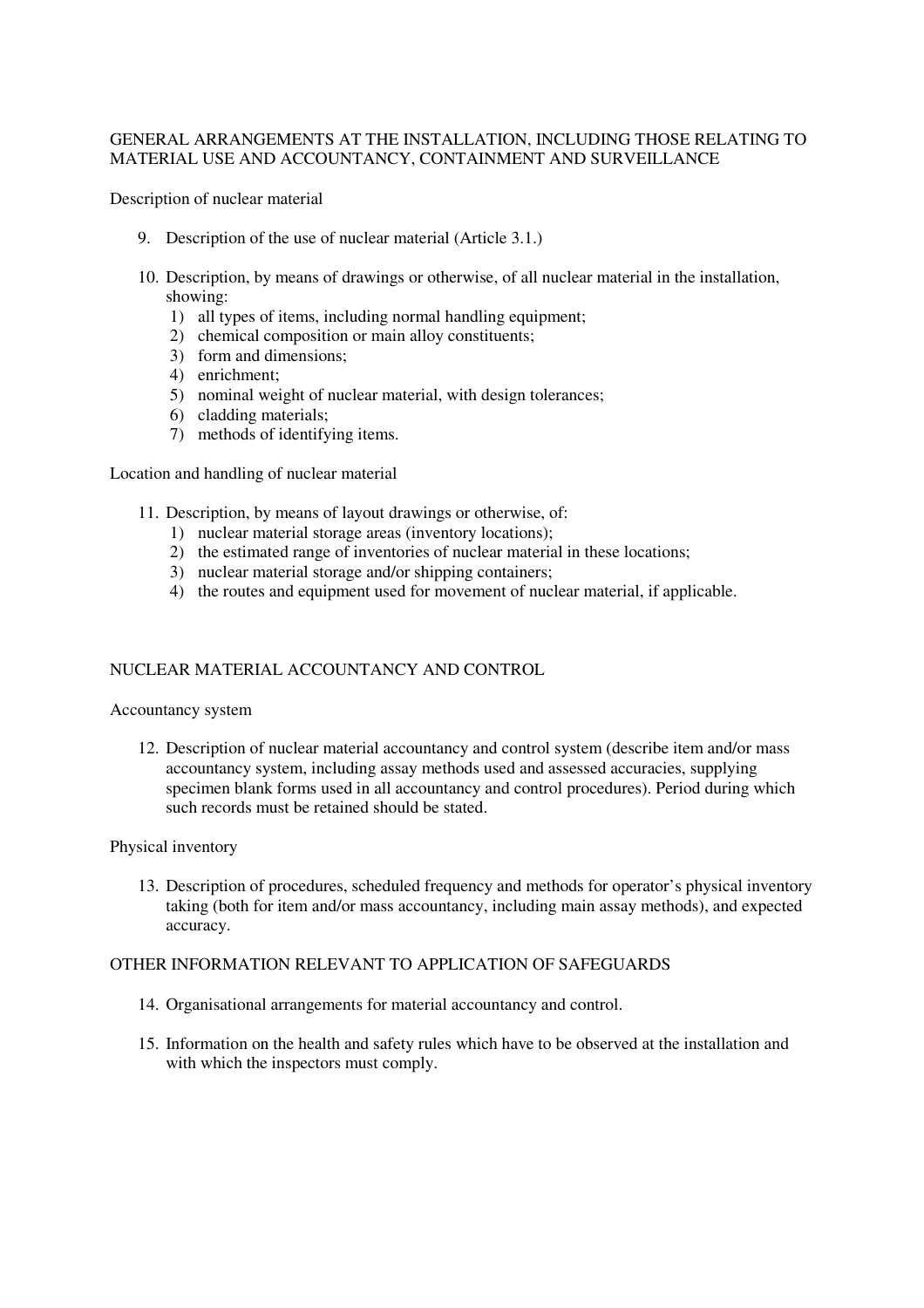# **I-E. ISOTOPE SEPARATION INSTALLATIONS**

Date: …………

## IDENTIFICATION OF THE INSTALLATION

- 1. Name.
- 2. Location, exact address with telephone and fax numbers and e-mail address.
- 3. Owner (legally responsible body or individual).
- 4. Operator (legally responsible body or individual).
- 5. Present status (e.g. under construction, in operation or closed down).
- 6. Building schedule (if installation not in operation):
	- 1) date building starts;
	- 2) date of installation acceptance;
	- 3) commissioning date.
- 7. Purpose and type (nominal separation capacity, enrichment facilities, etc.)
- 8. Operating mode influencing its production (shift system adopted, approximate periods of operating times in year, etc.)
- 9. Area layout (map showing the installation, boundaries, buildings, roads, rivers, railways, etc.)
- 10. Layout of installation:
	- 1) structural containment, fences and access routes;
	- 2) containment of certain parts of the installation;
	- 3) routes followed by nuclear material;
	- 4) incoming nuclear material storage area;
	- 5) each main processing area and process laboratory, including weighing and sampling area, decontamination, purification and feed areas, etc.;
	- 6) test or experimental areas;
	- 7) outgoing nuclear material storage area;
	- 8) nuclear waste disposal area;
	- 9) analytical laboratory.

#### GENERAL ARRANGEMENTS AT THE INSTALLATION, INCLUDING THOSE RELATING TO MATERIAL USE AND ACCOUNTANCY, CONTAINMENT AND SURVEILLANCE

Description of nuclear material

- 11. Description of the use of nuclear material (Article 3.1.).
- 12. Description, by means of flow sheets or otherwise, of estimated flow and inventory of all nuclear material for storage and process areas. The description should include:
	- 1) physical and chemical form;
	- 2) enrichment range for feed, product and tails;
	- 3) content range or expected upper limits for each category of solid or liquid discard material.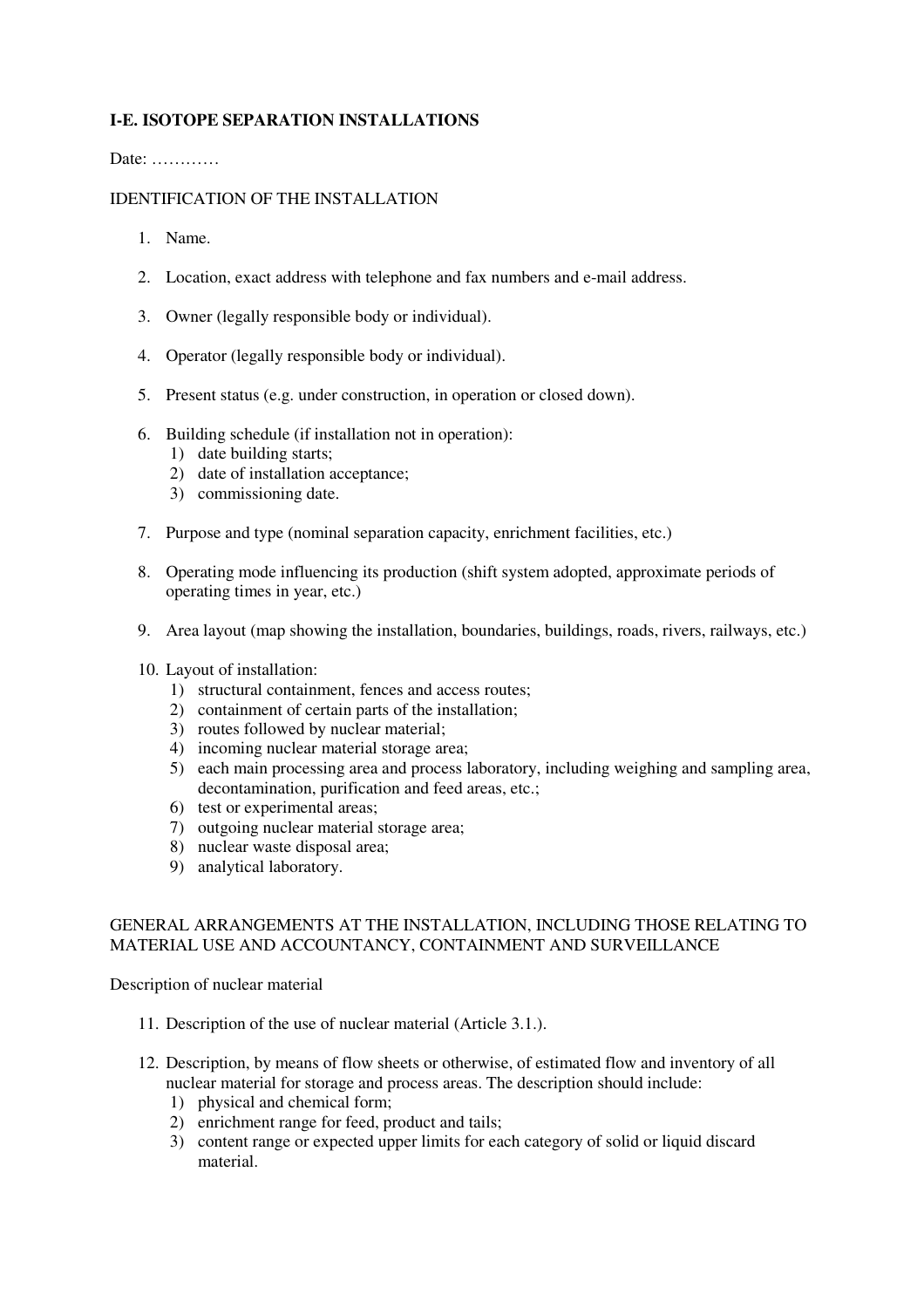Flow, location and handling of nuclear material

- 13. Description, by means of diagrams or otherwise, of storage and process areas. The description should include:
	- 1) sampling and measuring points;
	- 2) batch size and/or flow rate;
	- 3) method of storage or packing;
	- 4) storage capacities.
- 14. In addition to point 13 above, the description of the installation should include:
	- 1) separation capacity;
	- 2) enrichment techniques or methods;
	- 3) possible points for feed, product and tails;
	- 4) recycling facilities;
	- 5) type and size of UF6 cylinders used, filling and emptying methods.
- 15. Power consumption should be given, where necessary.
- 16. Each diagram should indicate, under steady-state conditions:
	- 1) nominal throughput per year;
	- 2) physical inventory of in-process materials;
	- 3) material loss rate owing to leakage, decomposition, deposition, etc.;
	- 4) arrangements for regular plant maintenance (periodic shutdown or continuous component replacement, etc.)
- 17. Description of special sampling and measurement points associated with decontamination of off-process equipment that is to be maintained or replaced.
- 18. Description of process waste disposal point, including disposal method, storage period, type of disposal, etc.

## NUCLEAR MATERIAL ACCOUNTANCY AND CONTROL

Accountancy system

- 19. Description of the accountancy system used to record and report accountancy data and to establish material balances, supplying specimen blank forms used in all procedures. Period during which such records must be retained should be stated.
- 20. Indicate when and how often material balances are established, including any established during campaigns. Description of method and procedure for adjusting accounts after a physical inventory taking.
- 21. Description of procedure for handling shipper/receiver differences and method of adjusting accounts.
- 22. Description of procedure for correcting accounts owing to procedural or clerical errors and the effect on shipper/receiver differences, if applicable.

#### Physical inventory

23. Identification of items of equipment mentioned in the description referred to in points 13. and 18. that are to be regarded as containers for nuclear material under physical inventory conditions. State the timing of physical inventory taking.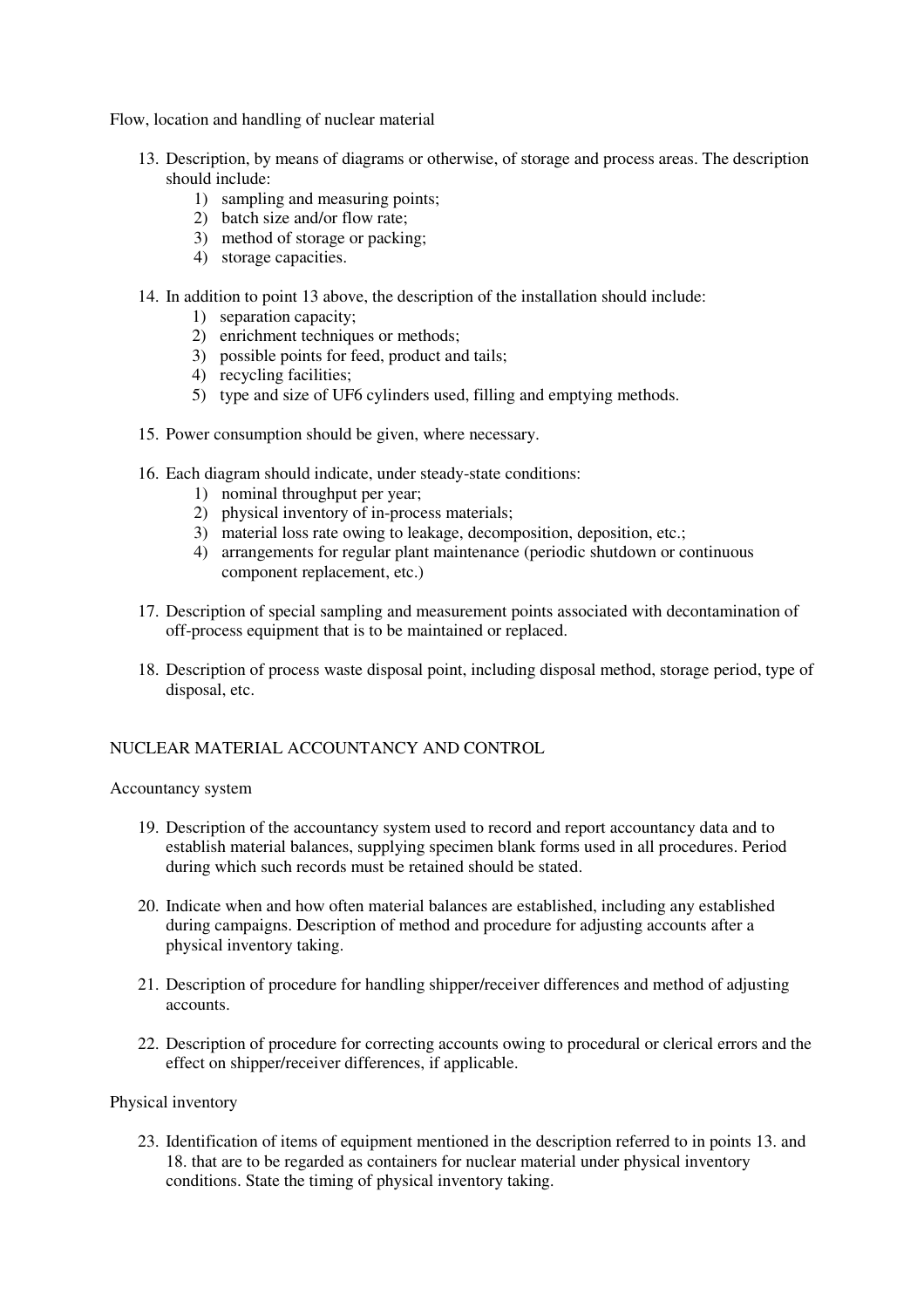Methods for measurement, sampling and analysis

- 24. Refer to the information given under points 13 and 17 for location of sampling and measurement points.
- 25. Description of method for establishing each measurement at the point indicated; equations or tables used and calculations made to determine actual quantities of weights or volumes should be identified. Indicate whether data are recorded automatically or manually. Method and practical procedures for sampling at each point indicated should be described. Indicate number of samples taken and rejection criteria.
- 26. Description of analytical methods used for accountancy purposes. Refer to a manual or report, if possible.

Control of measurement accuracy

- 27. Description of programmes for the continuous appraisal of weight, volume and sampling precision and biases, and for the calibration of associated equipment.
- 28. Descriptions of type and quality of standards used for analytical methods referred to in point 26., type of analytical equipment used, method and frequency of calibration.

#### Statistical evaluation

29. Description of methods for statistical evaluation of data collected in measurement control programmes for evaluating the precision and the accuracy of measurements and for estimating measurement uncertainties (i.e. determination of the standard deviations of random and systematic error in the measurements). Also description of statistical procedures used to combine individual error estimates to obtain the standard deviations of overall error for shipper/receiver differences, the book inventory, the physical inventory and material unaccounted for.

#### OTHER INFORMATION RELEVANT TO APPLICATION OF SAFEGUARDS

- 30. Organisational arrangements for material accountancy and control.
- 31. Information on the health and safety rules which have to be observed at the installation, and with which the inspectors must comply.

## **I-F. INSTALLATIONS USING NUCLEAR MATERIAL IN QUANTITIES EXCEEDING ONE EFFECTIVE KILOGRAM**

Date: …………

For any installation of a type not referred to in sections A to E which uses more than one effective kilogram per annum, information should be given on the following:

1. identification of the installation,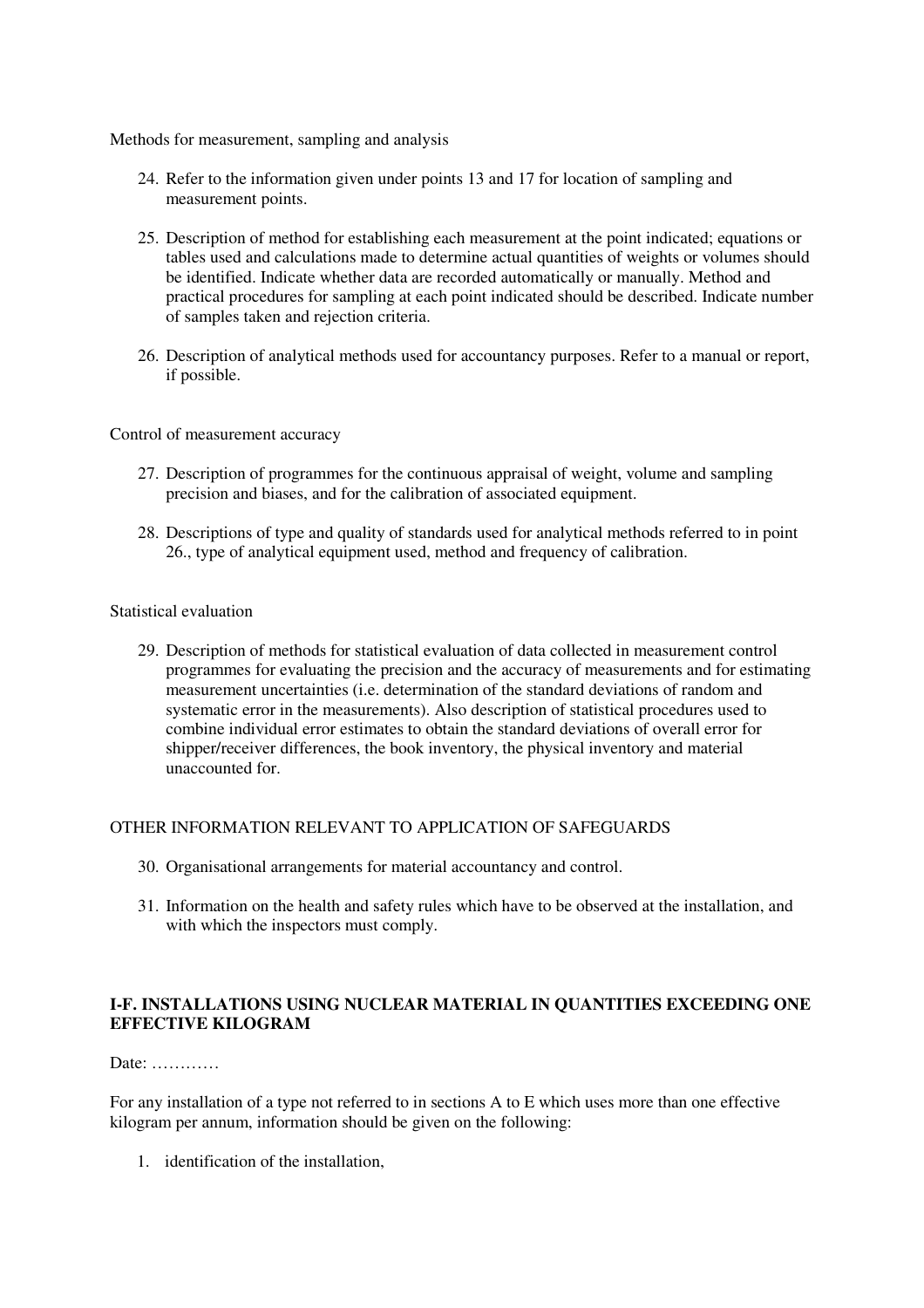- 2. general arrangements at the installation, including those relating to material use and accountancy, containment and surveillance,
- 3. description of the use of nuclear material (Article 3(1)),
- 4. nuclear material accountancy and control system, including techniques for physical inventory taking,
- 5. other information relevant to the application of safeguards.

The information required under these headings is, where applicable, the same as that required for the types of installations coming under sections V, G and D of this Annex.

## **I-G. INSTALLATIONS CANDIDATE MEMBERS OF THE CATCH All MBA (CAM)**

Date: …………

For these holders, the total inventory is calculated as the sum of the stock of each category of nuclear material held, each expressed as a percentage of the following limits:

| depleted uranium      | $350000$ g or |
|-----------------------|---------------|
| thorium               | $200000$ g or |
| natural uranium       | $100000$ g or |
| low enriched uranium  | $1000$ g or   |
| high enriched uranium | $5$ g or      |
| plutonium             | 5g            |

For example:

- 1) a holder with 4 g of plutonium has a percentage inventory equal to 80 % (4/5);
- 2) a holder with 1 g of high enriched uranium plus 20 000 g of natural uranium has a percentage inventory equal to  $40\%$  ( $1/5 + 20\,000/100\,000$ ).

#### IDENTIFICATION OF THE INSTALLATION AND OF THE NUCLEAR MATERIAL

- 1. Name.
- 2. Owner and/or operator.
- 3. Location, exact address with telephone and fax numbers and e-mail addresses.
- 4. Type of nuclear material.
- 5. Description of containers used for storage and handling.
- 6. Description of the use of nuclear material (Article 3.1.).

## NUCLEAR MATERIAL ACCOUNTANCY AND CONTROL

The holders' obligations have been simplified as following:

A - Limits on holdings/movements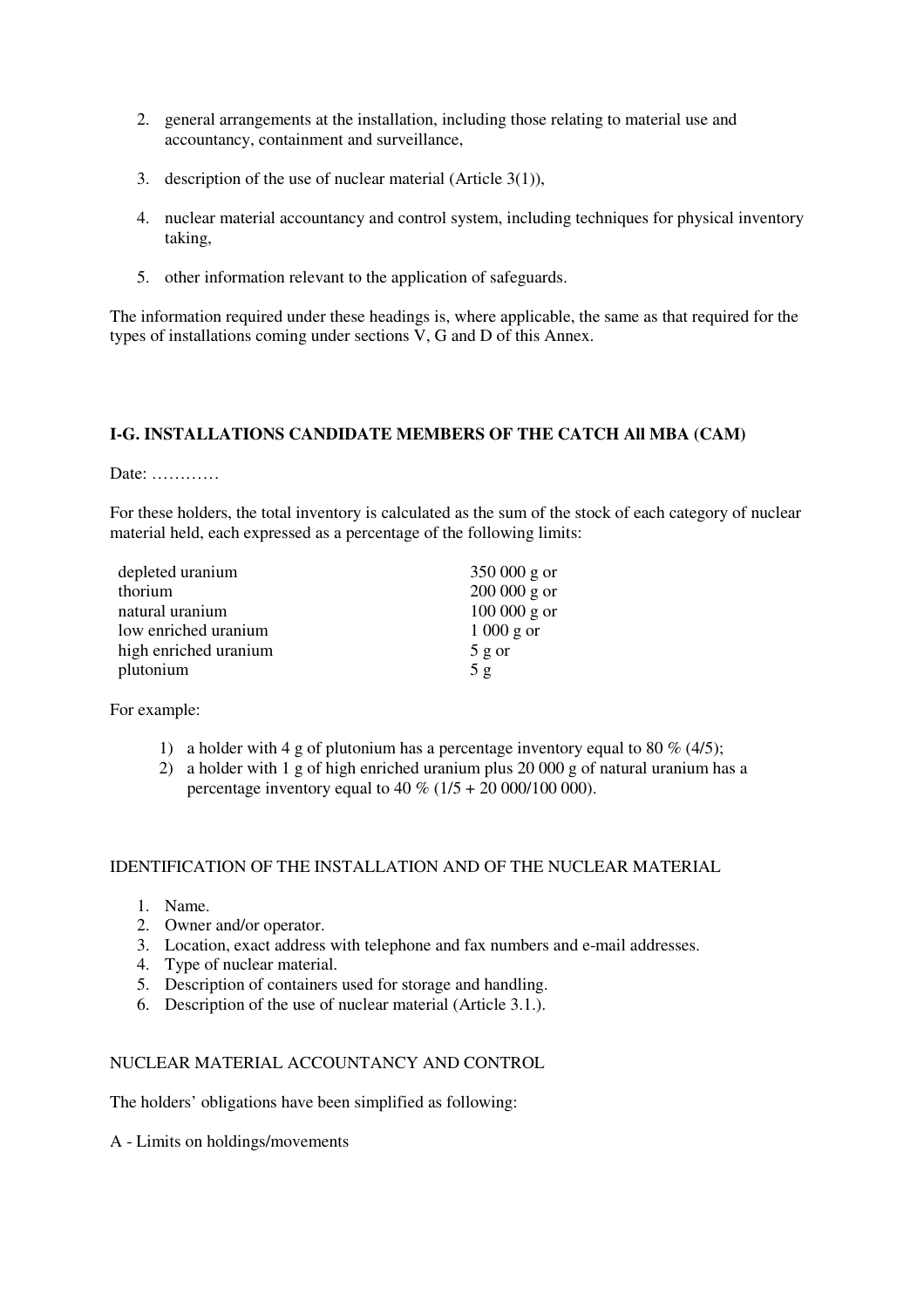If any individual receipt of nuclear material exceeds the quantities indicated above or if the 'percentage inventory' of the installation exceeds 100 % at any time, SRPNA must be notified immediately.

B - Accounting/operating records to be maintained

Accounting/operating records must be kept in a manner permitting ready verification of reports made to SRPNA and of any correction thereto.

C - Inventory change reports (ICR)

Need be submitted only if an inventory change occurs.

A note explaining unusual inventory changes and corrections or any other piece of information included in the report should be attached. In particular, the identification and address should be given of any entity to which material is shipped (including export) or from whom material is received (including import).

Even if no inventory change occurred during the year, an ending book inventory by category as at 31. December must be declared. This declaration must be forwarded SRPNA by 31 January of each year.

## D - Report form

No special form is required for the report under C above. The report can be made by letter.

# **I-H. WASTE TREATMENT OR WASTE STORAGE INSTALLATIONS (\*<sup>2</sup> )**

Date: …………

## IDENTIFICATION OF THE INSTALLATION

- 7. Name.
- 8. Location, exact address with telephone and fax numbers and e-mail addresses.
- 9. Owner (legally responsible body or individual).
- 10. Operator (legally responsible body or individual).
- 11. Present status (e.g. under construction, in operation or closed down).
- 12. Purpose and type.
- 13. Area layout (map showing the installation, boundaries, buildings, roads, rivers, railways, etc).
- 14. Layout of installation:

 $\overline{a}$ 

- 1) structural containment, fences and access routes;
- 2) routes followed by nuclear material;
- 3) nuclear waste disposal areas;
- 4) each main processing area and process laboratory;

<sup>&</sup>lt;sup>2</sup> Separate installations engaged solely in the handling, storing or processing of waste materials (not forming a part of enrichment, conversion, fabrication, chemical reprocessing and recovery installations or of reactors).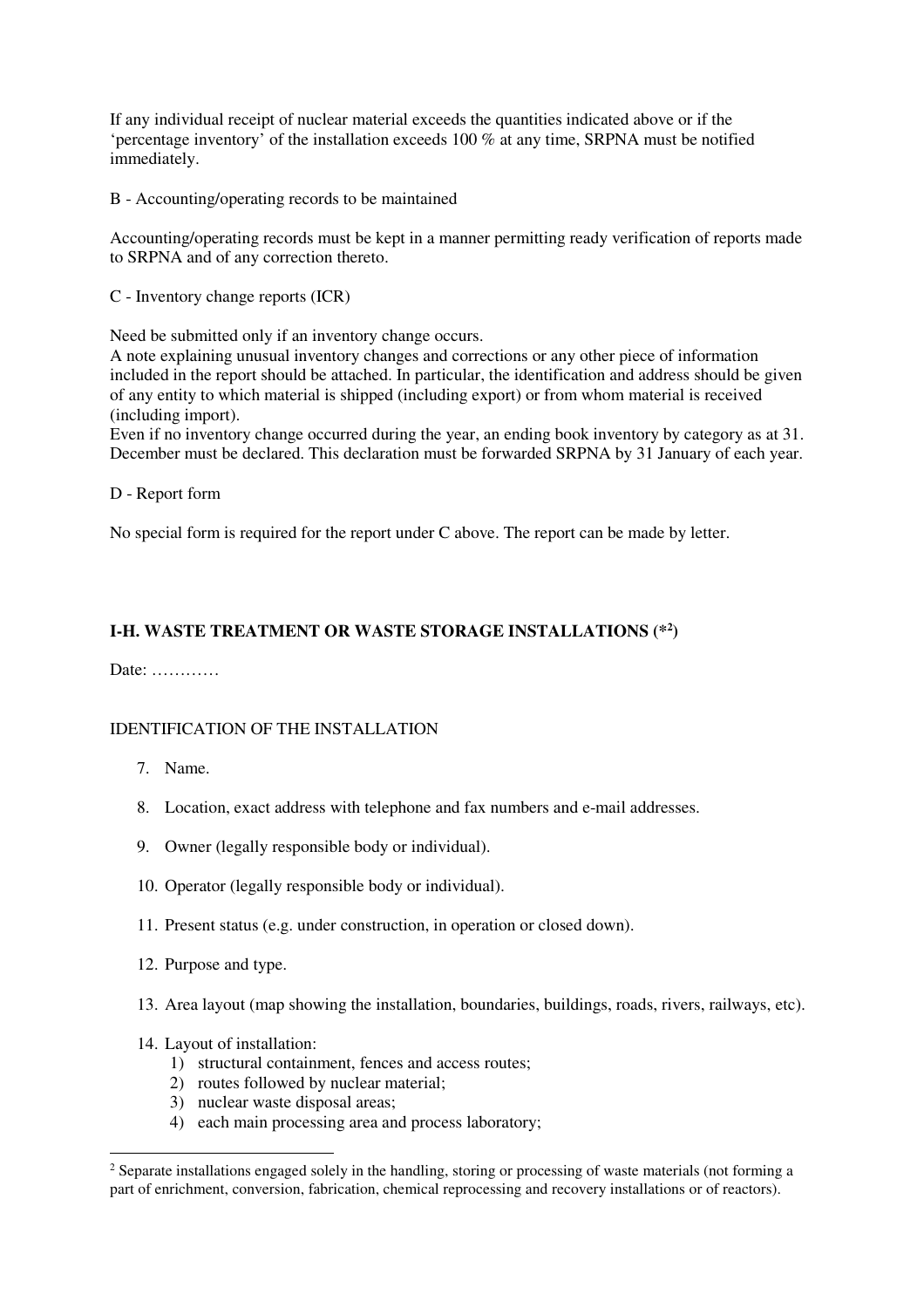- 5) test or experimental areas;
- 6) analytical laboratory.

## GENERAL ARRANGEMENTS AT THE INSTALLATION, INCLUDING THOSE RELATING TO MATERIAL USE AND ACCOUNTANCY, CONTAINMENT AND SURVEILLANCE

Locations and handling of nuclear material

- 10. Description of the use of nuclear material (Article 3.1.).
- 11. Description, by means of drawings or otherwise, of:
	- 1) nuclear material storage areas (inventory locations);
	- 2) the estimated range of inventories of nuclear material in these locations;
	- 3) nuclear material storage and/or shipping containers;
	- 4) the routes and equipment used for movement of nuclear material, if applicable.

## NUCLEAR MATERIAL ACCOUNTANCY AND CONTROL

#### Accountancy system

12. Description of the nuclear material accountancy and control system, supplying specimen blank forms used in all accountancy and control procedures. Period during which such records must be retained should be stated.

Physical inventory

13. Description of procedures, scheduled frequency and methods for operator's physical inventory taking (both for item and/or mass accountancy including main assay methods), and expected accuracy.

#### OTHER INFORMATION RELEVANT TO APPLICATION OF SAFEGUARDS

- 14. Organisational arrangements for material accountancy and control.
- 15. Information on the health and safety rules which have to be observed at the installation and with which the inspectors must comply.

# **I-J. OTHER INSTALLATIONS (\*<sup>3</sup> )**

Date: …………

## IDENTIFICATION OF THE INSTALLATION AND OF THE NUCLEAR MATERIAL

1. Name.

l

 $3$  The term 'other' denotes all the installations not covered by sections A to H, and where nuclear material in quantities not exceeding one effective kilogram is habitually used. It also specifically includes ore producers (point 8 above).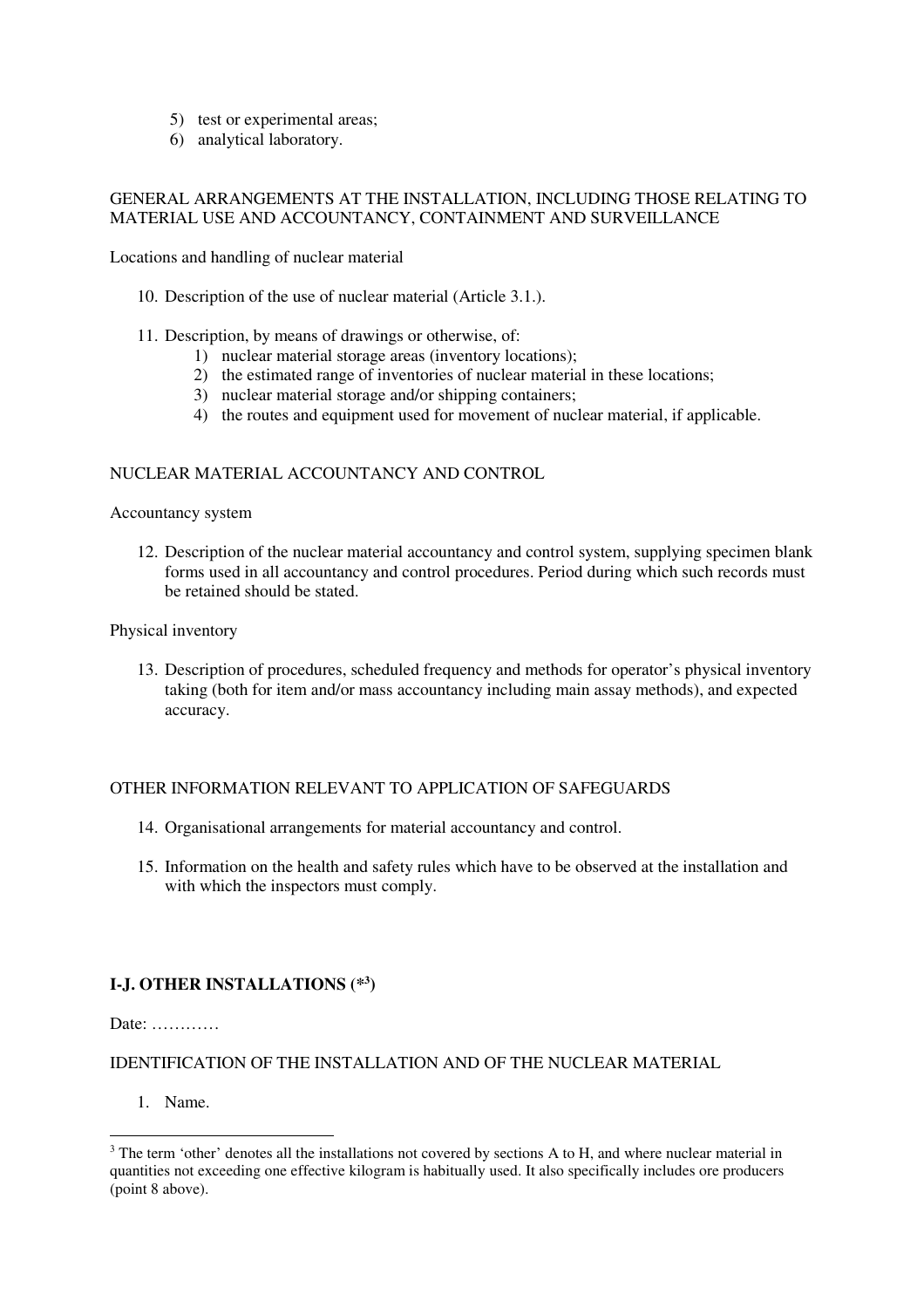- 2. Location, exact address with telephone and fax numbers and e-mail addresses.
- 3. Owner (legally responsible body or individual).
- 4. Operator (legally responsible body or individual).
- 5. Type of nuclear material.
- 6. Description of containers used for storage and handling (e.g. to determine whether sealing is possible).
- 7. Description of the use of nuclear material (Article 3.1.).
- 8. In the case of ore producers, the potential annual throughput of the installation.
- 9. The current status (e.g. under construction, in operation or closed down).

## NUCLEAR MATERIAL ACCOUNTANCY AND CONTROL

- 10. Description of the procedures for nuclear material accountancy and control, including procedures for physical inventory taking.
- 11. Organisational arrangements for material accountancy and control.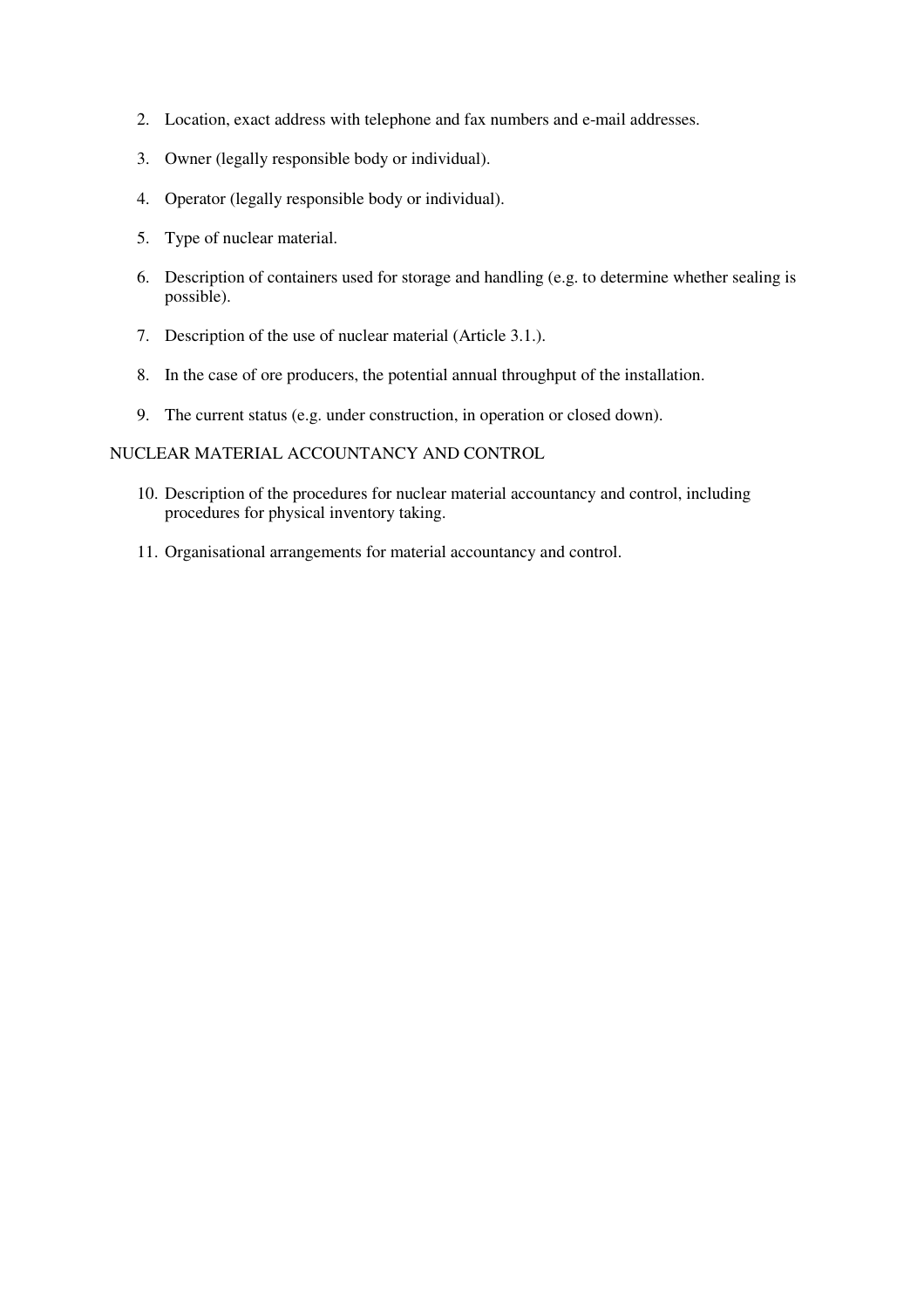## **ANNEX II**

#### GENERAL DESCRIPTION OF THE SITE(1)

Site identification

Declaration No (2) Declaration date

Reporting period (3) Comments (4)

| Entry $(5)$ | Ref. (6) | <b>MBA</b> code<br>(7) | <b>Building (8)</b> | General<br>description,<br>including use<br>of contents<br>(9) | <b>Comments</b><br>(10) |
|-------------|----------|------------------------|---------------------|----------------------------------------------------------------|-------------------------|
|             |          |                        |                     |                                                                |                         |
|             |          |                        |                     |                                                                |                         |
|             |          |                        |                     |                                                                |                         |
|             |          |                        |                     |                                                                |                         |
|             |          |                        |                     |                                                                |                         |
|             |          |                        |                     |                                                                |                         |

Name and signature of the site representative: …………

#### *Explanatory notes*

(1) The initial declaration should include all nuclear installations, and all other buildings on their sitesas described in Article 2.21. A separate entry should be made for each building on the site. Subsequent annual update declarations should include only those sites and buildings which have undergone a change since the previous declaration. A map of the site shall be attached with the initial declaration and updated when necessary.

(2) The 'Declaration No.' is a sequential number for each site, starting with '1' for the initial site declaration.

(3) The 'Reporting period' for the initial declaration is an 'as of' date, while for all subsequent annual updates the appropriate entry is the beginning and the ending date of the time period. It is understood that the information provided is valid as of the ending date. All dates should be reported using the DDMMYYYY format.

(4) Comments applicable to the whole of the site.

(5) Each 'Entry' in each declaration should be numbered sequentially, beginning with '1'.

(6) The 'Ref.' column should be used to refer to another entry. The contents of the 'Ref.' column consist of the relevant declaration and entry numbers (e.g. 10-20 refers to entry 20 of declaration 10). The reference indicates that the current entry adds to or updates information reported earlier. Several references may be inserted, if necessary.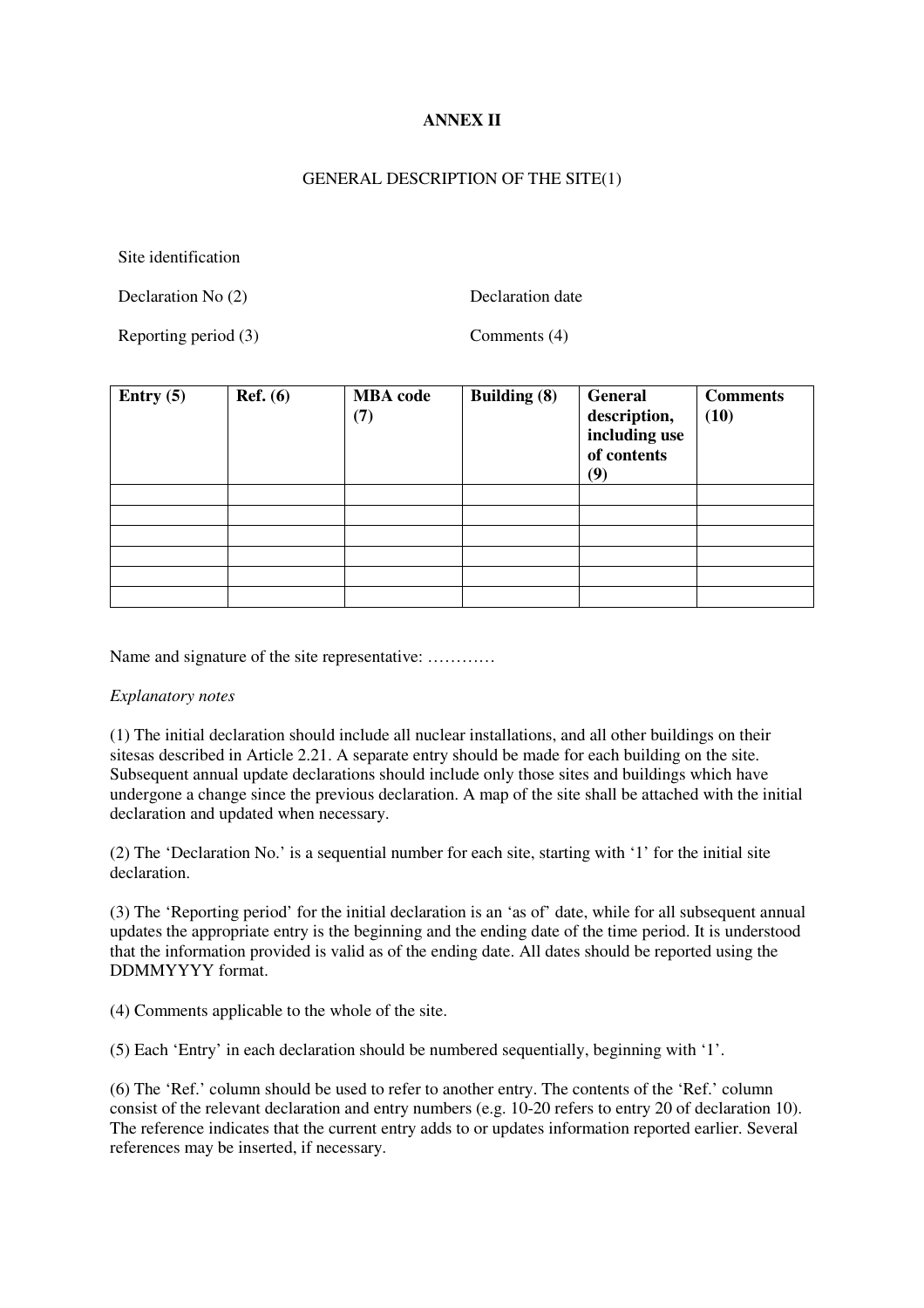(7) The 'MBA code' column should make reference to the MBA code to which the building in this entry belongs.

(8) The 'Building' column should include a building number or other designation that provides an unambiguous identification of the building on the schematic map of the site.

(9) The 'General description' for each building should include:

- i. the approximate size of the building in terms of the number of floors and the total square metres of floor space
- ii. the use of the building, including any prior uses of the building that might be relevant to interpreting other information, such as the results of environmental sampling, available to SRPNA;
- iii. the main contents of the building, where this is not readily apparent from the stated use. However, descriptions of activities previously provided in the Basic Technical Characteristics questionnaire need not be repeated.

(10) Comments applicable to each entry.

NB: This form, duly completed and signed, or the equivalent form in electronic format, must be forwarded to SRPNA.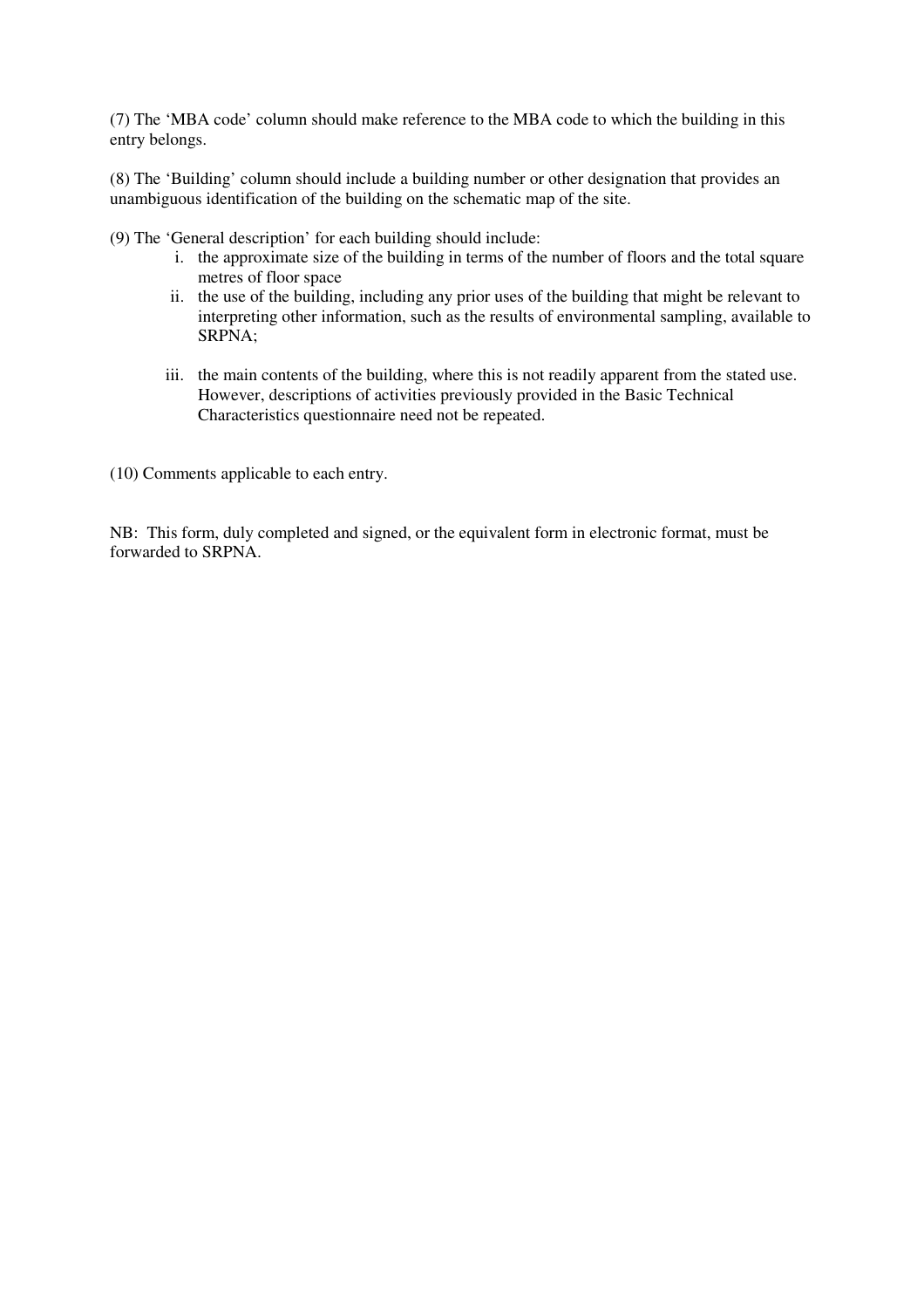## **ANNEX III**

# INVENTORY CHANGE REPORT (ICR)

| Label/tag             | Content                       | Comments                                                                                               | $\#$            |
|-----------------------|-------------------------------|--------------------------------------------------------------------------------------------------------|-----------------|
| <b>MBA</b>            | Character (4)                 | MBA code of reporting MBA                                                                              | 1               |
| Report type           | Character $(1)$               | I for Inventory Change Report                                                                          | $\overline{2}$  |
| Report date           | <b>DDMMYYYY</b>               | Date on which the report was completed                                                                 | 3               |
| Report number         | Number (8)                    | Sequential number, no gaps                                                                             | $\overline{4}$  |
| Line count            | $\overline{\text{Number}}(8)$ | Total number of lines reported                                                                         | $\overline{5}$  |
| Start report          | <b>DDMMYYYY</b>               | Date of first day in reporting period                                                                  | 6               |
| End report            | <b>DDMMYYYY</b>               | Date of last day in reporting period                                                                   | $\overline{7}$  |
| Reporting person      | Character (30)                | Name of person responsible for the report                                                              | 8               |
| <b>Transaction ID</b> | Number (8)                    | Sequential number                                                                                      | 9               |
| IC code               | Character (2)                 | Type of inventory change                                                                               | 10              |
| <b>Batch</b>          | Character (20)                | Unique identifier for a batch of nuclear<br>material                                                   | 11              |
| <b>KMP</b>            | Character $(1)$               | Key measurement point                                                                                  | 12              |
| Measurement           | Character $(1)$               | Measurement code                                                                                       | 13              |
| Material form         | Character (2)                 | Material form code                                                                                     | 14              |
| Material container    | Character $(1)$               | Material container code                                                                                | 15              |
| Material state        | Character (1)                 | Material state code                                                                                    | 16              |
| MBA from              | Character (4)                 | MBA code of shipping MBA (for IC<br>codes RD and RF only)                                              | 17              |
| MBA to                | Character (4)                 | MBA code of receiving MBA (for IC<br>codes SD and SF only)                                             | 18              |
| Previous batch        | Character (20)                | Name of previous batch (for IC code RB<br>only)                                                        | 19              |
| Original date         | <b>DDMMYYYY</b>               | Accounting date of the line to be<br>corrected (always of first line in<br>correction chain)           | 20              |
| PIT date              | <b>DDMMYYYY</b>               | Date of physical inventory taking (PIT) to<br>which MF adjustment refers (use with IC<br>code MF only) | 21              |
| Line number           | Number (8)                    | Sequential number, no gaps                                                                             | 22              |
| Accounting date       | <b>DDMMYYYY</b>               | Date on which the inventory change<br>occurred or became known                                         | 23              |
| Items                 | Number $(6)$                  | Number of items                                                                                        | 24              |
| Element category      | Character (1)                 | Category of nuclear material                                                                           | $\overline{25}$ |
| Element weight        | Number $(24.3)$               | Element weight                                                                                         | 26              |
| Isotope               | Character $(1)$               | G for U-235, K for U-233, J for a mixture<br>of U-235 and U-233                                        | 27              |
| Fissile weight        | Number $(24.3)$               | Weight of fissile isotope                                                                              | 28              |
| Isotopic composition  | Character(130)                | U, Pu isotopic weight (only if agreed in<br>particular safeguard provisions)                           | 29              |
| Obligation            | Character $(2)$               | Safeguards obligation                                                                                  | 30              |
| Previous category     | Character $(1)$               | Previous category of nuclear material (use<br>for IC codes CB, CC and CE only)                         | 31              |
| Previous obligation   | Character $(2)$               | Previous obligation (use for IC codes BR,<br>CR, PR and SR only)                                       | 32              |
| CAM code from         | Character $(8)$               | Code to identify the shipping small holder                                                             | 33              |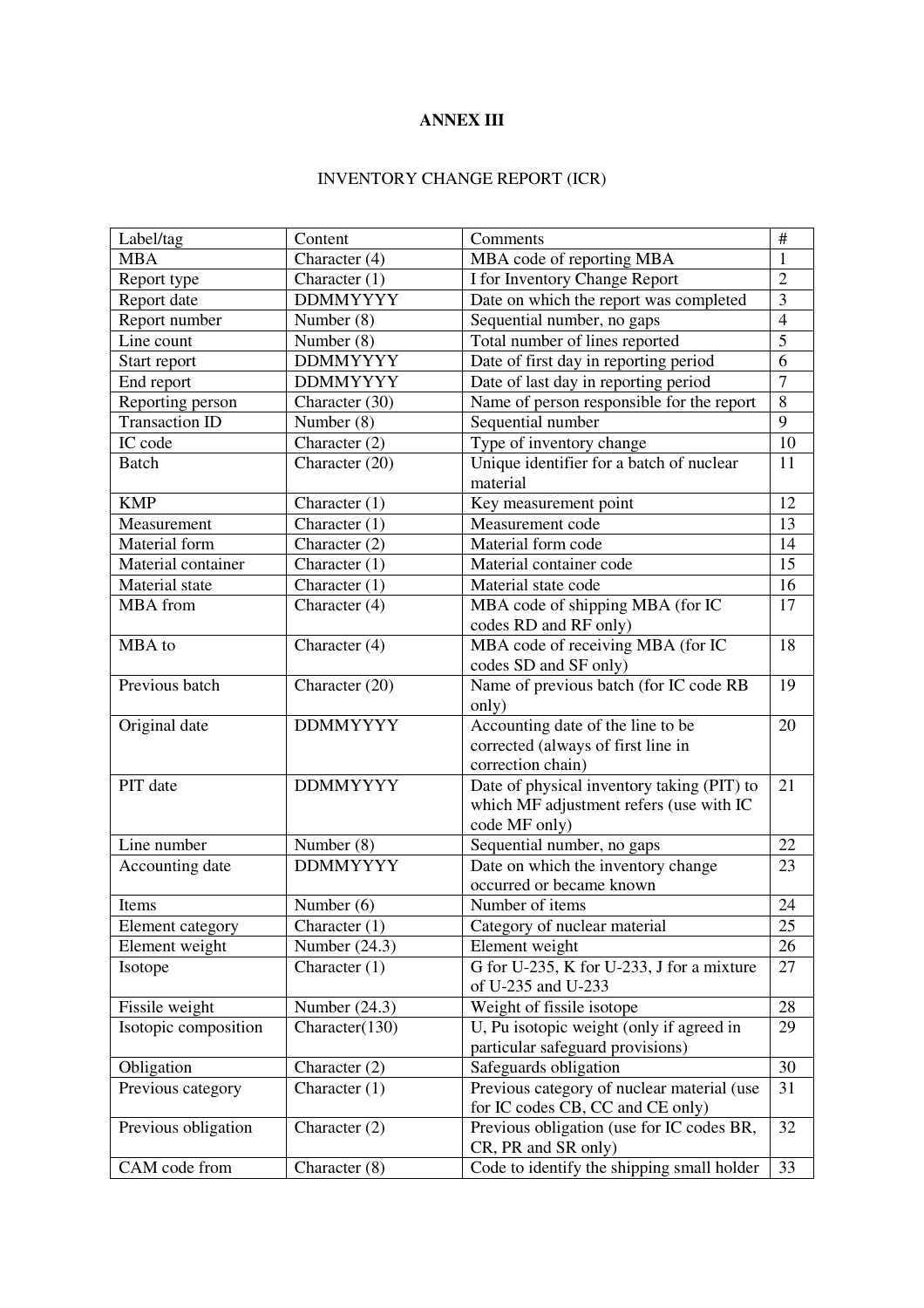| CAM code to          | Character (8)   | Code to identify the receiving small                                                                                      | 34 |
|----------------------|-----------------|---------------------------------------------------------------------------------------------------------------------------|----|
|                      |                 | holder                                                                                                                    |    |
| Document             | Character (70)  | Operator-defined reference to supporting<br>documents                                                                     | 35 |
| Container ID         | Character (20)  | Operator-defined identifier for the<br>container                                                                          | 36 |
| Correction           | Character $(1)$ | D for deletions, A for additions forming<br>part of a deletion/addition pair, L for late<br>lines (stand-alone additions) | 37 |
| Previous report      | Number (8)      | Report number of line to be corrected                                                                                     | 38 |
| Previous line        | Number (8)      | Line number of line to be corrected                                                                                       | 39 |
| Comment              | Character (256) | Operator comment                                                                                                          | 40 |
| Burn-up              | Number $(6)$    | Burn-up in MWdays/tonne (use for IC<br>codes NL and NP in nuclear reactors<br>only)                                       | 41 |
| <b>CRC</b>           | Number $(20)$   | Hash code of line for quality control<br>purposes                                                                         | 42 |
| Previous CRC         | Number (20)     | Hash code of line to be corrected                                                                                         | 43 |
| Advance notification | Character (8)   | Reference to advance notification sent to<br>Euratom (use for IC codes RD, RF, SD<br>and SF only)                         | 44 |
| Campaign             | Character (12)  | Campaign identifier for reprocessing<br>installations                                                                     | 45 |
| Reactor              | Character (12)  | Reactor code for reprocessing campaigns                                                                                   | 46 |
| Error path           | Character (8)   | Special code for evaluation purposes                                                                                      | 47 |

#### *Explanatory notes*

#### 1. MBA:

Code of the reporting material balance area. This code is notified to the installation concerned by the Commission.

## 2. REPORT TYPE:

I for inventory change reports.

#### 3. REPORT DATE:

Date on which the report was completed.

## 4. REPORT NUMBER: Sequential number, no gaps.

5. LINE COUNT:

Total number of lines reported.

6. START REPORT: Date of first day of reporting period.

# 7. END REPORT:

Date of last day of reporting period.

# 8. REPORTING PERSON:

Name of person responsible for the report.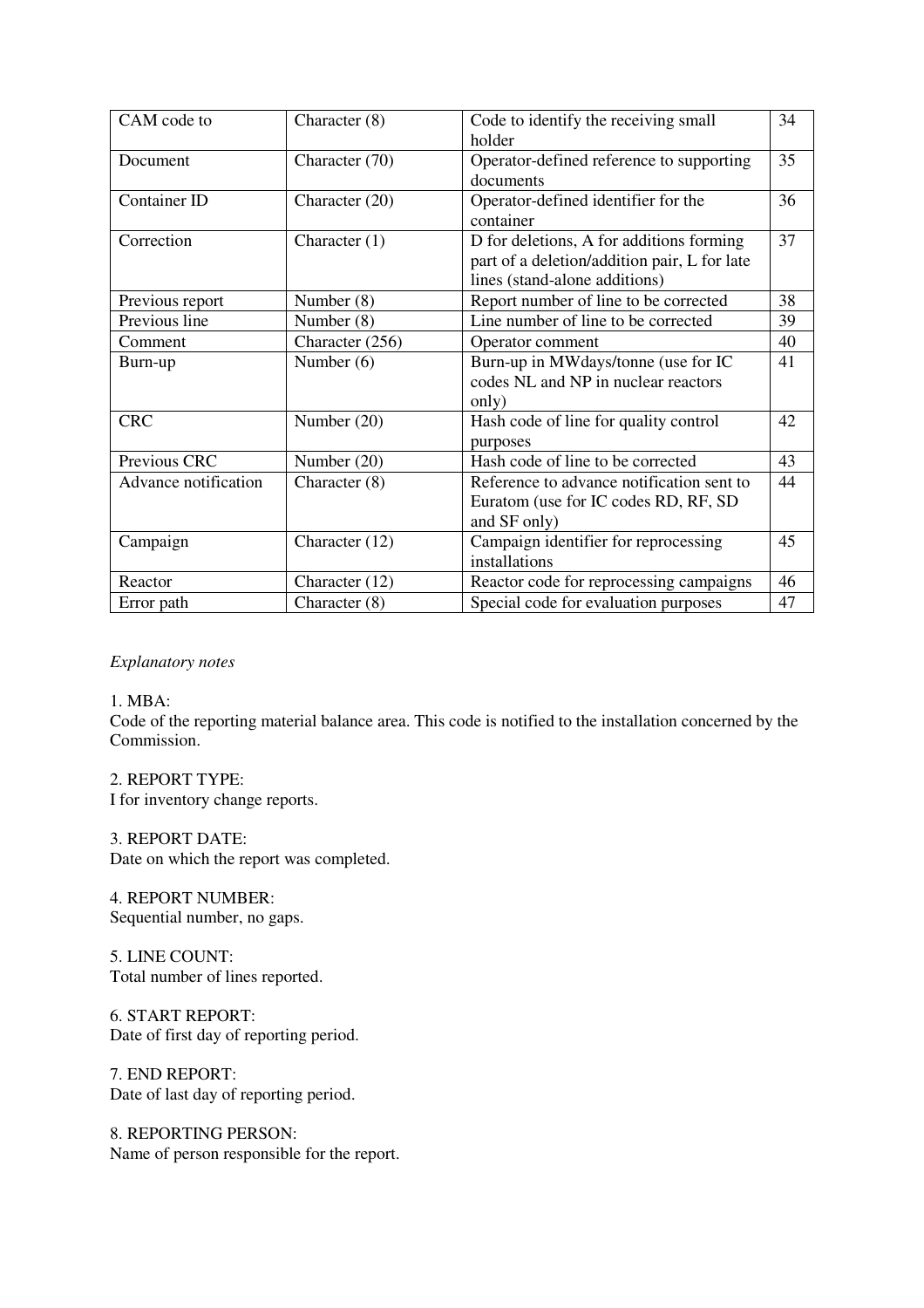# 9. TRANSACTION ID:

Sequential number. This is used to identify all inventory change lines relating to the same physical transaction.

# 10. IC CODE:

One of the following codes must be used:

| Keyword                       | Code      | Explanation                       |  |
|-------------------------------|-----------|-----------------------------------|--|
| Receipt                       | <b>RD</b> | Receipt of nuclear material       |  |
|                               |           | from a material balance area      |  |
|                               |           | within the European Union.        |  |
| Import                        | RF        | Import of nuclear material from   |  |
|                               |           | a third country.                  |  |
| Receipt from non-safeguarded  | <b>RN</b> | Receipt of nuclear material       |  |
| activity                      |           | from a non-safeguarded            |  |
|                               |           | activity (Article 34).            |  |
| Shipment                      | <b>SD</b> | Transfer of nuclear material to   |  |
|                               |           | a material balance area within    |  |
|                               |           | the European Union.               |  |
| Export                        | <b>SF</b> | Export of nuclear material to a   |  |
|                               |           | third country                     |  |
| Shipment to non-safeguarded   | SN        | Transfer of nuclear material to   |  |
| activity                      |           | a non-safeguarded activity        |  |
|                               |           | (Article 34).                     |  |
| Transfer to conditioned waste | TC        | Nuclear material contained in     |  |
|                               |           | waste that is measured or         |  |
|                               |           | estimated on the basis of         |  |
|                               |           | measurements, and which has       |  |
|                               |           | been conditioned in such a way    |  |
|                               |           | (e.g. in glass, cement, concrete  |  |
|                               |           | or bitumen) that it is not        |  |
|                               |           | suitable for further nuclear use. |  |
|                               |           | The quantity of nuclear           |  |
|                               |           | material involved is to be        |  |
|                               |           | subtracted from the inventory     |  |
|                               |           | of the material balance area.     |  |
|                               |           | Separate records must be kept     |  |
|                               |           | for this type of material.        |  |
| Discards to the environment   | TE        | Nuclear material contained in     |  |
|                               |           | waste that is measured or         |  |
|                               |           | estimated on the basis of         |  |
|                               |           | measurements, and which has       |  |
|                               |           | been irrevocably discarded to     |  |
|                               |           | the environment as the result of  |  |
|                               |           | a planned discharge. The          |  |
|                               |           | quantity of nuclear material      |  |
|                               |           | involved is to be subtracted      |  |
|                               |           | from the inventory of the         |  |
|                               |           | material balance area.            |  |
| Transfer to retained waste    | TW        | Nuclear material generated        |  |
|                               |           | from processing or from an        |  |
|                               |           | operational accident contained    |  |
|                               |           | in waste that is measured or      |  |
|                               |           | estimated on the basis of         |  |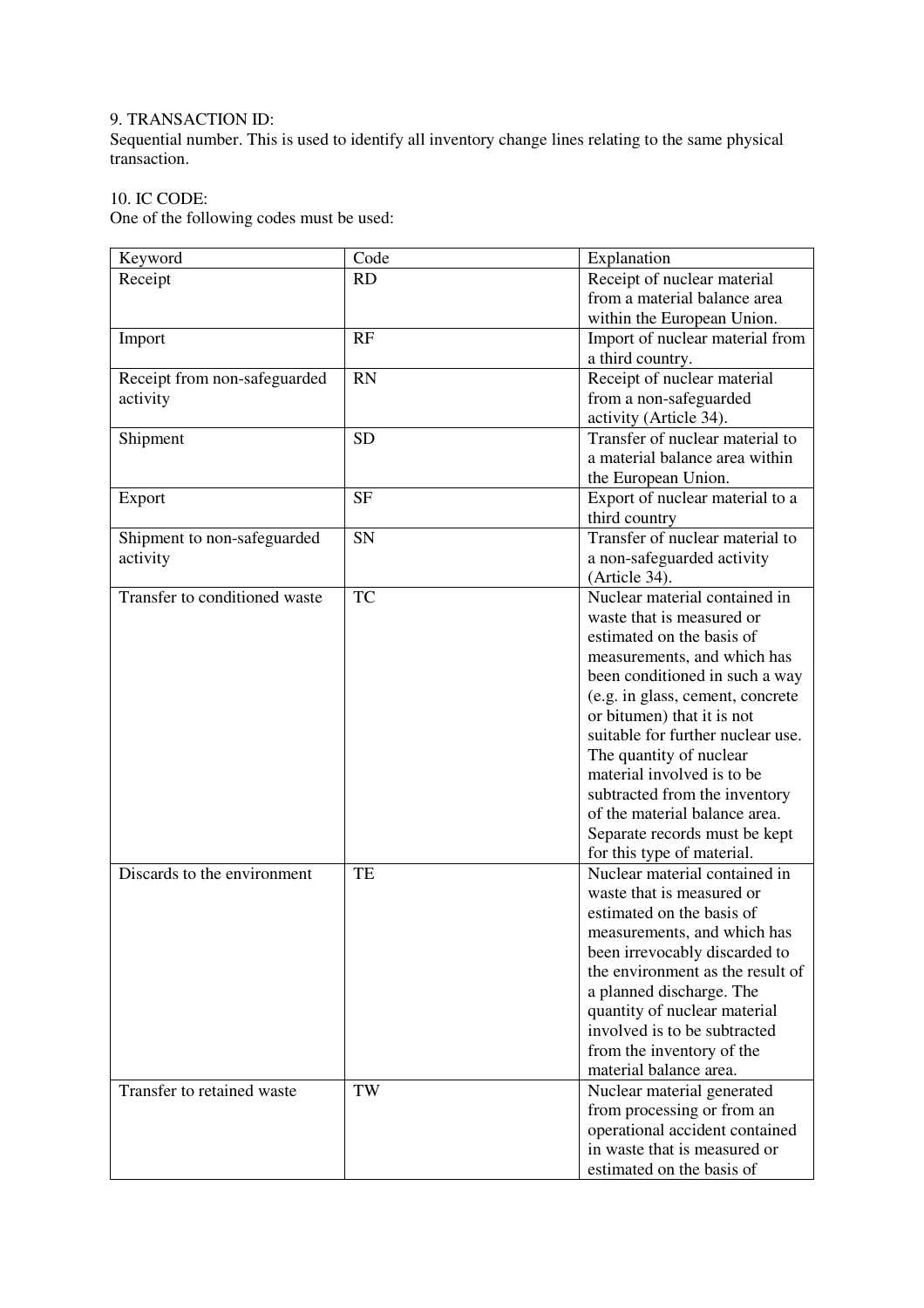|                                      |           | measurements, and which has<br>been transferred to a specific<br>location within the material<br>balance area from which it<br>could be retrieved. The<br>quantity of nuclear material<br>involved is to be subtracted<br>from the inventory of the<br>material balance area. Separate<br>records must be kept for this<br>type of material.                                |
|--------------------------------------|-----------|-----------------------------------------------------------------------------------------------------------------------------------------------------------------------------------------------------------------------------------------------------------------------------------------------------------------------------------------------------------------------------|
| Retransfer from conditioned<br>waste | <b>FC</b> | Retransfer of conditioned waste<br>to the inventory of the material<br>balance area. This applies<br>whenever conditioned waste<br>undergoes processing.                                                                                                                                                                                                                    |
| Retransfer from retained waste       | <b>FW</b> | Retransfer of retained waste to<br>the inventory of the material<br>balance area. This applies<br>whenever retained waste is<br>retrieved from the specific<br>location within the material<br>balance area, either for any<br>processing involving the<br>separation of elements in the<br>material balance area or for any<br>shipment from the material<br>balance area. |
| Accidental loss                      | LA        | Irretrievable and inadvertent<br>loss of a quantity of nuclear<br>material as the result of an<br>operational accident. Use of<br>this code requires a special<br>report to be sent to the<br>Commission.                                                                                                                                                                   |
| Accidental gain                      | GA        | Nuclear material unexpectedly<br>found, except when detected in<br>the course of a physical<br>inventory taking. Use of this<br>code requires a special report to<br>be sent to the Commission.                                                                                                                                                                             |
| Category change                      | CE        | Accountancy transfer of a<br>quantity of nuclear material<br>from one category (Article 18)<br>to another as a result of an<br>enrichment process (only one<br>line to be reported per category<br>change).                                                                                                                                                                 |
| Category change                      | CB        | Accountancy transfer of a<br>quantity of nuclear material<br>from one category (Article 18)<br>to another as a result of a<br>blending operation (only one<br>line to be reported per category<br>change).                                                                                                                                                                  |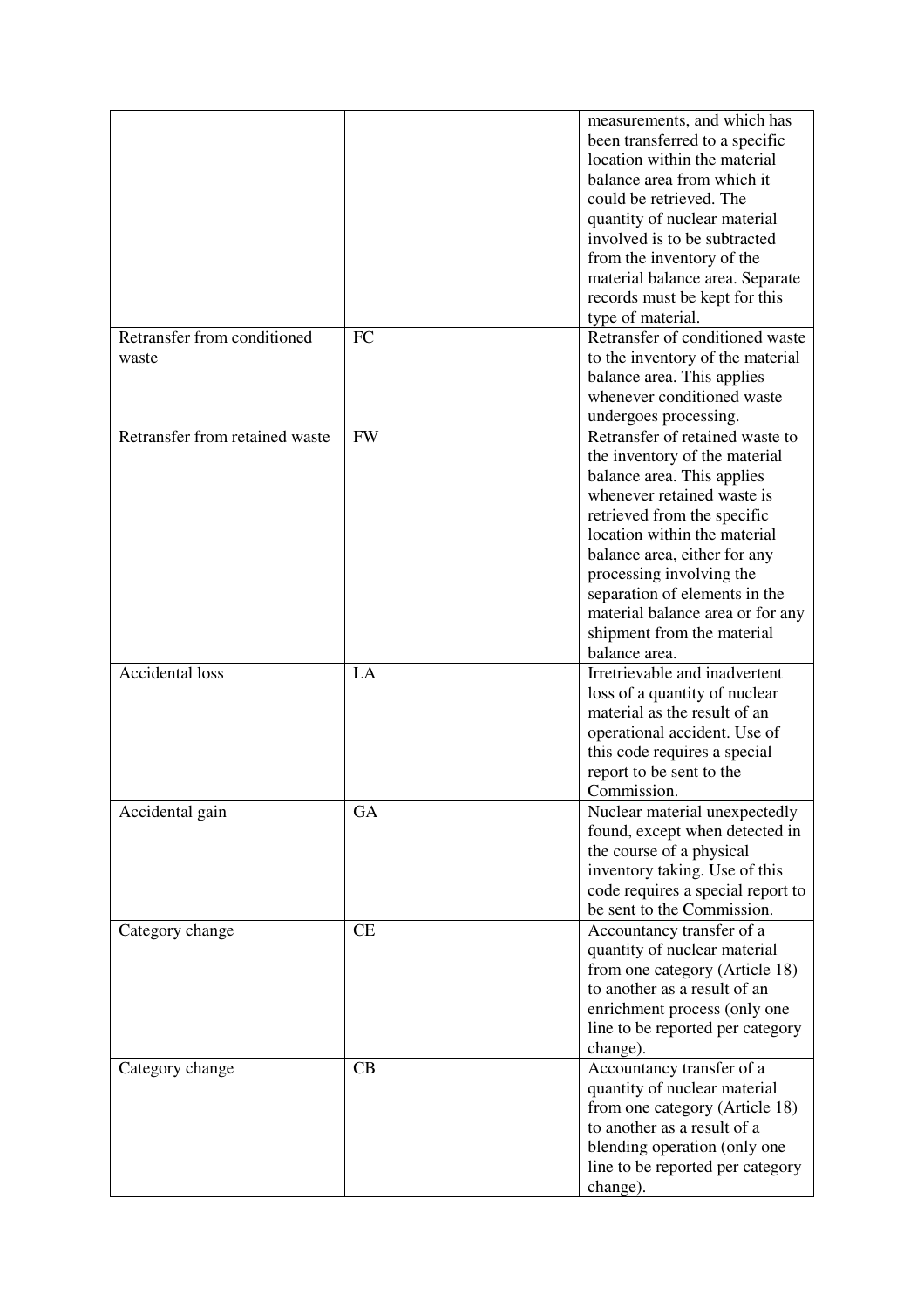| Category change                 | CC        | Accountancy transfer of a<br>quantity of nuclear material<br>from one category (Article 18)<br>to another for all types of<br>category change not covered by<br>codes CE and CB (only one<br>line to be reported per category<br>change).                                       |
|---------------------------------|-----------|---------------------------------------------------------------------------------------------------------------------------------------------------------------------------------------------------------------------------------------------------------------------------------|
| Rebatching                      | RB        | Accountancy transfer of a<br>quantity of nuclear material<br>from one batch to another (only<br>one line to be reported per<br>rebatching).                                                                                                                                     |
| Change in particular obligation | <b>BR</b> | Accountancy transfer of a<br>quantity of nuclear material<br>from one particular safeguards<br>obligation to another (Article<br>17.1.), to balance the total<br>uranium stock following a<br>blending operation (only one<br>line to be reported per change<br>of obligation). |
| Change in particular obligation | PR        | Accountancy transfer of a<br>quantity of nuclear material<br>from one particular safeguards<br>obligation to another (Article<br>17.1.), used when nuclear<br>material enters or leaves an<br>accountancy pool (only one<br>line to be reported per change<br>of obligation).   |
| Change in particular obligation | <b>SR</b> | Accountancy transfer of a<br>quantity of nuclear material<br>from one particular safeguards<br>obligation to another (Article<br>17.1.), following an obligation<br>exchange or a substitution<br>(only one line to be<br>reported per change of<br>obligation).                |
| Change in particular obligation | CR        | Accountancy transfer of a<br>quantity of nuclear material<br>from one particular safeguards<br>obligation to another (Article<br>17.1.), for all cases not covered<br>by codes BR, PR or SR (only<br>one line to be reported per<br>change of obligation).                      |
| Nuclear production              | <b>NP</b> | Increase in the quantity of<br>nuclear material due to nuclear<br>transformation.                                                                                                                                                                                               |
| Nuclear loss                    | NL        | Decrease in the quantity of<br>nuclear material due to nuclear<br>transformation.                                                                                                                                                                                               |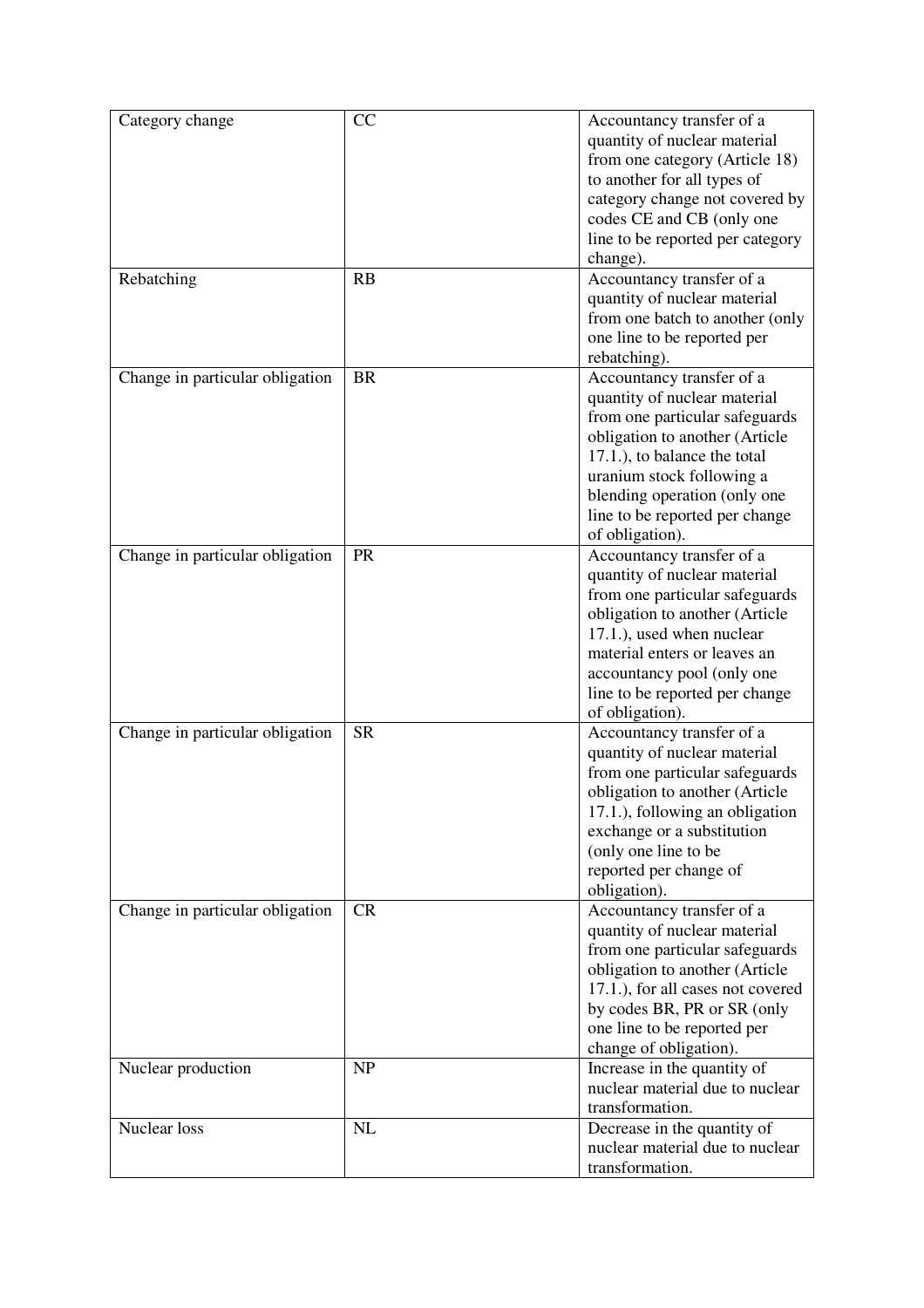| Shipper/receiver difference | DI             | Shipper/receiver difference<br>(see Article 2.19).                                                                                                                                                                                                                                                                                                                                                   |
|-----------------------------|----------------|------------------------------------------------------------------------------------------------------------------------------------------------------------------------------------------------------------------------------------------------------------------------------------------------------------------------------------------------------------------------------------------------------|
| New measurement             | <b>NM</b>      | Quantity of nuclear material, in<br>one particular batch, accounted<br>for in the nuclear material<br>balance area, being the<br>difference between a newly<br>measured quantity and the<br>quantity formerly accounted<br>for, and which is neither a<br>shipper/receiver difference nor<br>a correction.                                                                                           |
| Balance adjustment          | <b>BJ</b>      | Quantity of nuclear material<br>accounted for in the material<br>balance area, being the<br>difference between the result of<br>a physical inventory taken by<br>the plant operator for his own<br>purposes (without reporting a<br>physical inventory listing to the<br>Commission) and the book<br>inventory established on the<br>same date.                                                      |
| Material unaccounted for    | MF             | Book adjustment for material<br>unaccounted for. Must be equal<br>to the difference between the<br>ending physical inventory (PE)<br>and the ending book inventory<br>(BA) reported in the material<br>balance report (Annex IV). The<br>original date must be that of the<br>physical inventory taking,<br>while the accounting date must<br>be after the date of the physical<br>inventory taking. |
| Roundings                   | RA             | Rounding adjustment to make<br>the sum of the quantities<br>reported in a given period<br>coincide with the ending book<br>inventory of the material<br>balance area.                                                                                                                                                                                                                                |
| Isotope adjustment          | R <sub>5</sub> | Adjustment to make the sum of<br>the isotope quantities reported<br>coincide with the ending book<br>inventory for U-235 of the<br>material balance area.                                                                                                                                                                                                                                            |
| Material production         | <b>MP</b>      | Quantity of nuclear material,<br>obtained from substances<br>originally not subject to<br>safeguards, which has become<br>subject to safeguards because<br>its concentration now exceeds<br>the minimum levels.                                                                                                                                                                                      |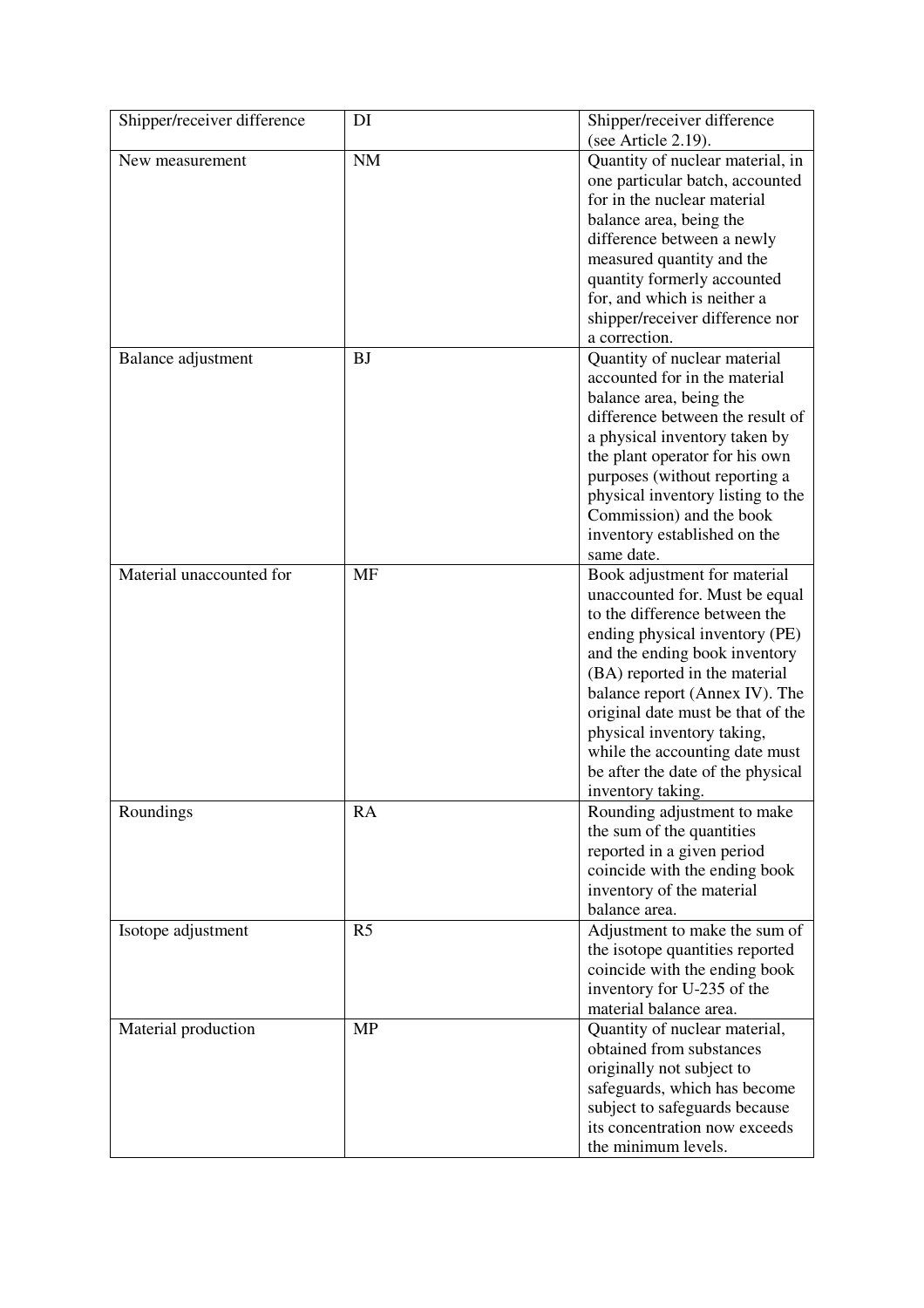| Termination of use    | TU        | Quantity of nuclear material<br>considered as irrecoverable for<br>practical or economic reasons<br>which is:                                                                          |
|-----------------------|-----------|----------------------------------------------------------------------------------------------------------------------------------------------------------------------------------------|
|                       |           | (i)incorporated in end products<br>used for non-nuclear<br>purposes;<br><b>or</b>                                                                                                      |
|                       |           | (ii) contained in waste in very<br>low concentrations<br>measured or estimated on<br>the basis of measurements,<br>even if these materials are<br>not discarded to the<br>environment. |
|                       |           | The quantity of nuclear<br>material involved is to be<br>subtracted from the inventory<br>of the material balance area.                                                                |
| Ending book inventory | <b>BA</b> | Book inventory at the end of a<br>reporting period and at the PIT<br>date, separate for each category<br>of nuclear material and for each<br>particular safeguards<br>obligation.      |

# 11. BATCH:

The batch designation may be chosen by the operator, but:

- 1) in the case of the inventory change 'Receipt (RD)', the batch designation used by the shipper must be reported;
- 2) a batch designation must not be used again for another batch in the same material balance area.

# 12. KMP:

Key measurement point. The codes are notified to the installation concerned in the particular safeguard provisions. If no codes have been specified, '&' should be used.

# 13. MEASUREMENT:

The basis on which the quantity of nuclear material reported was established has to be indicated. One of the following codes must be used:

| <b>Measured</b> | <b>Estimated</b> | <b>Explanation</b>                         |
|-----------------|------------------|--------------------------------------------|
| M               | Е                | In the reporting material<br>balance area. |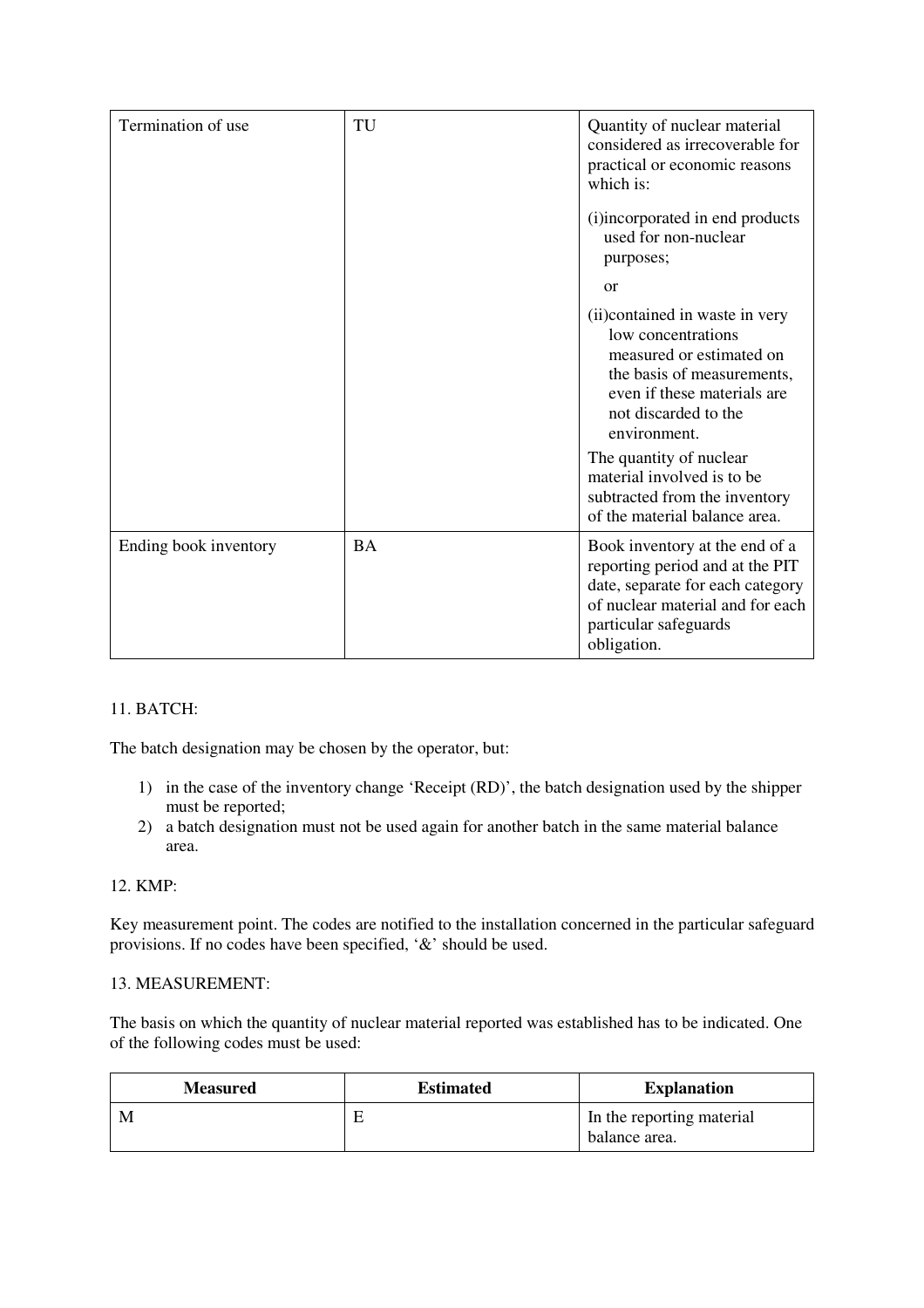| N | $\mathbf{F}$ | In another material balance<br>area.                                                                                                                                                                   |
|---|--------------|--------------------------------------------------------------------------------------------------------------------------------------------------------------------------------------------------------|
| T | G            | In the reporting material<br>balance area when the weights<br>have already been given in a<br>previous inventory change<br>report or physical inventory<br>listing.                                    |
|   | H            | In another material balance<br>area when the weights have<br>already been given in a<br>previous inventory change<br>report or physical inventory<br>listing for the present material<br>balance area. |

# 14. MATERIAL FORM:

The following codes must be used:

| Main type of material form  | <b>Subtype</b> | Code           |
|-----------------------------|----------------|----------------|
| Ores                        |                | <b>OR</b>      |
| Concentrates                |                | YC             |
| Uranium hexafluoride (UF6)  |                | U <sub>6</sub> |
| Uranium tetrafluoride (UF4) |                | U <sub>4</sub> |
| Uranium dioxide (UO2)       |                | U <sub>2</sub> |
| Uranium trioxide (UO3)      |                | U <sub>3</sub> |
| Uranium oxide (U3O8)        |                | U <sub>8</sub> |
| Thorium oxide (ThO2)        |                | T <sub>2</sub> |
| Solutions                   | Nitrate        | LN             |
|                             | Fluoride       | LF             |
|                             | Other          | LO             |
| Powder                      | Homogeneous    | PH             |
|                             | Heterogeneous  | PN             |
| Ceramics                    | Pellets        | CP             |
|                             | <b>Spheres</b> | CS             |
|                             | Other          | CO             |
| Metal                       | Pure           | <b>MP</b>      |
|                             | Alloys         | <b>MA</b>      |
| Fuel                        | Rods, pins     | ER             |
|                             | Plates         | EP             |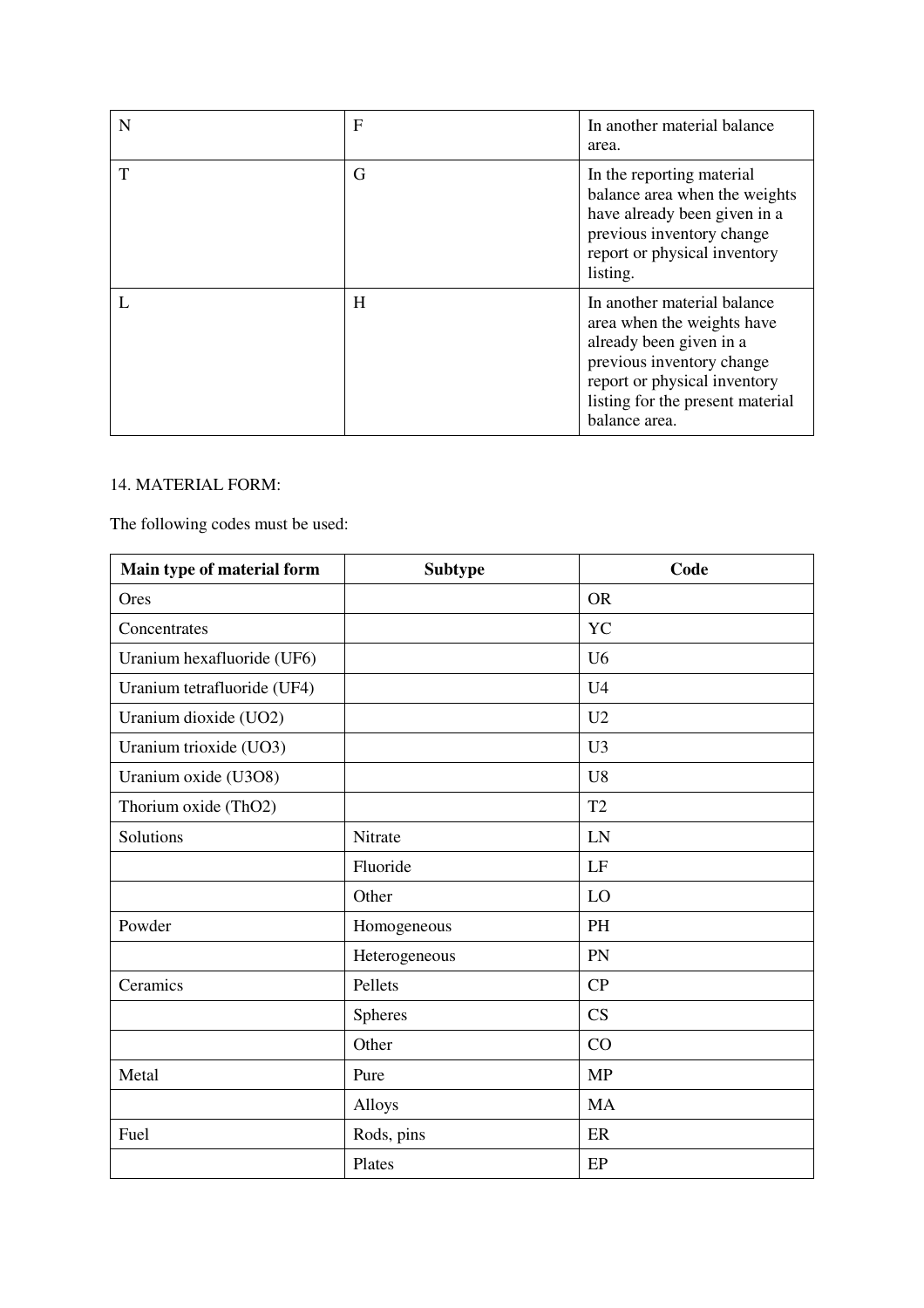| <b>Bundles</b> | EB |
|----------------|----|
| Assemblies     | EA |
| Other          | EO |

| Main type of material form | <b>Subtype</b>                                                 | Code      |
|----------------------------|----------------------------------------------------------------|-----------|
| Sealed sources             |                                                                | <b>QS</b> |
| Small quantities/samples   |                                                                | <b>SS</b> |
| Scrap                      | Homogeneous                                                    | <b>SH</b> |
|                            | Heterogeneous (clean-outs,<br>clinkers, sludges, fines, other) | SN        |
| Solid waste                | Hulls                                                          | AH        |
|                            | Mixed (plastics, gloves, papers,<br>$etc.$ )                   | AM        |
|                            | Contaminated equipment                                         | <b>AC</b> |
|                            | Other                                                          | AO        |
| Liquid waste               | Low active                                                     | <b>WL</b> |
|                            | Medium active                                                  | <b>WM</b> |
|                            | High active                                                    | WH        |
| Conditioned waste          | Glass                                                          | <b>NG</b> |
|                            | <b>Bitumen</b>                                                 | NB        |
|                            | Concrete                                                       | <b>NC</b> |
|                            | Other                                                          | NO        |

# 15. MATERIAL CONTAINER:

The following codes must be used:

| Type of container       | Code        |
|-------------------------|-------------|
| Cylinder                | C           |
| Pack                    | P           |
| Drum                    | D           |
| Discrete fuel unit      | S           |
| Bird cage               | B           |
| <b>Bottle</b>           | $\mathbf F$ |
| Tank or other container | T           |
| Other                   | $\Omega$    |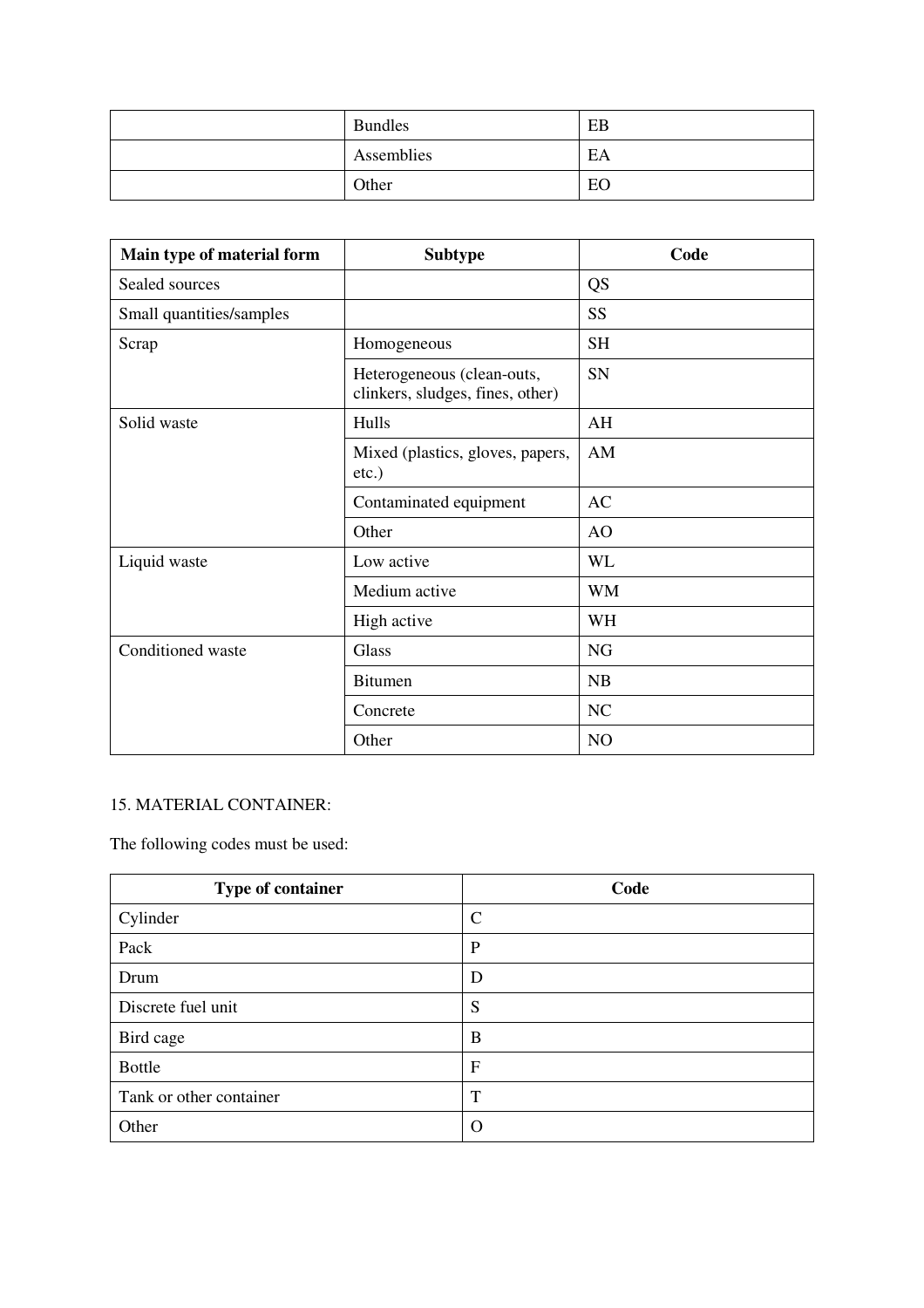# 16. MATERIAL STATE:

The following codes must be used:

| <b>State</b>                | Code        |
|-----------------------------|-------------|
| Fresh nuclear material      | $\mathbf F$ |
| Irradiated nuclear material |             |
| Waste                       | W           |
| Irrecoverable material      |             |

### 17. MBA FROM:

Use only for inventory change codes RD and RF. For inventory change code RD, the code of the shipping material balance area is reported. If this code is unknown, the code 'F', 'Q' or 'W' (for the shipping MBA in France, the United Kingdom or a non-nuclear-weapon State) is reported and the shipper's full name and address must be entered in the comment field (40). For inventory change code RF, the country code of the exporting state, or the MBA code of the exporting installation if known, is reported, and the shipper's full name and addressmust be entered in the comment field (40).

### 18. MBA TO:

Use only for inventory change codes SD and SF. For inventory change code SD, the code of the receiving material balance area is reported. If this code is unknown, the code 'F', 'Q' or 'W' (for the receiving MBA in France, the United Kingdom or a non-nuclear-weapon State) is reported and the receiver's full name and address must be entered in the comment field (40). For inventory change code SF, the country code of the importing state or the MBA code of the importing installation if known, is reported, and the receiver's full name and addressmust be entered in the comment field (40). 19. PREVIOUS BATCH:

Batch designation before rebatching. The batch designation after the rebatching must be reported in field 11.

#### 20. ORIGINAL DATE:

In the case of a correction, the day, month and year when the line to be corrected was originally entered must be reported. For correction chains, the original date is always the accounting date of the first line in the chain. For late lines (stand-alone additions), the original date is the date on which the inventory change occurred.

### 21. PIT DATE:

Date of the physical inventory taking as reported in the material balance report on which the book adjustment for MUF (material unaccounted for) is based. Use only with inventory change code MF. 22. LINE NUMBER:

Sequential number starting with 1 in each report, no gaps.

### 23. ACCOUNTING DATE:

Day, month and year when the inventory change occurred or became known.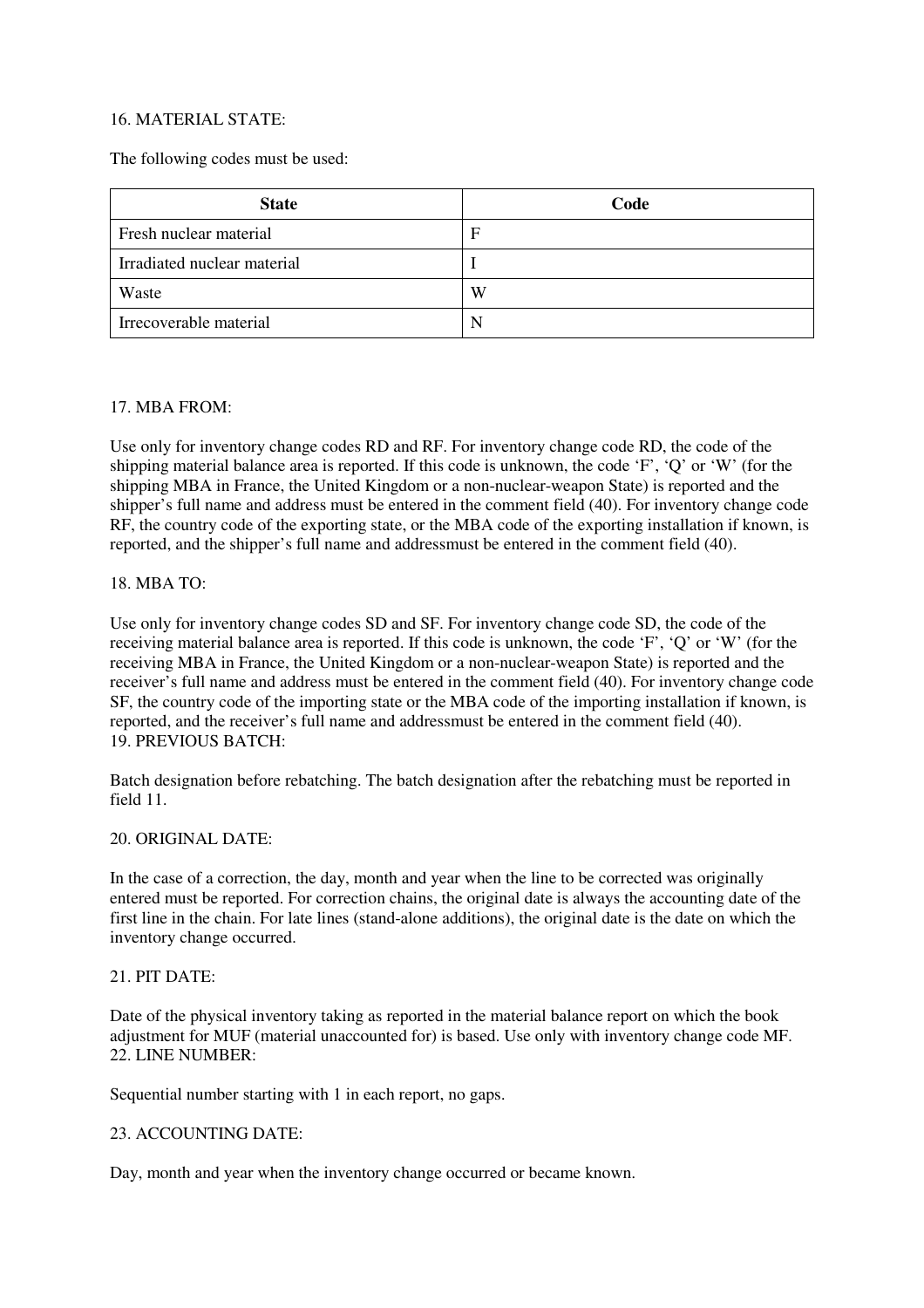# 24. ITEMS:

The number of items making up the batch must be reported. If an inventory change consists of several lines, the sum of the number of items reported must equal the total number of items belonging to the same transaction ID. If the transaction involves more than one element the number of items should be declared in the line(s) for the element category of highest strategic value only (in descending order: P, H, L, N, D, T).

# 25. ELEMENT CATEGORY:

The following codes must be used:

| Category of nuclear material                                                     | Code        |
|----------------------------------------------------------------------------------|-------------|
| Plutonium                                                                        | $\mathbf P$ |
| High enriched uranium<br>(20 % enrichment and above)                             | H           |
| Low enriched uranium<br>(higher than natural but less than 20 $%$<br>enrichment) | L           |
| Natural uranium                                                                  | N           |
| Depleted uranium                                                                 | D           |
| Thorium                                                                          | T           |

### 26. ELEMENT WEIGHT:

The weight of the element category referred to in field 25 must be reported. All weights must be reported in grams. The decimal digits appearing in the accounting lines can be reported up to a maximum of three decimal places.

### 27. ISOTOPE:

This code indicates the fissile isotopes involved and should be used when the weight of fissile isotopes is reported (28). Use the code G for U-235, K for U-233, and J for a mixture of U-235 and U-233.

### 28. FISSILE WEIGHT:

Unless otherwise stated in the particular safeguard provisions, the weight of fissile isotopes must only be reported for enriched uranium and category changes involving enriched uranium. All weights must be reported in grams. The decimal digits appearing in the accounting lines can be reported up to a maximum of three decimal places.

### 29. ISOTOPIC COMPOSITION:

If agreed in the particular safeguard provisions the isotopic composition of U and/or Pu must be reported in the format as a list of weights [number(18,3)] separated by semi-colons to denote the weight of U-233, U-234, U-235, U-236, U-238 or Pu-238, Pu-239, Pu-240, Pu-241, Pu-242. The decimal digits appearing in the accounting lines can be reported up to a maximum of three decimal places.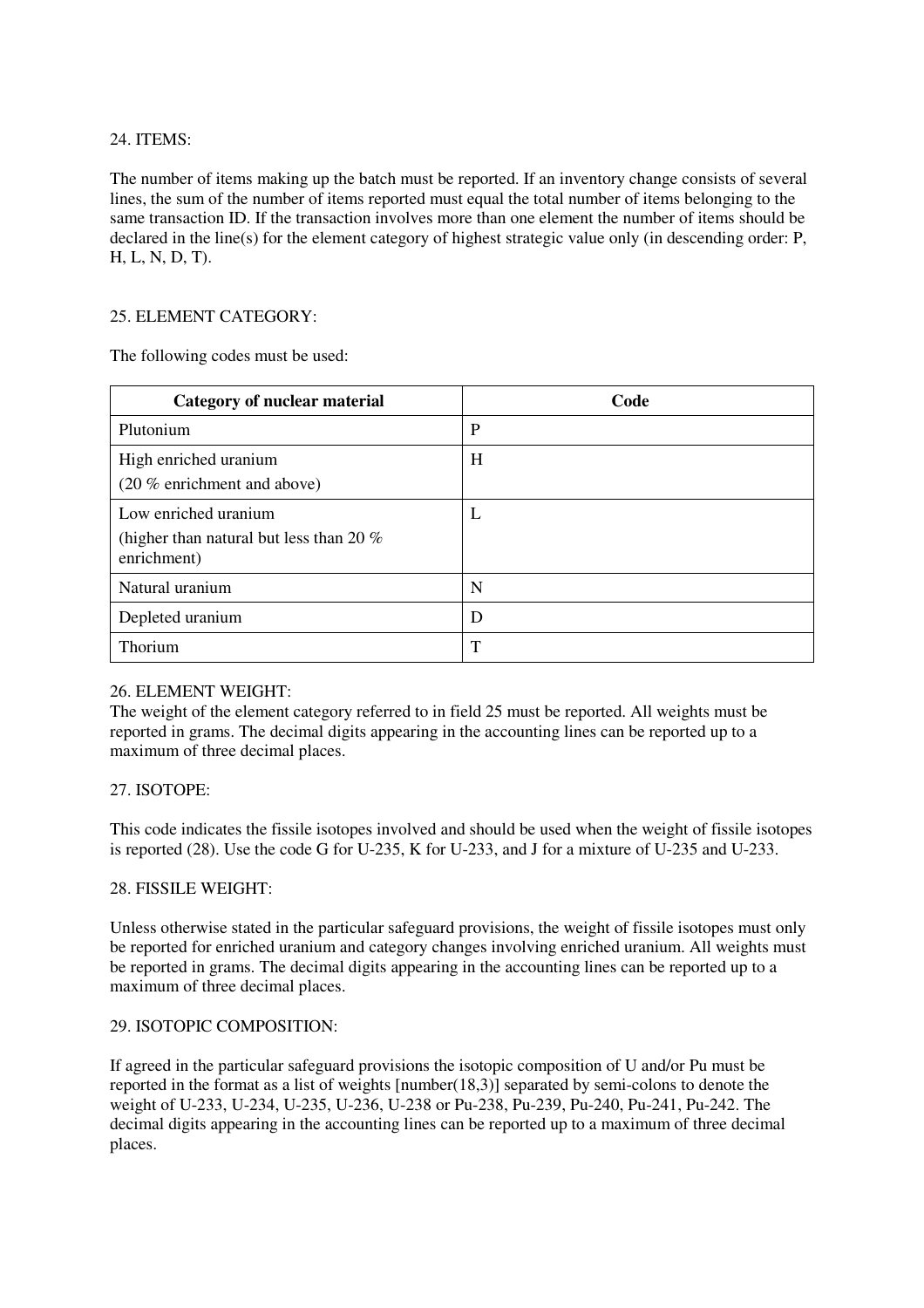### 30. OBLIGATION:

Indication of the particular safeguards obligation assumed by the Community under an Agreement concluded with a third country or an international organisation, to which the material is subject (Article 17). The Commission will communicate the appropriate codes to the installations.

### 31. PREVIOUS CATEGORY:

Code of the category of nuclear material before the category change. The corresponding code after the change must be reported in field 25. Use only with the inventory change codes CE, CB and CC.

### 32. PREVIOUS OBLIGATION:

Code of the particular safeguards obligation to which the nuclear material was subject before the change. The corresponding obligation code after the change must be reported in field 30. Use only with the inventory change codes BR, CR, PR and SR.

### 33. CAM CODE FROM:

Code of installation of Annex I-G shipping material. The Commission will communicate to the operator or entity the appropriate code. Simplified reporting procedures apply to these operators.

# 34. CAM CODE TO:

Code of installation of Annex I-G receiving material. The Commission will communicate to the operator or entity the appropriate code. Simplified reporting procedures apply to these operators. 35. DOCUMENT:

Operator-defined reference to supporting document(s).

### 36. CONTAINER ID:

Operator-defined container number. Optional data element which can be used in those cases where the container number does not appear in the batch designation.

### 37. CORRECTION:

Corrections have to be made by deleting the wrong line(s) and adding the correct one(s), where appropriate. The following codes must be used:

| Code | <b>Explanation</b>                                                                                                                                                                                                                                                   |
|------|----------------------------------------------------------------------------------------------------------------------------------------------------------------------------------------------------------------------------------------------------------------------|
|      | Deletion. The line to be deleted must be<br>identified by indicating in field 38 the report<br>number $(4)$ , in field 39 the line number $(22)$ and<br>in field 43 the CRC (42) which were declared<br>for the original line. Other fields need not be<br>reported. |
| А    | Addition (forming part of a deletion/addition)<br>pair). The correct line must be reported with all<br>data fields, including the 'previous report' field<br>(38) and the 'previous line' field (39). The<br>'previous line' field (39) must repeat the line         |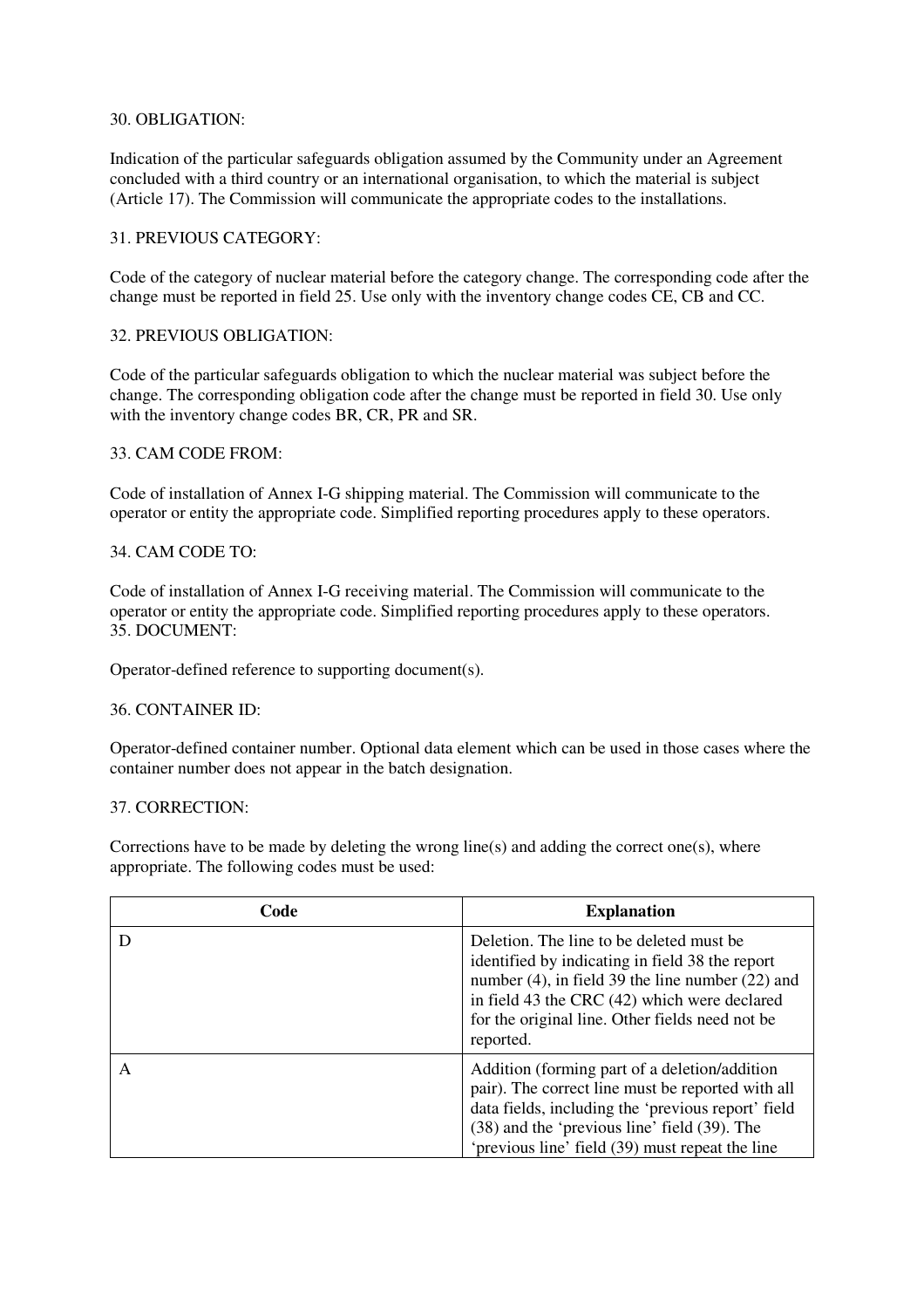| number $(22)$ of the line being replaced by the<br>deletion/addition pair.                                                                                                                                                                                                                          |
|-----------------------------------------------------------------------------------------------------------------------------------------------------------------------------------------------------------------------------------------------------------------------------------------------------|
| Late line (stand-alone addition). The late line to<br>be added must be reported with all data fields,<br>including the 'previous report' field (38). The<br>'previous report' field (38) must contain the<br>report number $(4)$ of the report in which the late<br>line should have been included. |

# 38. PREVIOUS REPORT:

Indicate the report number (4) of the line to be corrected.

# 39. PREVIOUS LINE:

For deletions, or additions forming part of a deletion/addition pair, indicate the line number (22) of the line to be corrected.

### 40. COMMENT:

Free-text comment field for short comments by operator (replaces separate concise note).

### 41. BURN-UP:

For inventory changes of type NP or NL in nuclear reactors, burn-up in MWdays/tonne.

### 42. CRC:

Hash code of line for quality control purposes. SRPNA will inform the operator of the algorithm to be used.

### 43. PREVIOUS CRC:

Hash code of the line to be corrected.

# 44. ADVANCE NOTIFICATION:

Reference code for the advance notification (Articles 20. and 21.). Use with inventory changes SF and RF and with those inventory changes of type SD and RD when the States where the shipper and receiver are located are not party to the same safeguards agreement with the International Atomic Energy Agency.

### 45. CAMPAIGN:

Unique identifier for the reprocessing campaign. Use only for inventory changes in the process material balance area(s) of spent fuel reprocessing installations.

### 46. REACTOR:

Unique identifier for the reactor from which irradiated fuel is being stored or reprocessed. Use only for inventory changes in spent fuel storage or reprocessing installations.

### 47. ERROR PATH: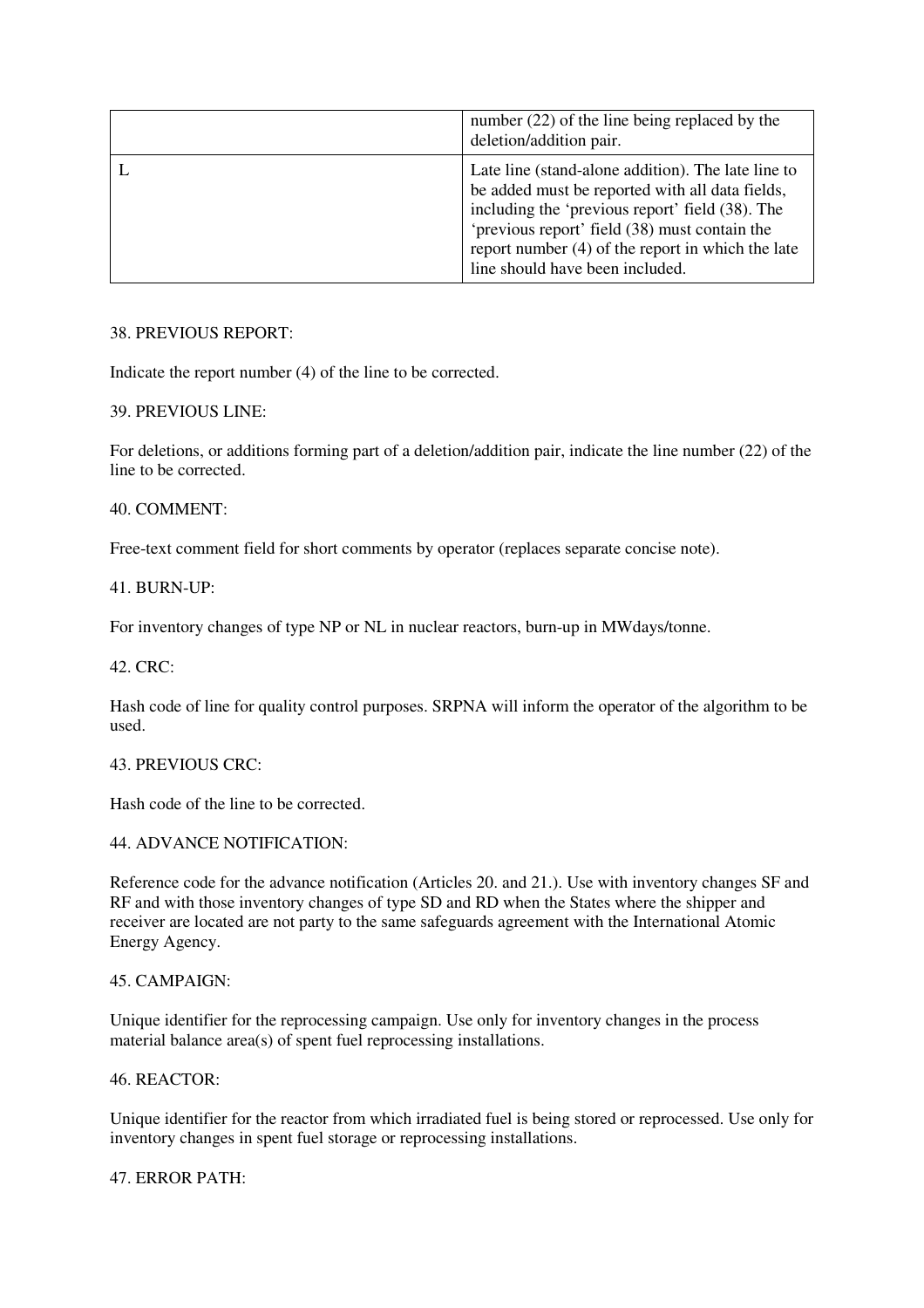Special code describing measurement errors and their propagation, for material balance evaluation purposes. The codes are agreed between the installation and SRPNA.

### GENERAL REMARKS CONCERNING THE COMPLETION OF THE REPORTS

- 1. In the case of transfer of nuclear material, the shipper must provide the receiver with all the necessary information for the inventory change report.
- 2. If numerical data contain fractions of units, a point should precede the decimal digits.
- 3. The following 55 characters may be used: the 26 capital letters A to Z, figures 0 to 9 and the characters 'plus', 'minus', 'slash', 'asterisk', 'space', 'equal', 'greater than', 'less than', 'point', 'comma', 'open bracket', 'close bracket', 'colon', 'dollar', 'percent', 'quotation mark', 'semi-colon', 'question mark' and 'ampersand'
- 4. Reports must be prepared according to a world-wide accepted labelled reporting format, agreed between SRPNA and operators.
- 5. The reports, duly completed and digitally signed, should be forwarded to the SRPNA.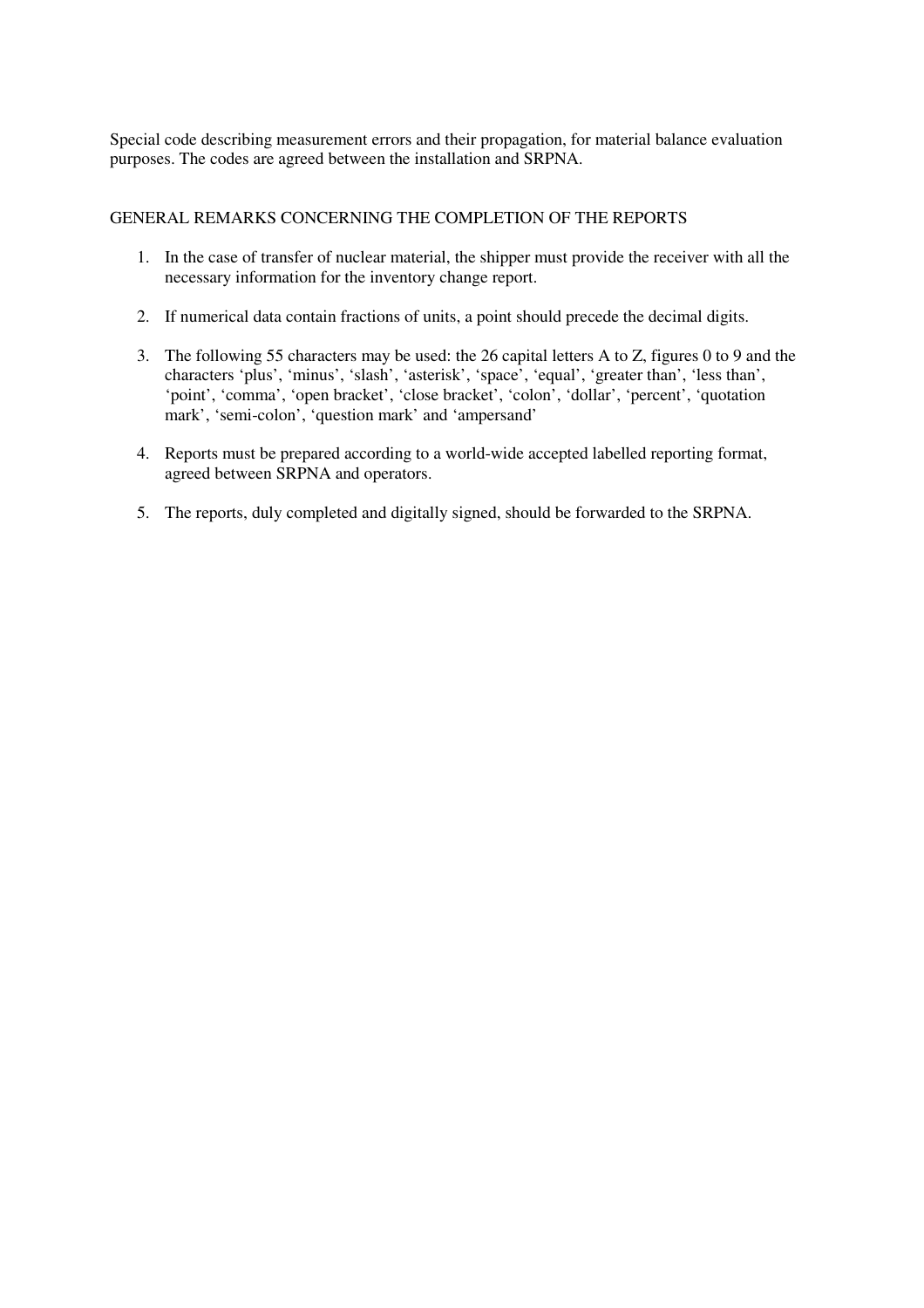# **ANNEX IV**

# MATERIAL BALANCE REPORT (MBR)

| Label/tag        | <b>Content</b>  | <b>Comments</b>                                                                                                                 | #              |
|------------------|-----------------|---------------------------------------------------------------------------------------------------------------------------------|----------------|
| <b>MBA</b>       | Character (4)   | MBA code of<br>reporting MBA                                                                                                    | 1              |
| Report type      | Character $(1)$ | M for Material<br><b>Balance Report</b>                                                                                         | $\overline{2}$ |
| Report date      | <b>DDMMYYYY</b> | Date on which the<br>report was completed                                                                                       | 3              |
| Start report     | <b>DDMMYYYY</b> | Starting date of MBR<br>(date of last $PIT +1$<br>day)                                                                          | $\overline{4}$ |
| End report       | <b>DDMMYYYY</b> | End date of MBR<br>(date of current PIT)                                                                                        | 5              |
| Report number    | Number $(8)$    | Sequential number, no<br>gaps                                                                                                   | 6              |
| Element category | Character $(1)$ | Category of nuclear<br>material                                                                                                 | $\overline{7}$ |
| Line count       | Number (8)      | Total number of lines<br>reported                                                                                               | 8              |
| Reporting person | Character (30)  | Name of person<br>responsible for report                                                                                        | 9              |
| IC code          | Character $(2)$ | Type of inventory<br>change                                                                                                     | 10             |
| Line number      | Number (8)      | Sequential number, no<br>gaps                                                                                                   | 11             |
| Element weight   | Number $(24.3)$ | Element weight                                                                                                                  | 12             |
| Isotope          | Character $(1)$ | G for U-235, K for U-<br>233, J for a mixture of<br>U-235 and U-233                                                             | 13             |
| Fissile weight   | Number $(24.3)$ | Weight of fissile<br>isotope                                                                                                    | 14             |
| Obligation       | Character (2)   | Safeguards obligation                                                                                                           | 15             |
| Correction       | Character $(1)$ | D for deletions, A for<br>additions forming part<br>of a deletion/addition<br>pair, L for late lines<br>(stand-alone additions) | 16             |
| Previous report  | Number (8)      | Report number of line<br>to be corrected                                                                                        | 17             |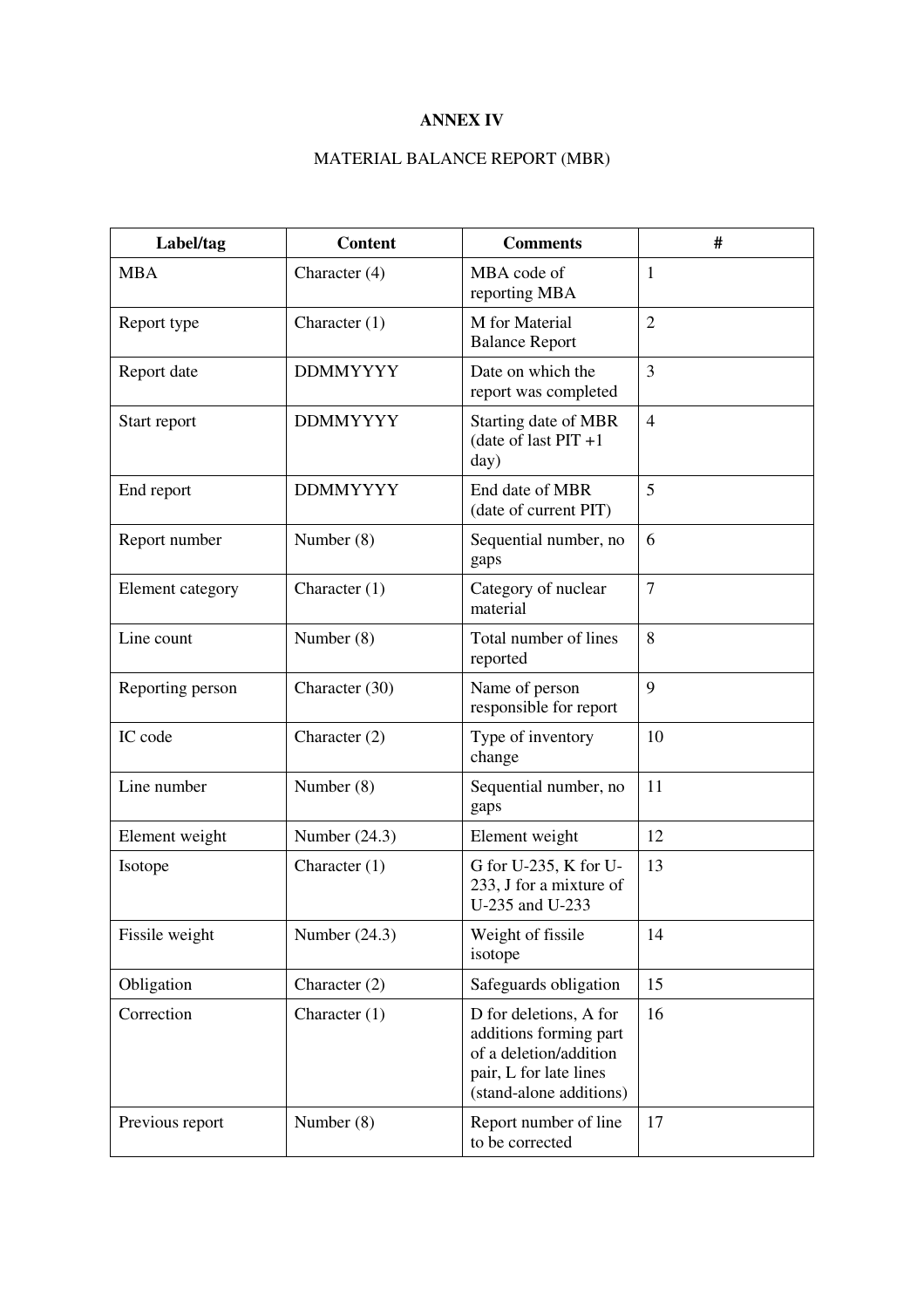| Previous line | Number $(8)$      | Line number of line to<br>be corrected               | 18 |
|---------------|-------------------|------------------------------------------------------|----|
| Comment       | Character $(256)$ | Operator comment                                     | 19 |
| <b>CRC</b>    | Number $(20)$     | Hash code of line for<br>quality control<br>purposes | 20 |
| Previous CRC  | Number $(20)$     | Hash code of line to be<br>corrected                 | 21 |

### *Explanatory notes*

16. MBA:

Code of the reporting material balance area. This code is notified to the installation concerned by SRPNA.

- 17. REPORT TYPE: M for material balance reports.
- 18. REPORT DATE: Date on which the report was completed.
- 19. START REPORT:

Start date of MBR, date of the day immediately following the day of the previous physical inventory taking.

- 20. END REPORT: End date of MBR, date of current physical inventory taking.
- 21. REPORT NUMBER: Sequential number, no gaps.

# 22. ELEMENT CATEGORY:

The following code for categories of nuclear material must be used:

| <b>Category of nuclear material</b>                                              | Code |
|----------------------------------------------------------------------------------|------|
| Plutonium                                                                        | P    |
| High enriched uranium<br>(20 % enrichment and above)                             | H    |
| Low enriched uranium<br>(higher than natural but less than 20 $%$<br>enrichment) | L    |
| Natural uranium                                                                  | N    |
| Depleted uranium                                                                 | D    |
| Thorium                                                                          | T    |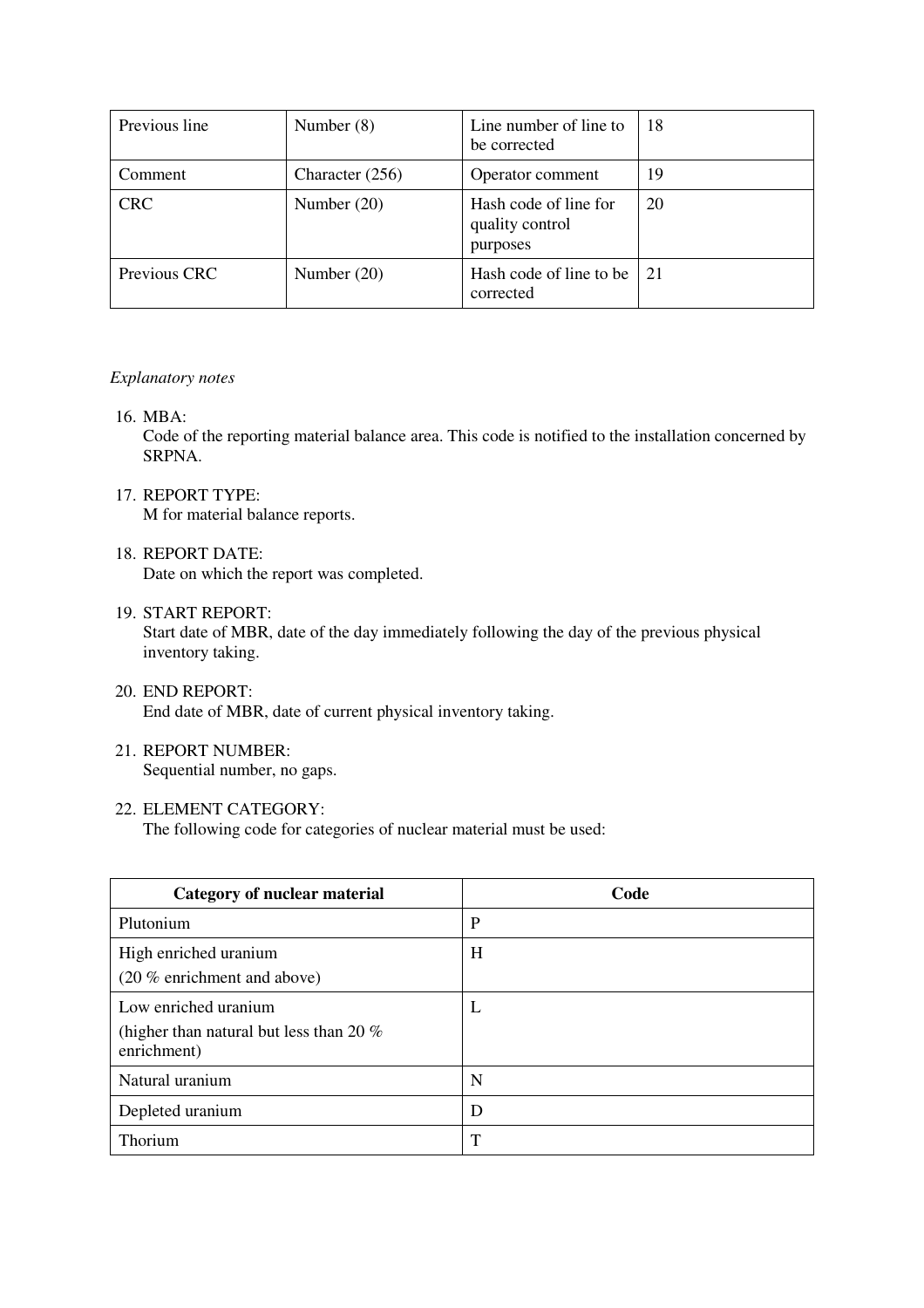# 23. LINE COUNT:

Total number of lines reported.

24. REPORTING PERSON: Name of person responsible for report.

# 25. IC CODE:

The different types of inventory information and of inventory change should be entered in the sequence indicated below. The following codes must be used:

| <b>Keyword</b>                                      | Code      | <b>Explanation</b>                                                                                                                                             |
|-----------------------------------------------------|-----------|----------------------------------------------------------------------------------------------------------------------------------------------------------------|
| Beginning physical inventory                        | <b>PB</b> | Physical inventory at the<br>beginning of the reporting<br>period (must be equal to the<br>physical inventory at the end of<br>the previous reporting period). |
| Inventory changes<br>(only codes in the list below) |           | For each type of inventory<br>change, one consolidated line<br>has to be entered for the entire<br>reporting period (first<br>increases, then decreases).      |
| Ending book inventory                               | <b>BA</b> | Book inventory at the end of<br>the reporting period. It must be<br>equal to the arithmetic sum of<br>the MBR entries above.                                   |
| Ending physical inventory                           | <b>PE</b> | Physical inventory at the end of<br>the reporting period.                                                                                                      |
| Material unaccounted for                            | <b>MF</b> | Material unaccounted for. Must<br>be calculated as                                                                                                             |
|                                                     |           | 'ending physical inventory<br>(PE)                                                                                                                             |
|                                                     |           | minus                                                                                                                                                          |
|                                                     |           | 'ending book inventory (BA)'.                                                                                                                                  |

For inventory changes, one of the following codes must be used:

| <b>Keyword</b>                           | Code      | <b>Explanation</b>                                                                        |
|------------------------------------------|-----------|-------------------------------------------------------------------------------------------|
| Receipt                                  | <b>RD</b> | Receipt of nuclear material<br>from a material balance area<br>within the European Union. |
| Import                                   | <b>RF</b> | Import of nuclear material from<br>a Third Country                                        |
| Receipt from non-safeguarded<br>activity | <b>RN</b> | Receipt of nuclear material<br>from a non-safeguarded<br>activity (Article 34).           |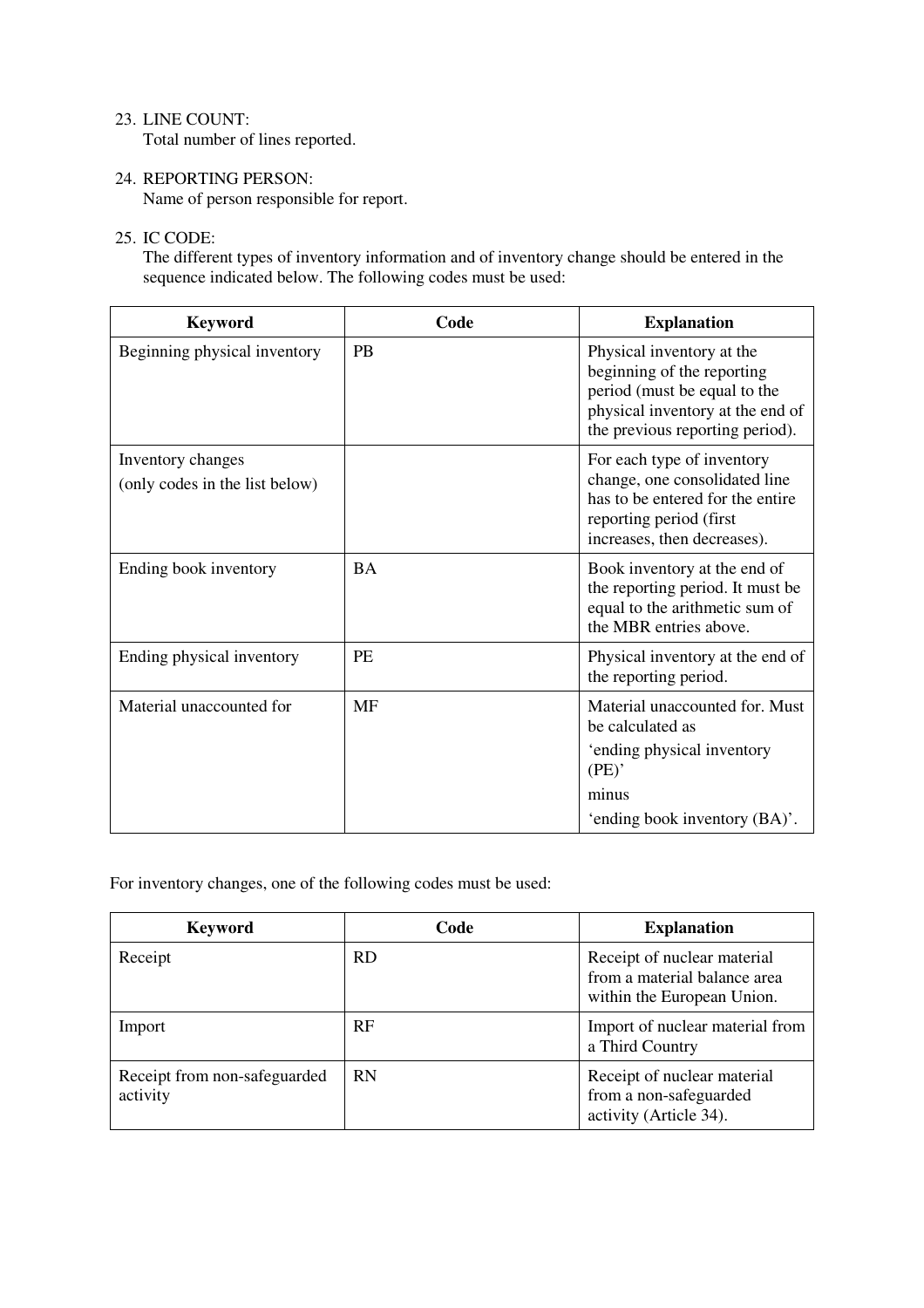| Shipment                                | <b>SD</b> | Transfer of nuclear material to<br>a material balance area within<br>the European Union.                                                                                                                                                                                                                                                                                                                                                                                                               |
|-----------------------------------------|-----------|--------------------------------------------------------------------------------------------------------------------------------------------------------------------------------------------------------------------------------------------------------------------------------------------------------------------------------------------------------------------------------------------------------------------------------------------------------------------------------------------------------|
| Export                                  | <b>SF</b> | Export of nuclear material to a<br>Third Country.                                                                                                                                                                                                                                                                                                                                                                                                                                                      |
| Shipment to non-safeguarded<br>activity | <b>SN</b> | Transfer of nuclear material to<br>a non-safeguarded activity<br>(Article 34).                                                                                                                                                                                                                                                                                                                                                                                                                         |
| Transfer to conditioned waste           | <b>TC</b> | Nuclear material contained in<br>waste that is measured or<br>estimated on the basis of<br>measurements, and which has<br>been conditioned in such a way<br>(e.g. in glass, cement, concrete<br>or bitumen) that it is not<br>suitable for further nuclear use.<br>The quantity of nuclear<br>material involved is to be<br>subtracted from the inventory<br>of the material balance area.<br>Separate records must be kept<br>for this type of material.                                              |
| Discards to the environment             | TE        | Nuclear material contained in<br>waste that is measured or<br>estimated on the basis of<br>measurements, and which has<br>been irrevocably discarded to<br>the environment as the result of<br>a planned discharge. The<br>quantity of nuclear material<br>involved is to be subtracted<br>from the inventory of the<br>material balance area.                                                                                                                                                         |
| Transfer to retained waste              | TW        | Nuclear material generated<br>from processing or from an<br>operational accident contained<br>in waste that is measured or<br>estimated on the basis of<br>measurements and which has<br>been transferred to a specific<br>location within the material<br>balance area from which it<br>could be retrieved. The<br>quantity of nuclear material<br>involved is to be subtracted<br>from the inventory of the<br>material balance area. Separate<br>records must be kept for this<br>type of material. |
| Retransfer from conditioned<br>waste    | <b>FC</b> | Retransfer of conditioned waste<br>to the inventory of the material                                                                                                                                                                                                                                                                                                                                                                                                                                    |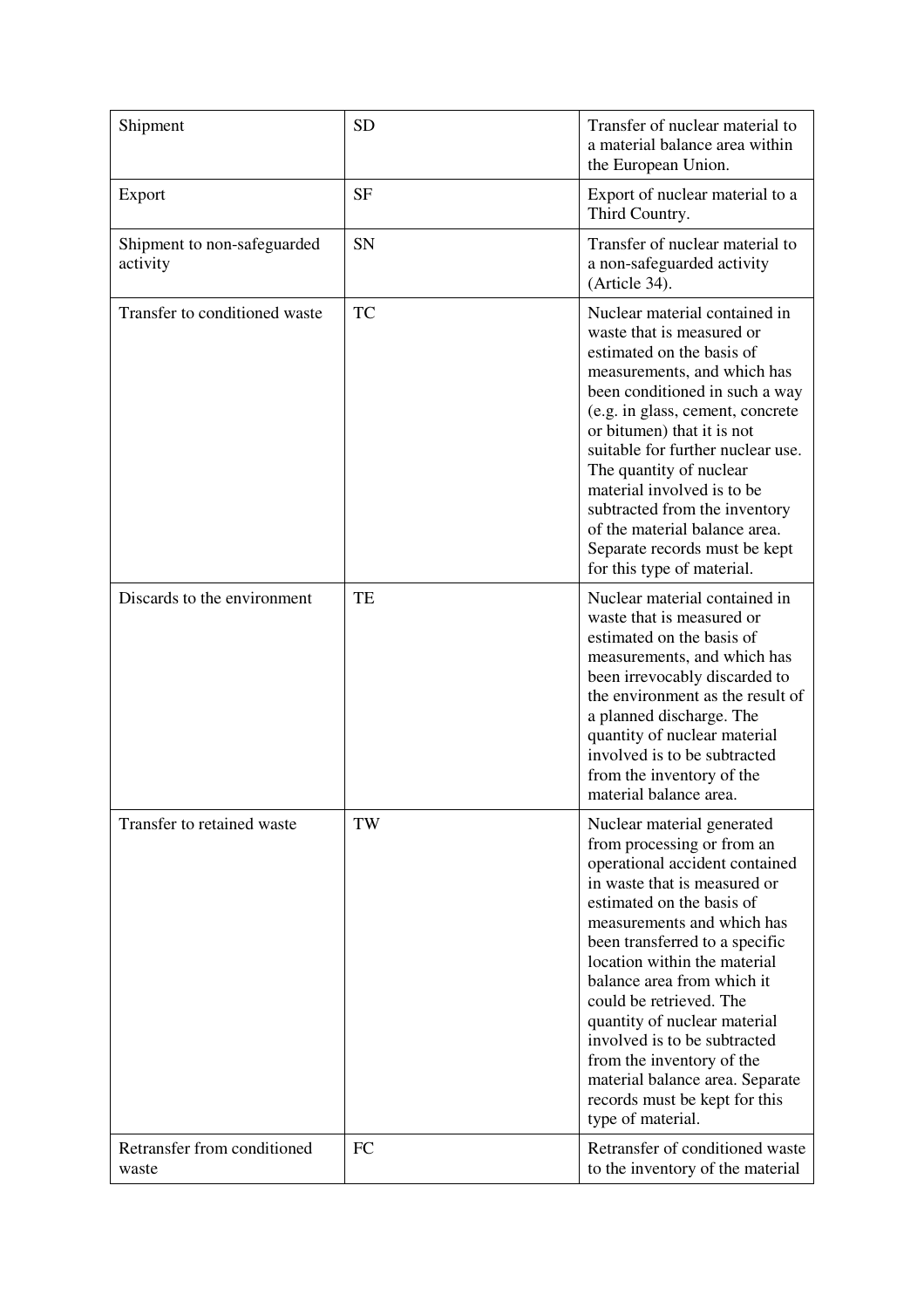|                                 |           | balance area. This applies<br>whenever conditioned waste<br>undergoes processing.                                                                                                                                                                                                                                                                                           |
|---------------------------------|-----------|-----------------------------------------------------------------------------------------------------------------------------------------------------------------------------------------------------------------------------------------------------------------------------------------------------------------------------------------------------------------------------|
| Retransfer from retained waste  | <b>FW</b> | Retransfer of retained waste to<br>the inventory of the material<br>balance area. This applies<br>whenever retained waste is<br>retrieved from the specific<br>location within the material<br>balance area, either for any<br>processing involving the<br>separation of elements in the<br>material balance area or for any<br>shipment from the material<br>balance area. |
| <b>Accidental loss</b>          | LA        | Irretrievable and inadvertent<br>loss of a quantity of nuclear<br>material as the result of an<br>operational accident. Use of<br>this code in the MBR is only<br>allowed if a special report was<br>sent to the Commission when<br>the inventory change occurred<br>or became known.                                                                                       |
| Accidental gain                 | <b>GA</b> | Nuclear material unexpectedly<br>found, except when detected in<br>the course of a physical<br>inventory taking. Use of this<br>code in the MBR is only<br>allowed if a special report was<br>sent to the Commission when<br>the inventory change occurred<br>or became known.                                                                                              |
| Category change                 | <b>CE</b> | Accountancy transfer of a<br>quantity of nuclear material<br>from one category (Article 18)<br>to another as a result of an<br>enrichment process.                                                                                                                                                                                                                          |
| Category change                 | CB        | Accountancy transfer of a<br>quantity of nuclear material<br>from one category (Article 18)<br>to another as a result of a<br>blending operation.                                                                                                                                                                                                                           |
| Category change                 | CC        | Accountancy transfer of a<br>quantity of nuclear material<br>from one category (Article 18)<br>to another for all types of<br>category change not covered by<br>codes CE and CB.                                                                                                                                                                                            |
| Change in particular obligation | <b>BR</b> | Accountancy transfer of a<br>quantity of nuclear material                                                                                                                                                                                                                                                                                                                   |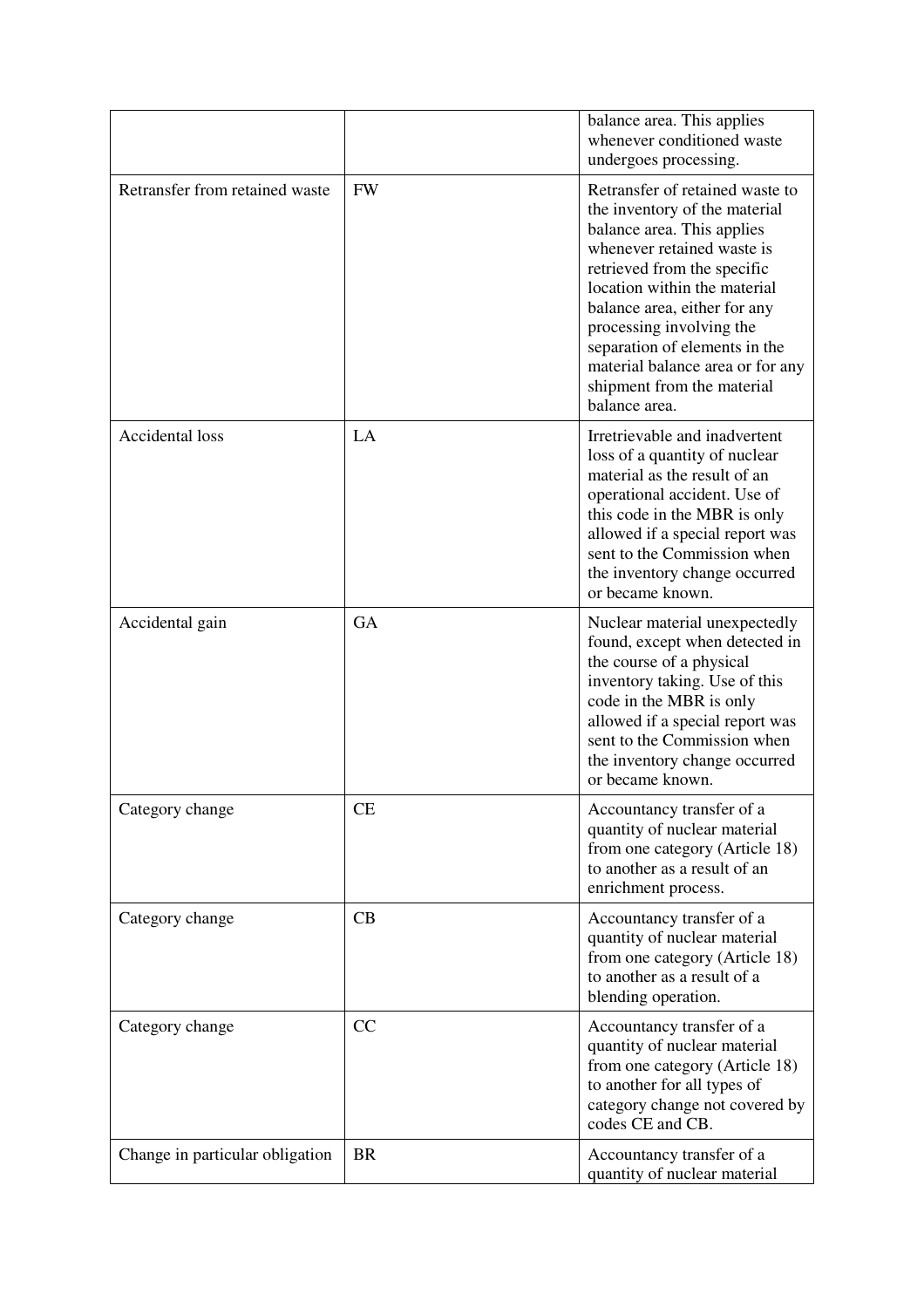|                                 |           | from one particular safeguards<br>obligation to another (Article<br>$17(1)$ , to balance the total<br>uranium stock following a<br>blending operation.                                                                                                                                                     |  |
|---------------------------------|-----------|------------------------------------------------------------------------------------------------------------------------------------------------------------------------------------------------------------------------------------------------------------------------------------------------------------|--|
| Change in particular obligation | <b>PR</b> | Accountancy transfer of a<br>quantity of nuclear material<br>from one particular safeguards<br>obligation to another (Article<br>$17(1)$ , used when nuclear<br>material enters or leaves an<br>accountancy pool.                                                                                          |  |
| Change in particular obligation | <b>SR</b> | Accountancy transfer of a<br>quantity of nuclear material<br>from one particular safeguards<br>obligation to another (Article<br>$17(1)$ , following an obligation<br>exchange or a substitution.                                                                                                          |  |
| Change in particular obligation | CR        | Accountancy transfer of a<br>quantity of nuclear material<br>from one particular safeguards<br>obligation to another (Article<br>$17(1)$ , for all cases not covered<br>by codes BR, PR or SR.                                                                                                             |  |
| Nuclear production              | <b>NP</b> | Increase in the quantity of<br>nuclear material due to nuclear<br>transformation.                                                                                                                                                                                                                          |  |
| Nuclear loss                    | NL        | Decrease in the quantity of<br>nuclear material due to nuclear<br>transformation.                                                                                                                                                                                                                          |  |
| Shipper/receiver difference     | DI        | Shipper/receiver difference<br>(See Article 2.19).                                                                                                                                                                                                                                                         |  |
| New measurement                 | <b>NM</b> | Quantity of nuclear material, in<br>one particular batch, accounted<br>for in the nuclear material<br>balance area, being the<br>difference between a newly<br>measured quantity and the<br>quantity formerly accounted<br>for, and which is neither a<br>shipper/receiver difference nor<br>a correction. |  |
| Balance adjustment              | BJ        | Quantity of nuclear material<br>accounted for in the material<br>balance area, being the<br>difference between the result of<br>a physical inventory taken by<br>the plant operator for his own<br>purposes (without reporting a<br>physical inventory listing to the<br>Commission) and the book          |  |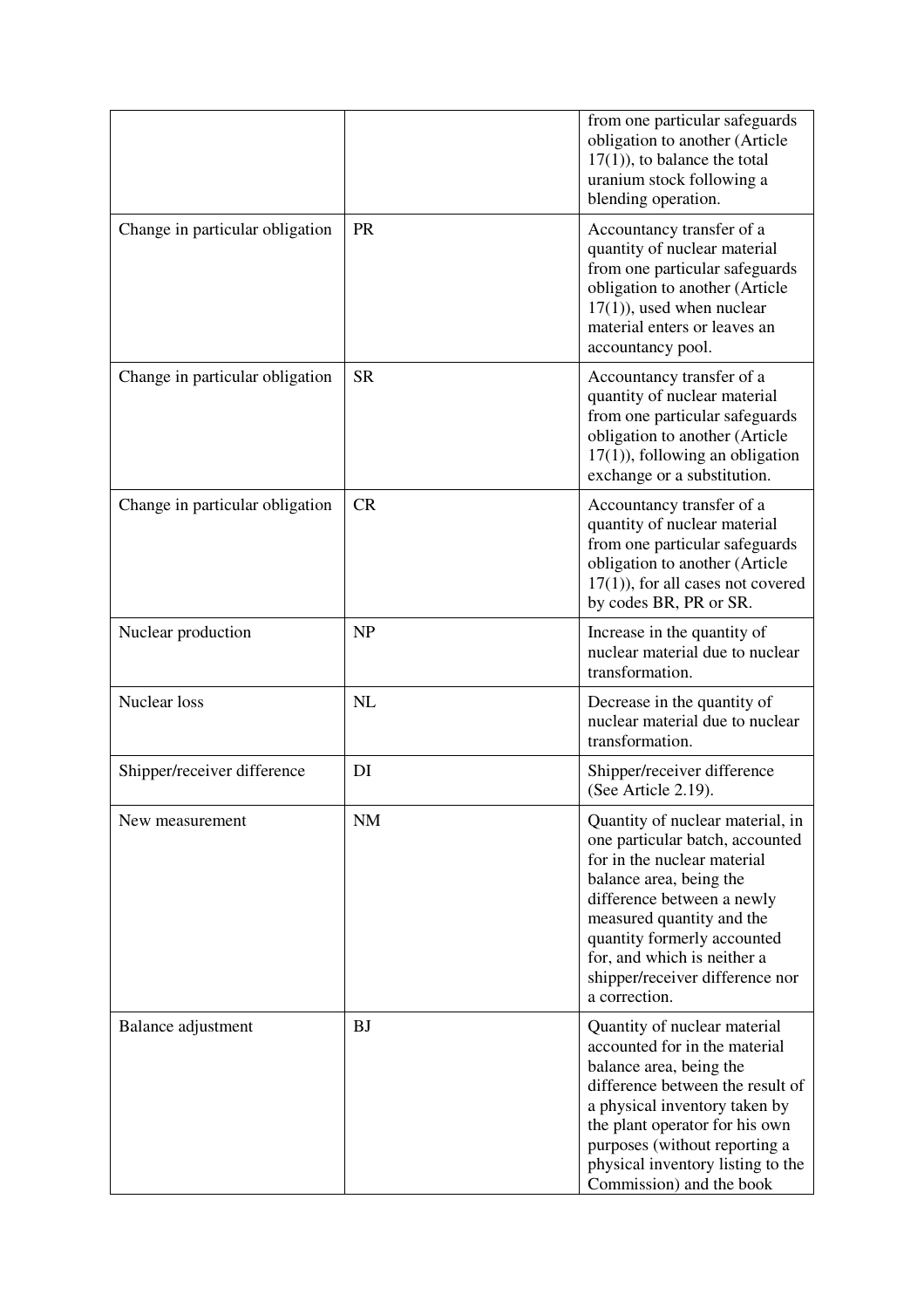|                     |                | inventory established on the<br>same date.                                                                                                                                                                      |
|---------------------|----------------|-----------------------------------------------------------------------------------------------------------------------------------------------------------------------------------------------------------------|
| Roundings           | <b>RA</b>      | Rounding adjustment to make<br>the sum of the quantities<br>reported in a given period<br>coincide with the ending book<br>inventory of the material<br>balance area.                                           |
| Isotope adjustment  | R <sub>5</sub> | Adjustment to make the sum of<br>the isotope quantities reported<br>coincide with the ending book<br>inventory for U-235 of the<br>material balance area.                                                       |
| Material production | <b>MP</b>      | Quantity of nuclear material,<br>obtained from substances<br>originally not subject to<br>safeguards, which has become<br>subject to safeguards because<br>its concentration now exceeds<br>the minimum levels. |
| Termination of use  | TU             | Quantity of nuclear material<br>considered as irrecoverable for<br>practical or economic reasons<br>which is:                                                                                                   |
|                     |                | (i)incorporated in end products<br>used for non-nuclear<br>purposes;                                                                                                                                            |
|                     |                | <b>or</b>                                                                                                                                                                                                       |
|                     |                | (ii) contained in waste in very<br>low concentrations<br>measured or estimated on<br>the basis of measurements,<br>even if these materials are<br>not discarded to the<br>environment.                          |
|                     |                | The quantity of nuclear<br>material involved is to be<br>subtracted from the inventory<br>of the material balance area.                                                                                         |

### 26. LINE NUMBER:

Sequential number starting with 1, no gaps.

# 27. ELEMENT WEIGHT:

The weight of the element category referred to in field 7 must be reported. All weights must be reported in grams. The decimal digits appearing in the accounting lines can be reported up to a maximum of three decimal places.

# 28. ISOTOPE: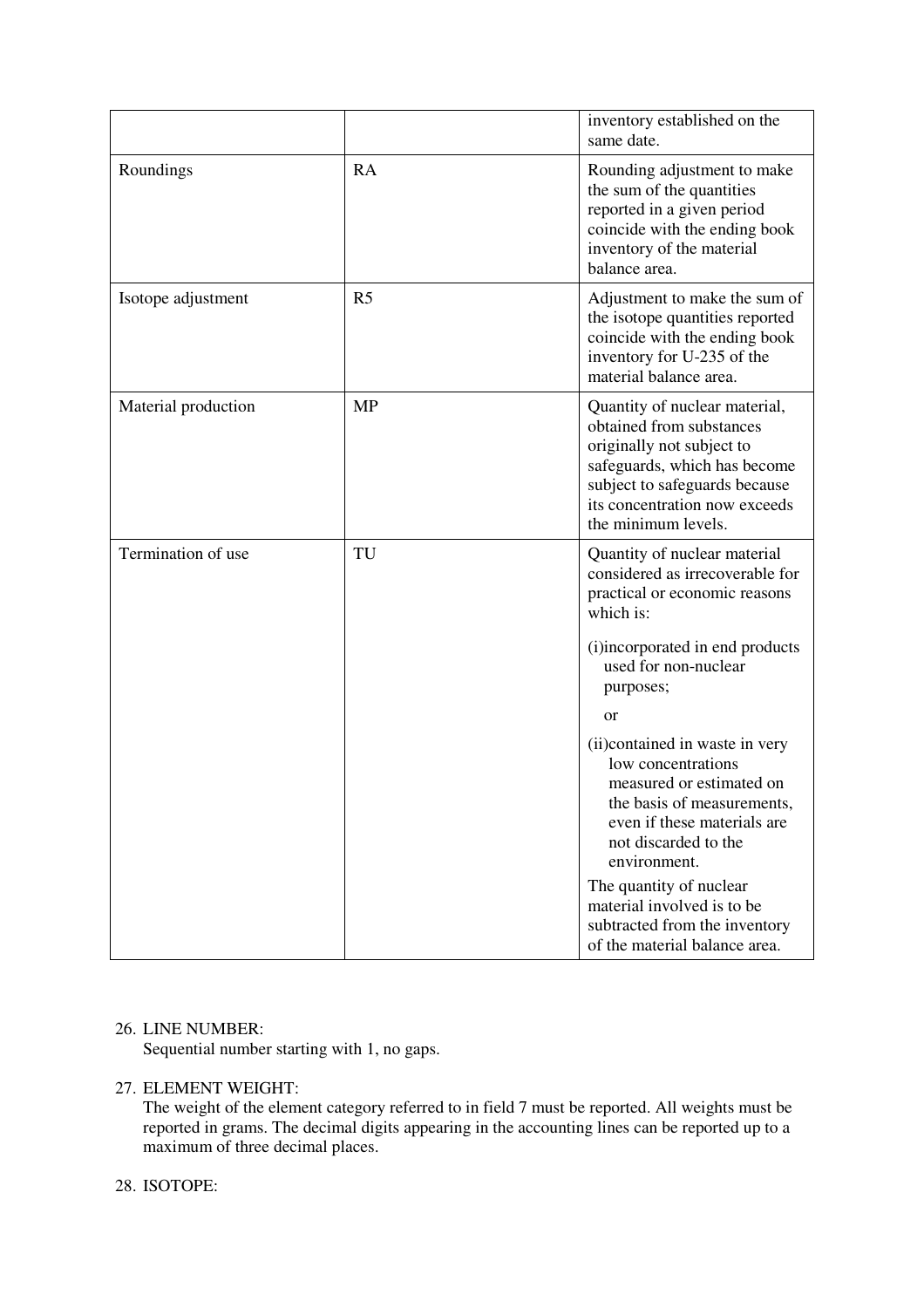This code indicates the kind of fissile isotopes involved and should be used when the weight of fissile isotopes is reported. Use the code G for U-235, K for U-233, and J for a mixture of U-235 and U-233.

# 29. FISSILE WEIGHT:

Unless otherwise stated in the particular safeguard provisions, the weight of fissile isotopes must only be reported for enriched uranium and category changes involving enriched uranium. All weights must be reported in grams. The decimal digits appearing in the accounting lines can be reported up to a maximum of three decimal places.

# 30. OBLIGATION:

Indication of the particular safeguards obligation assumed by the Community under an Agreement concluded with a third country or an international organisation, to which the material is subject (Article 17.). SRPNA will communicate the appropriate codes to the installations.

# 31. CORRECTION:

Corrections have to be made by deleting the wrong line(s) and adding the correct one(s), where appropriate. The following codes must be used:

| Code | <b>Explanation</b>                                                                                                                                                                                                                                                                                                                             |
|------|------------------------------------------------------------------------------------------------------------------------------------------------------------------------------------------------------------------------------------------------------------------------------------------------------------------------------------------------|
| D    | Deletion. The line to be deleted must be<br>identified by indicating in field 17 the report<br>number $(6)$ , in field 18 the line number $(11)$ and<br>in field 21 the CRC (20) which were declared<br>for the original line. Other fields need not be<br>reported.                                                                           |
| A    | Addition (forming part of a deletion/addition<br>pair). The correct line must be reported with all<br>data fields, including the 'previous report' field<br>$(17)$ and the 'previous line' field $(18)$ . The<br>'previous line' field (18) must repeat the line<br>number $(11)$ of the line being replaced by the<br>deletion/addition pair. |
| L    | Late line (stand-alone addition). The late line to<br>be added must be reported with all data fields,<br>including the 'previous report' field (17). The<br>'previous report' field (17) must contain the<br>report number $(6)$ of the report in which the late<br>line should have been included.                                            |

# 32. PREVIOUS REPORT:

Indicate the report number (6) of the line to be corrected.

### 33. PREVIOUS LINE:

For deletions, or additions forming part of a deletion/addition pair, indicate the line number (11) of the line to be corrected.

### 34. COMMENT:

Free-text comment field for short comments by operator (replaces separate concise note).

# 35. CRC: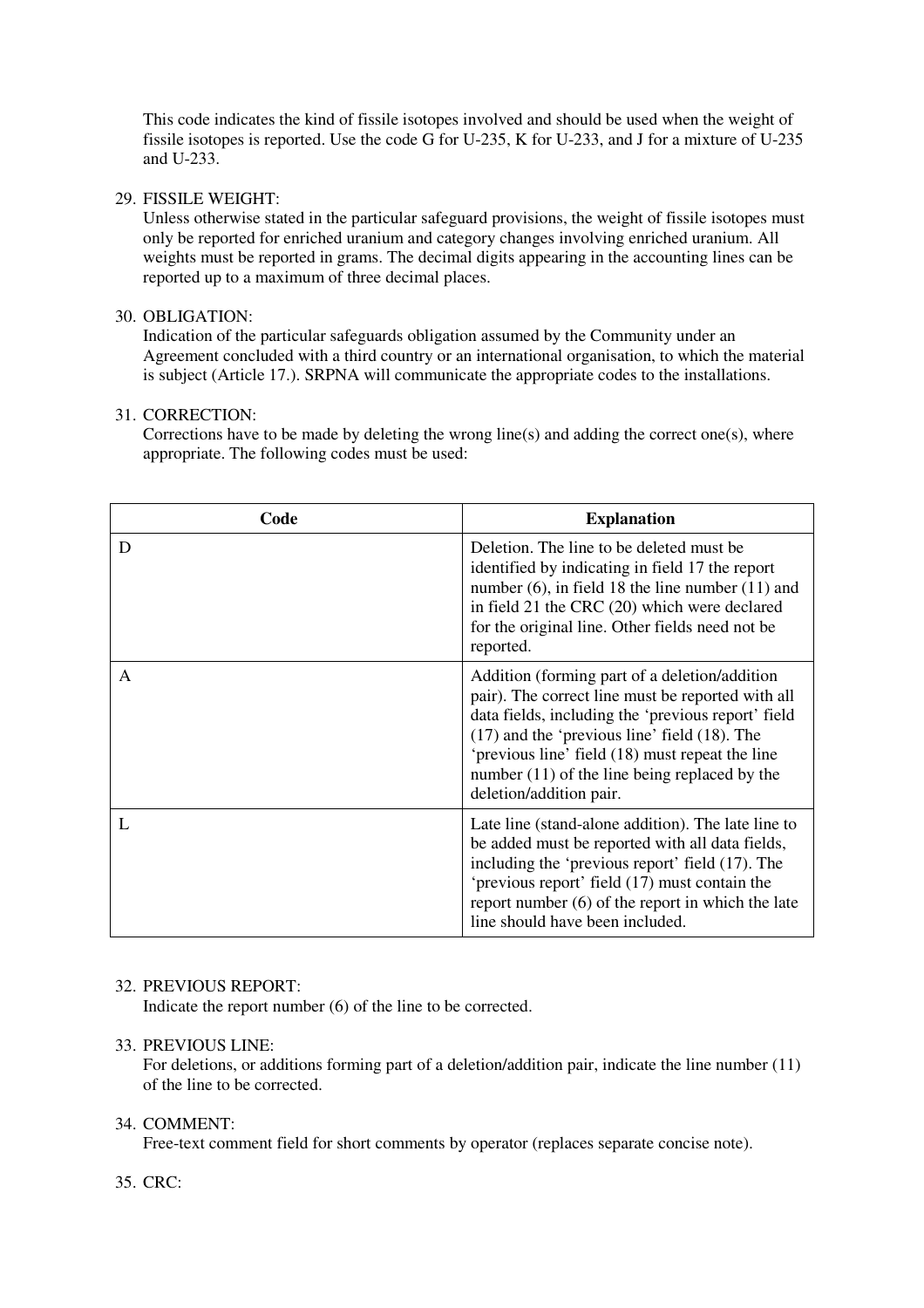Hash code of line for quality control purposes. SRPNA will inform the operator of the algorithm to be used.

36. PREVIOUS CRC:

Hash code of the line to be corrected.

GENERAL REMARKS CONCERNING THE COMPLETION OF THE REPORTS General remarks 2, 3, 4, 5 and 6 at the end of Annex III apply mutatis mutandis.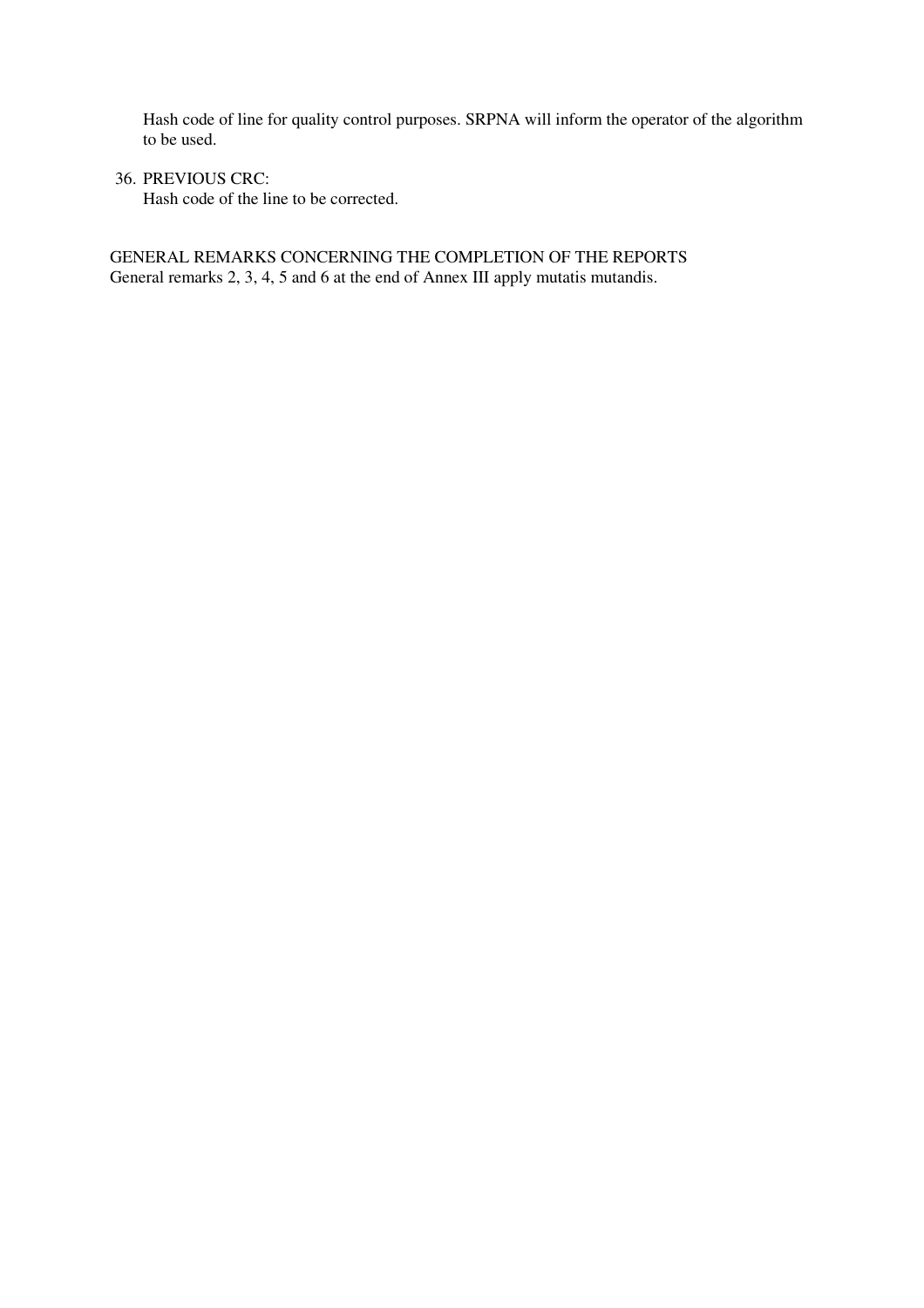# **ANNEX V**

# PHYSICAL INVENTORY LISTING (PIL)

| Label/Tag          | <b>Content</b>  | <b>Comments</b>                                                     | #              |
|--------------------|-----------------|---------------------------------------------------------------------|----------------|
| <b>MBA</b>         | Character $(4)$ | MBA code of<br>reporting MBA                                        | $\mathbf{1}$   |
| Report type        | Character $(1)$ | P for physical<br>inventory listings                                | $\overline{2}$ |
| Report date        | <b>DDMMYYYY</b> | Date on which the<br>report was completed                           | 3              |
| Report number      | Number $(8)$    | Sequential number, no<br>gaps                                       | $\overline{4}$ |
| PIT date           | <b>DDMMYYYY</b> | Date on which the<br>physical inventory was<br>taken                | 5              |
| Line count         | Number $(8)$    | Total number of lines<br>reported                                   | 6              |
| Reporting person   | Character (30)  | Name of person<br>responsible for report                            | $\overline{7}$ |
| PIL_ITEM_ID        | Number $(8)$    | Sequential number                                                   | 8              |
| <b>Batch</b>       | Character (20)  | Unique identifier for a<br>batch of nuclear<br>material             | 9              |
| <b>KMP</b>         | Character $(1)$ | Key measurement<br>point                                            | 10             |
| Measurement        | Character $(1)$ | Measurement code                                                    | 11             |
| Element category   | Character $(1)$ | Category of nuclear<br>material                                     | 12             |
| Material form      | Character $(2)$ | Material form code                                                  | 13             |
| Material container | Character $(1)$ | Material container<br>code                                          | 14             |
| Material state     | Character $(1)$ | Material state code                                                 | 15             |
| Line number        | Number $(8)$    | Sequential number, no<br>gaps                                       | 16             |
| Items              | Number $(6)$    | Number of items                                                     | 17             |
| Element weight     | Number $(24.3)$ | Element weight                                                      | 18             |
| Isotope            | Character $(1)$ | G for U-235, K for U-<br>233, J for a mixture of<br>U-235 and U-233 | 19             |
| Fissile weight     | Number $(24.3)$ | Weight of fissile<br>isotope                                        | 20             |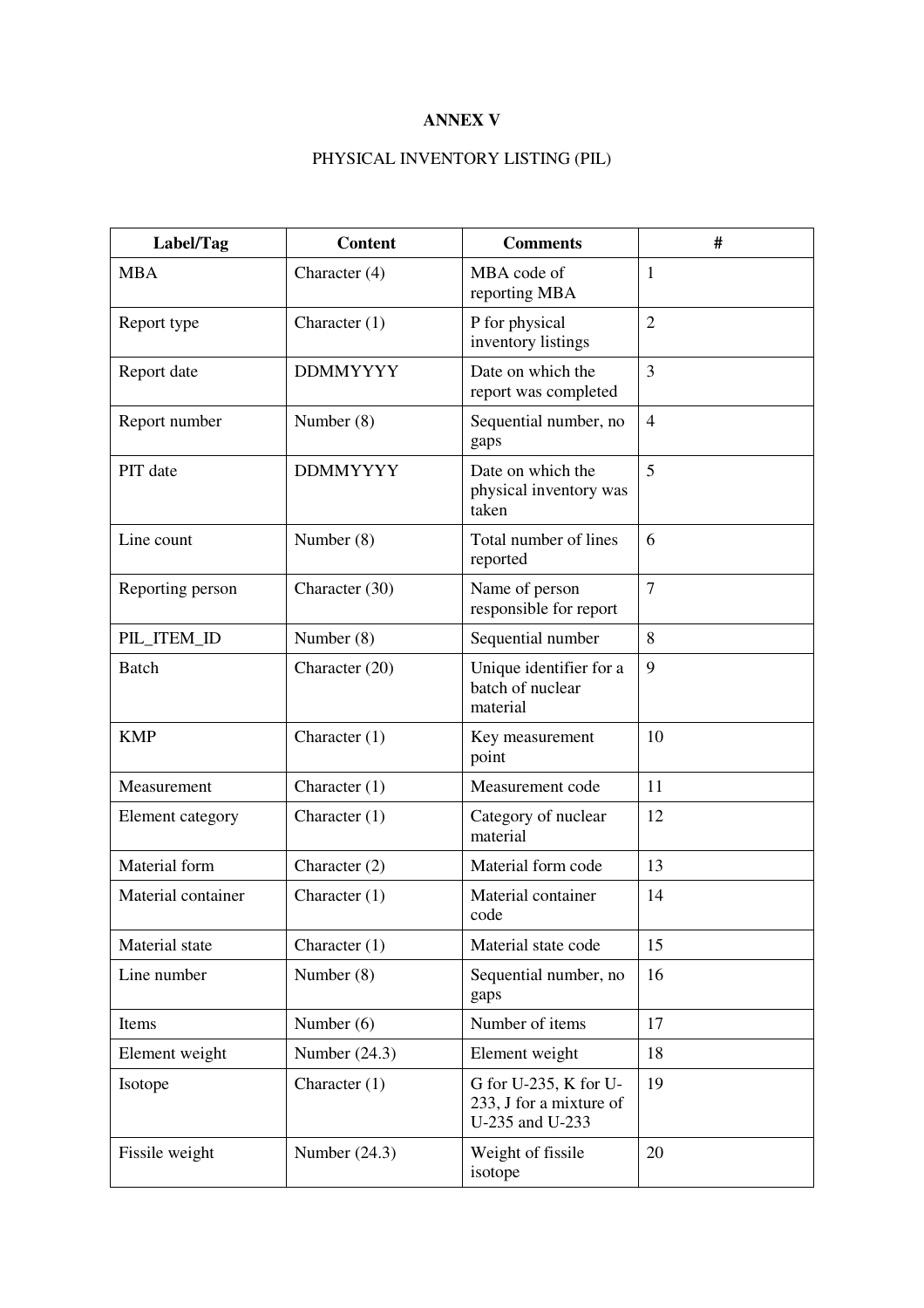| Obligation      | Character $(2)$                                                             | Safeguards obligation                                                                                                           | 21 |  |
|-----------------|-----------------------------------------------------------------------------|---------------------------------------------------------------------------------------------------------------------------------|----|--|
| Document        | Character (70)                                                              | 22                                                                                                                              |    |  |
| Container ID    | 23<br>Character (20)<br>Operator-defined<br>identifier for the<br>container |                                                                                                                                 |    |  |
| Correction      | Character $(1)$                                                             | D for deletions, A for<br>additions forming part<br>of a deletion/addition<br>pair, L for late lines<br>(stand-alone additions) | 24 |  |
| Previous report | Number $(8)$                                                                | Report number of line<br>to be corrected                                                                                        | 25 |  |
| Previous line   | Number $(8)$                                                                | Line number of line to<br>be corrected                                                                                          | 26 |  |
| Comment         | Character (256)                                                             | Operator comment                                                                                                                | 27 |  |
| <b>CRC</b>      | Number $(20)$                                                               | Hash code of line for<br>quality control<br>purposes                                                                            | 28 |  |
| Previous CRC    | Number $(20)$                                                               | Hash code of line to be<br>corrected                                                                                            | 29 |  |

# *Explanatory notes*

1. MBA:

Code of the reporting material balance area. This code is notified to the installation concerned by SRPNA.

- 2. REPORT TYPE: P for physical inventory listings.
- 3. REPORT DATE: Date on which the report was completed.
- 4. REPORT NUMBER: Sequential number, no gaps.
- 5. PIT DATE: Day, month and year when the physical inventory was taken, reflecting the situation at 24.00.
- 6. LINE COUNT: Total number of lines reported.
- 7. REPORTING PERSON: Name of person responsible for report.
- 8. PIL\_ITEM\_ID: Sequential number, common to all PIL lines related to the same physical object.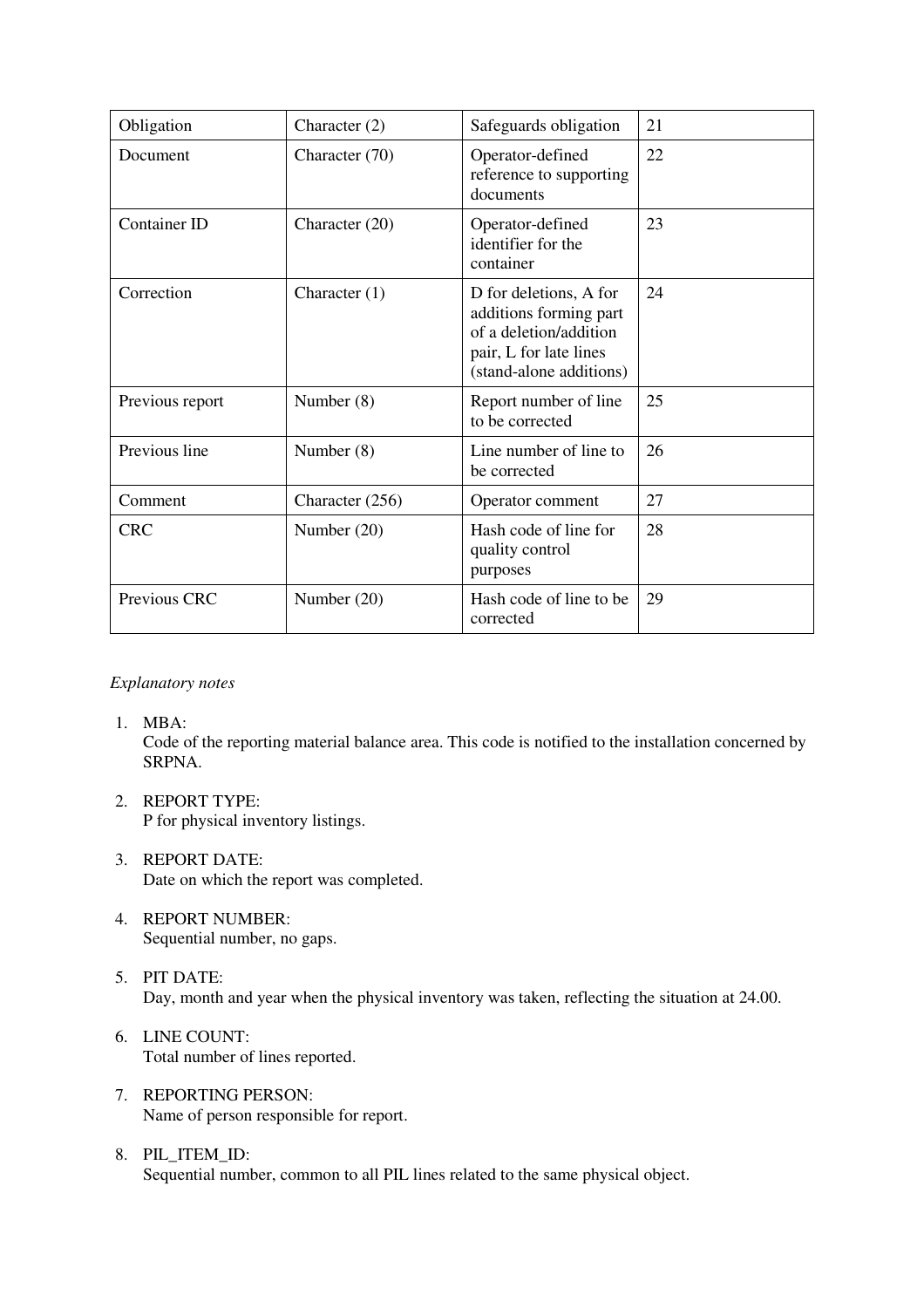# 9. BATCH:

If batch follow-up is required in the particular safeguard provisions, the batch designation previously used for the batch in an inventory change report or in a previous physical inventory listing must be used.

# 10. KMP:

Key measurement point. The codes are notified to the installation concerned in the particular safeguard provisions. If no code has been specified, '&' should be used.

# 11. MEASUREMENT:

The basis on which the quantity of nuclear material reported was established has to be indicated. One of the following codes must be used:

| <b>Measured</b> | <b>Estimated</b> | <b>Explanation</b>                                                                                                                                                                                     |
|-----------------|------------------|--------------------------------------------------------------------------------------------------------------------------------------------------------------------------------------------------------|
| M               | E                | In the reporting material<br>balance area.                                                                                                                                                             |
| N               | F                | In another material balance<br>area.                                                                                                                                                                   |
| T               | G                | In the reporting material<br>balance area when the weights<br>have already been given in a<br>previous inventory change<br>report or physical inventory<br>listing.                                    |
|                 | H                | In another material balance<br>area when the weights have<br>already been given in a<br>previous inventory change<br>report or physical inventory<br>listing for the present material<br>balance area. |

# 12. ELEMENT CATEGORY:

The following codes must be used:

| <b>Category of nuclear material</b>                                               | Code |
|-----------------------------------------------------------------------------------|------|
| Plutonium                                                                         | P    |
| High enriched uranium<br>(20 % enrichment and above)                              | H    |
| Low enriched uranium<br>(higher than natural and less than 20 $\%$<br>enrichment) | L    |
| Natural uranium                                                                   | N    |
| Depleted uranium                                                                  | D    |
| Thorium                                                                           | T    |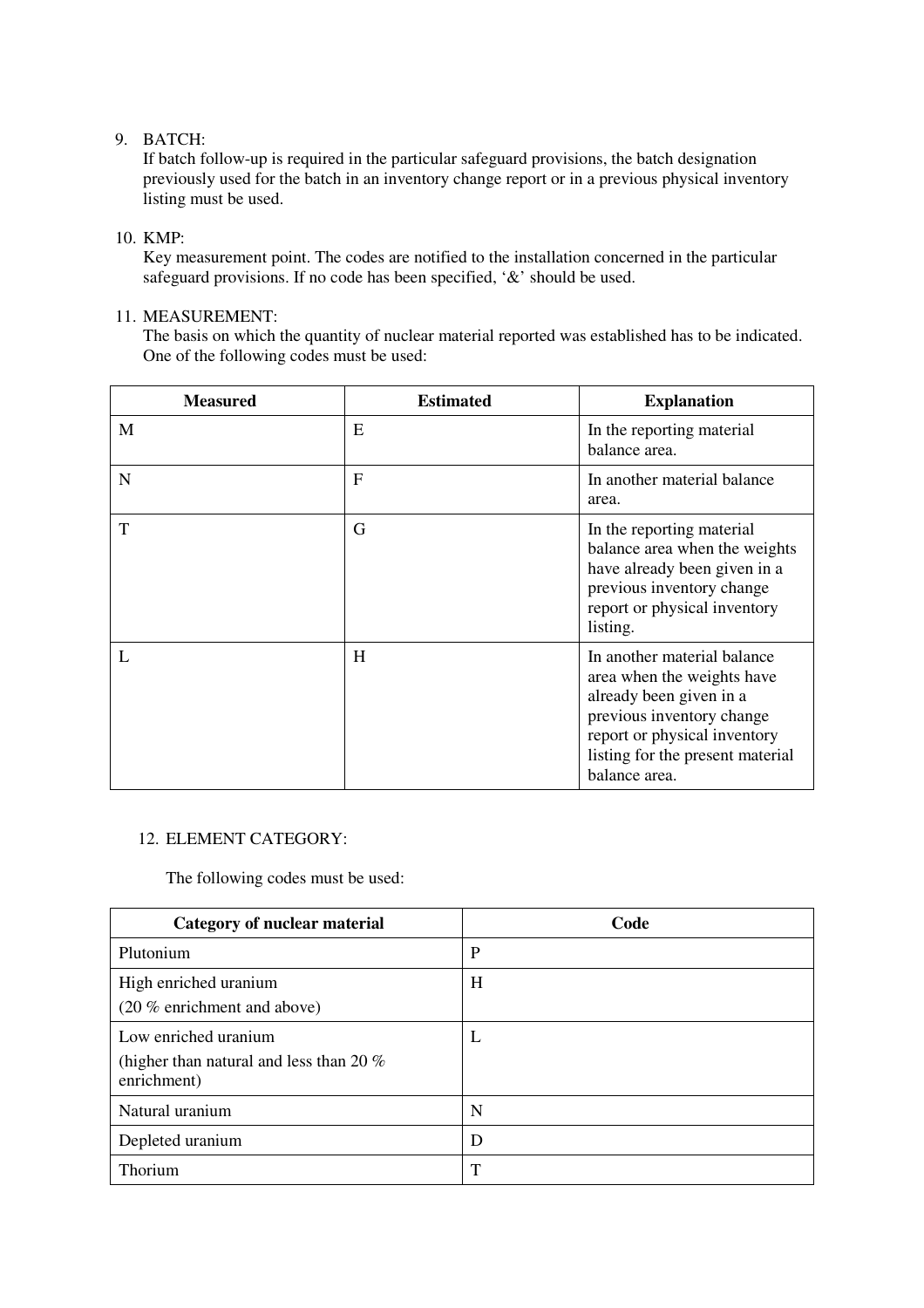# 13. MATERIAL FORM:

The following codes must be used:

| Main type of material form  | <b>Subtype</b>                                                 | Code                   |  |  |
|-----------------------------|----------------------------------------------------------------|------------------------|--|--|
| Ores                        |                                                                | <b>OR</b>              |  |  |
| Concentrates                |                                                                | <b>YC</b>              |  |  |
| Uranium hexafluoride (UF6)  |                                                                | U <sub>6</sub>         |  |  |
| Uranium tetrafluoride (UF4) |                                                                | U <sub>4</sub>         |  |  |
| Uranium dioxide (UO2)       |                                                                | U2                     |  |  |
| Uranium trioxide (UO3)      |                                                                | U <sub>3</sub>         |  |  |
| Uranium oxide (U3O8)        |                                                                | U <sub>8</sub>         |  |  |
| Thorium oxide (ThO2)        |                                                                | T2                     |  |  |
| Solutions                   | Nitrate                                                        | LN                     |  |  |
|                             | Fluoride                                                       | LF                     |  |  |
|                             | Other                                                          | LO                     |  |  |
| Powder                      | Homogeneous                                                    | <b>PH</b>              |  |  |
|                             | Heterogeneous                                                  | PN                     |  |  |
| Ceramics                    | Pellets                                                        | CP                     |  |  |
|                             | <b>Spheres</b>                                                 | CS                     |  |  |
|                             | Other                                                          | CO                     |  |  |
| Metal                       | Pure                                                           | <b>MP</b>              |  |  |
|                             | Alloys                                                         | <b>MA</b>              |  |  |
| Fuel                        | Rods, pins                                                     | ER                     |  |  |
|                             | Plates                                                         | EP                     |  |  |
|                             | <b>Bundles</b>                                                 | EB                     |  |  |
|                             | Assemblies                                                     | EA                     |  |  |
|                             | Other                                                          | EO                     |  |  |
| Sealed sources              |                                                                | QS                     |  |  |
| Small quantities/samples    |                                                                | <b>SS</b>              |  |  |
| Scrap                       | Homogeneous                                                    | <b>SH</b>              |  |  |
|                             | Heterogeneous (clean-outs,<br>clinkers, sludges, fines, other) | SN                     |  |  |
| Solid waste                 | Hulls                                                          | $\mathbf{A}\mathbf{H}$ |  |  |
|                             | Mixed (plastics, gloves, papers,<br>etc.)                      | $\mathbf{A}\mathbf{M}$ |  |  |
|                             | Contaminated equipment                                         | AC                     |  |  |
|                             | Other                                                          | AO                     |  |  |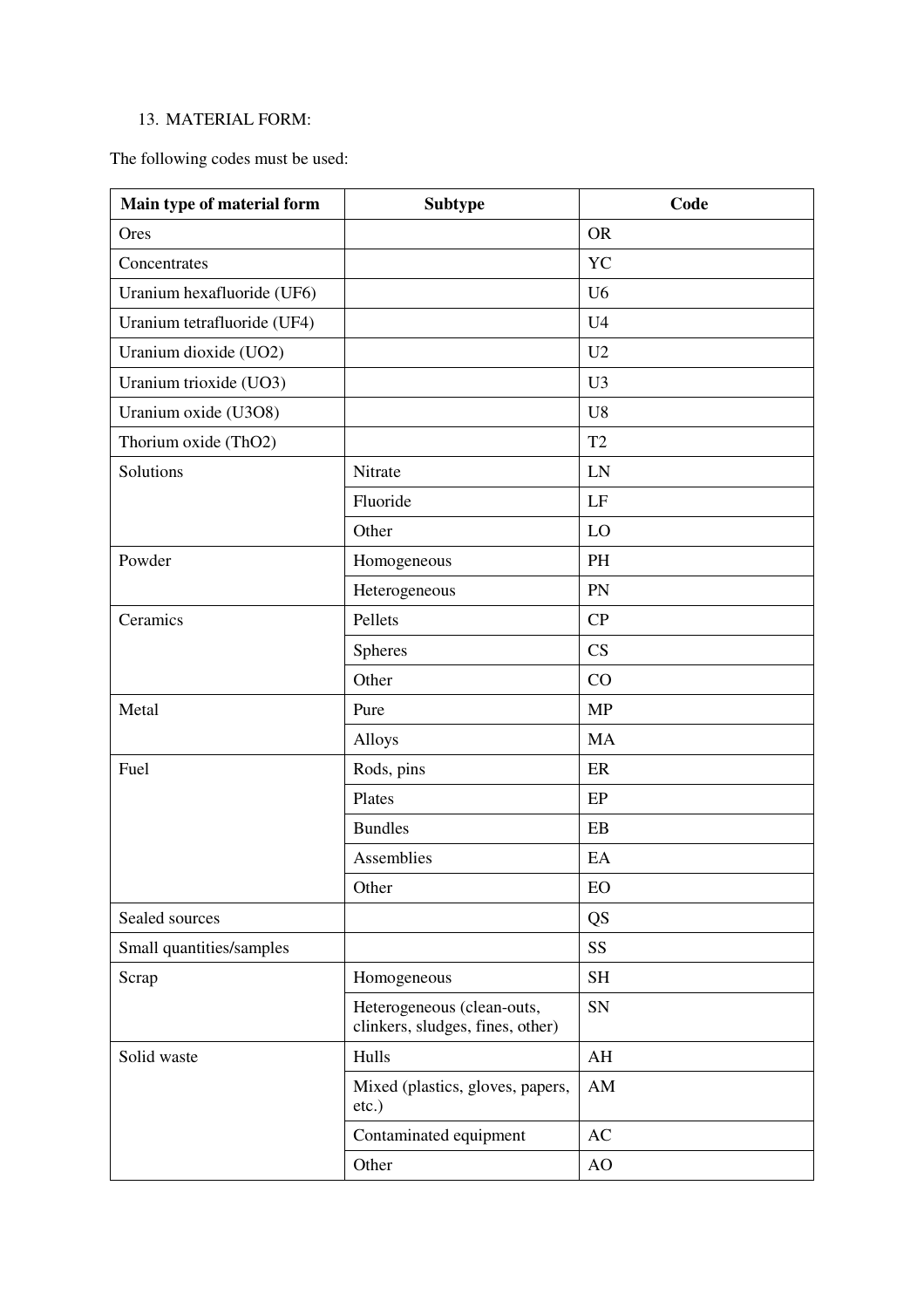| Liquid waste      | Low active     | WL        |
|-------------------|----------------|-----------|
|                   | Medium active  | <b>WM</b> |
|                   | High active    | WH        |
| Conditioned waste | Glass          | <b>NG</b> |
|                   | <b>Bitumen</b> | <b>NB</b> |
|                   | Concrete       | NC        |
|                   | Other          | NO        |

# 14. MATERIAL CONTAINER:

The following codes must be used:

| Type of container       | Code          |  |  |  |
|-------------------------|---------------|--|--|--|
| Cylinder                | $\mathcal{C}$ |  |  |  |
| Pack                    | $\mathbf{P}$  |  |  |  |
| Drum                    | D             |  |  |  |
| Discrete fuel unit      | S             |  |  |  |
| Bird cage               | B             |  |  |  |
| <b>Bottle</b>           | $\mathbf{F}$  |  |  |  |
| Tank or other container | T             |  |  |  |
| Other                   | $\Omega$      |  |  |  |

# 15. MATERIAL STATE:

The following codes must be used:

| <b>State</b>                | Code |
|-----------------------------|------|
| Fresh nuclear material      |      |
| Irradiated nuclear material |      |
| Waste                       | W    |
| Irrecoverable material      | N    |

### 16. LINE NUMBER:

Sequential number starting with 1 in each report, no gaps.

17. ITEMS:

Each physical inventory line must indicate the number of items involved. If a group of items belonging to the same batch are reported as several lines, the sum of the number of items reported must equal the total number of items in the group. If the lines involve more than one element category, the number of items should be declared in the line(s) for the element category of highest strategic value only (in descending order: P, H, L, N, D, T).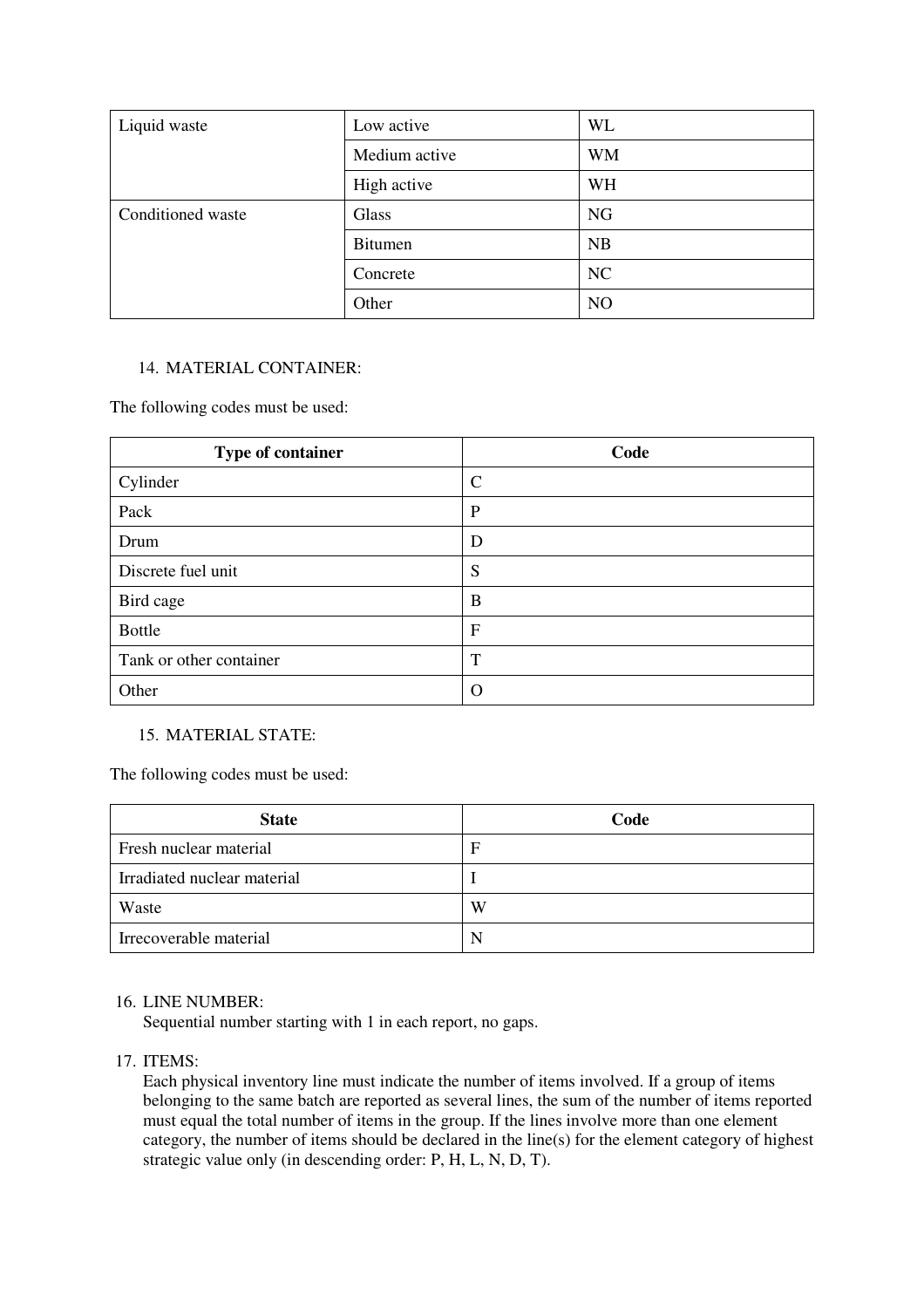### 18. ELEMENT WEIGHT:

The weight of the element category referred to in field 12 must be reported. All weights must be reported in grams. The decimal digits appearing in the accounting lines can be reported up to a maximum of three decimal places.

### 19. ISOTOPE:

This code indicates the fissile isotopes involved and should be used when the weight of fissile isotopes is reported. Use the code G for U-235, K for U-233, and J for a mixture of U-235 and U-233.

### 20. FISSILE WEIGHT:

Unless otherwise stated in the particular safeguard provisions, the weight of fissile isotopes must only be reported for enriched uranium and category changes involving enriched uranium. All weights must be reported in grams. The decimal digits appearing in the accounting lines can be reported up to a maximum of three decimal places.

### 21. OBLIGATION:

Indication of the particular safeguards obligation assumed by the Community under an Agreement concluded with a third country or an international organisation, to which the material is subject (Article 17.). The Commission will communicate the appropriate codes to the installations.

### 22. DOCUMENT:

Operator-defined reference to supporting document(s).

### 23. CONTAINER ID:

Operator-defined container number. Optional data element which can be used in those cases where the container number does not appear in the batch designation.

### 24. CORRECTION:

Corrections have to be made by deleting the wrong line(s) and adding the correct one(s), where appropriate. The following codes must be used:

| Code | <b>Explanation</b>                                                                                                                                                                                                                                                                                                                            |
|------|-----------------------------------------------------------------------------------------------------------------------------------------------------------------------------------------------------------------------------------------------------------------------------------------------------------------------------------------------|
| D    | Deletion. The line to be deleted must be<br>identified by indicating in field 25 the report<br>number $(4)$ , in field 26 the line number $(16)$ and<br>in field 29 the CRC (28) which were declared<br>for the original line. Other fields need not be<br>reported.                                                                          |
| A    | Addition (forming part of a deletion/addition)<br>pair). The correct line must be reported with all<br>data fields including the 'previous report' field<br>$(25)$ and the 'previous line' field $(26)$ . The<br>'previous line' field (26) must contain the line<br>number (16) of the line being replaced by the<br>deletion/addition pair. |
|      | Late line (stand-alone addition). The late line to<br>be added must be reported with all data fields,<br>including the 'previous report' field (25). The<br>'previous report' field (25) must contain the                                                                                                                                     |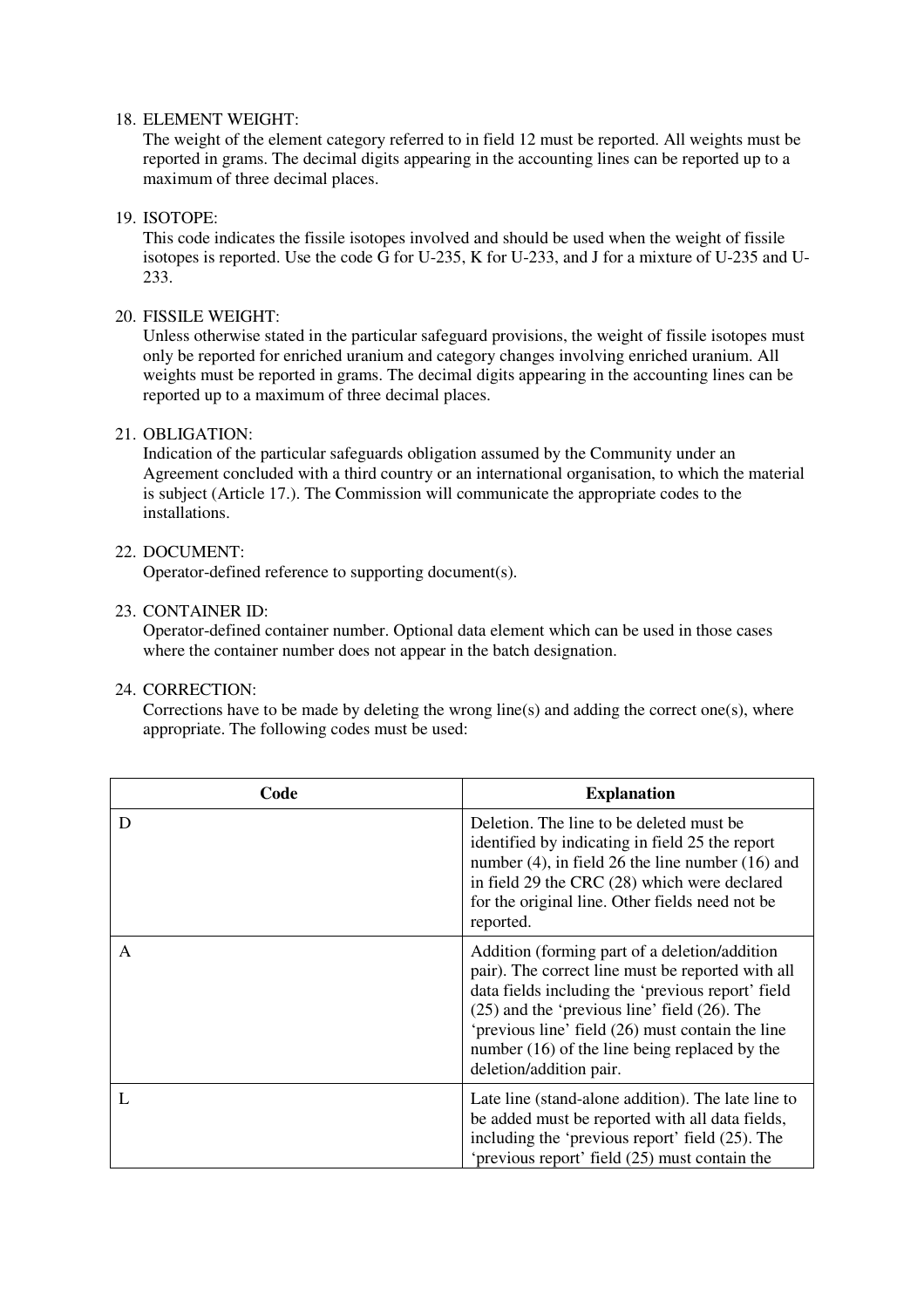| report number $(4)$ of the report in which the late<br>line should have been included. |
|----------------------------------------------------------------------------------------|
|----------------------------------------------------------------------------------------|

### 25. PREVIOUS REPORT:

Indicate the report number (4) of the line to be corrected.

# 26. PREVIOUS LINE:

For deletions, or additions forming part of a deletion/addition pair, indicate the line number (16) of the line to be corrected.

# 27. COMMENT:

Free-text comment field for short comments by operator (replaces separate concise note).

# 28. CRC:

Hash code of line for quality control purposes. SRPNA will inform the operator of the algorithm to be used.

29. PREVIOUS CRC:

Hash code of the line to be corrected.

# GENERAL REMARKS CONCERNING THE COMPLETION OF THE REPORTS

If, on the date the physical inventory was taken, there was no nuclear material in the material balance area, only labels from 1 to 7, 16, 17 and 28 above should be completed on the report. General remarks 2, 3, 4, 5 and 6 at the end of Annex III apply mutatis mutandis.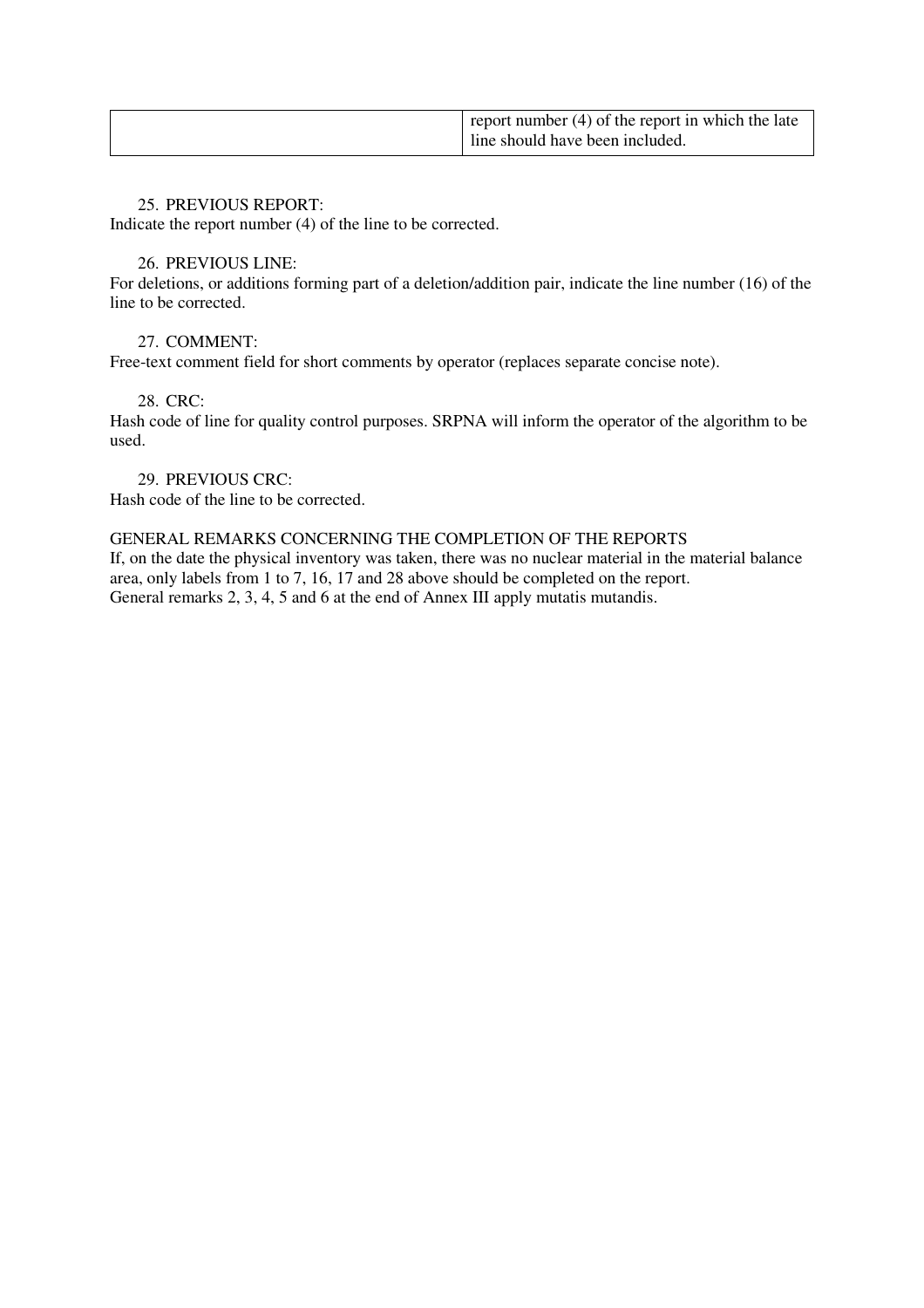# **ANNEX VI**

### ADVANCE NOTIFICATION OF EXPORTS/SHIPMENTS OF NUCLEAR MATERIAL

- 1. Reference code:
- 2. Material balance area code:
- 3. Installation (shipper): Installation (receiver):
- 4. Quantities split up by category of nuclear material and particular safeguards obligation:
- 5. Chemical composition:
- 6. Enrichment or isotopic composition:
- 7. Physical form:
- 8. Number of items:
- 9. Description of containers and seals:
- 10. Shipment identification data:
- 11. Means of transport:
- 12. Location where material will be stored or prepared:
- 13. Last date when material can be identified:
- 14. Approximate dates of dispatch: Expected dates of arrival:
- 15. Use:
- 16. Supply agency's contractual reference:

Date and place of dispatch of notification: Name and position of signatory: Signature:

#### *Explanatory notes*

- 1. Reference code for advance notifications to be used in the inventory change report (use up to eight characters).
- 2. Code of the reporting material balance area as notified by SRPNA to the installation concerned.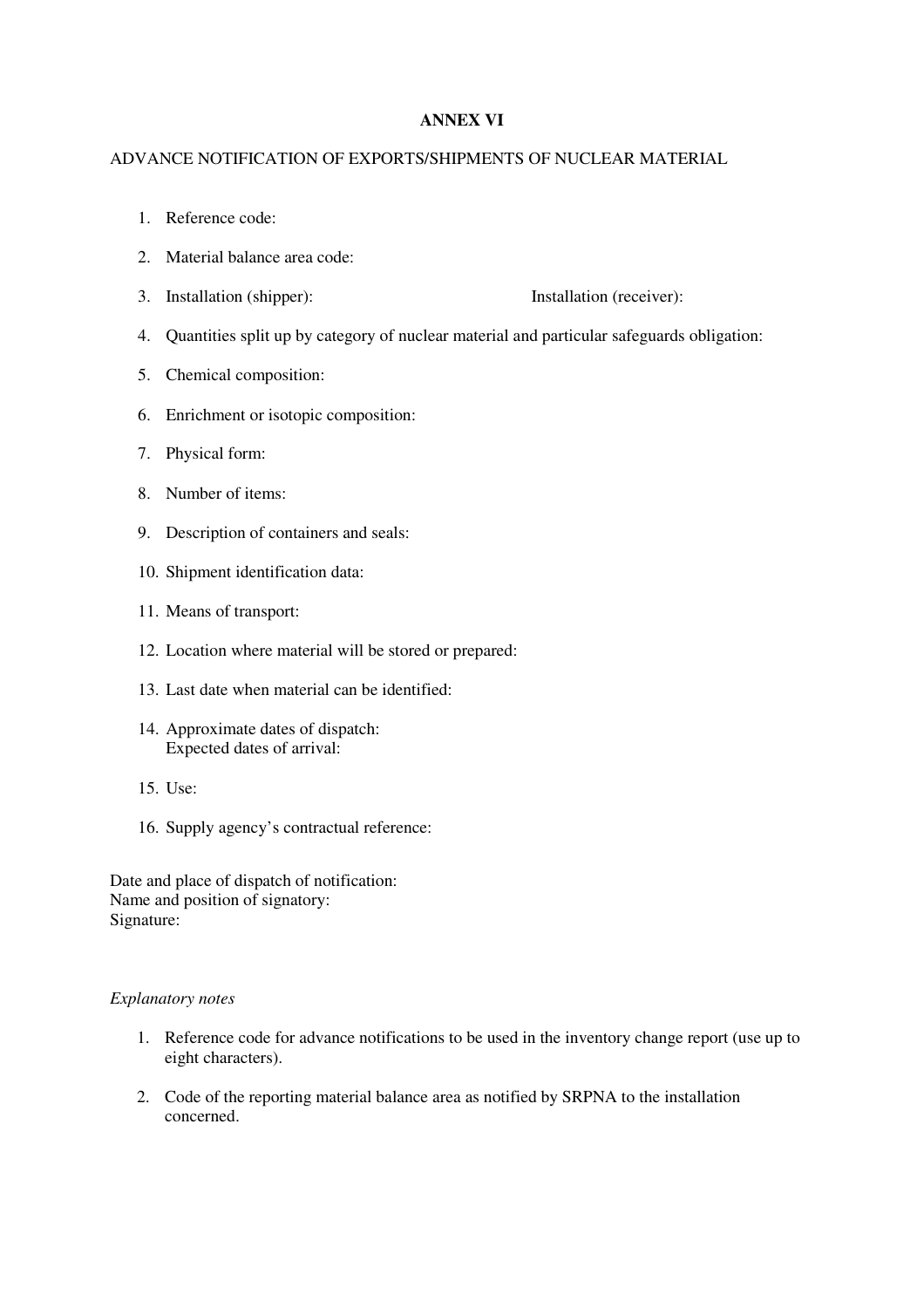- 3. Name, address and country of the installation shipping, and of the installation receiving, the nuclear material. The receiver at the ultimate destination should also be indicated where applicable.
- 4. The total weight of the elements should be given in grams. The weight of fissile isotopes should be indicated, if applicable. The weights must be split up by category of nuclear material and particular safeguards obligation.
- 5. Chemical composition should be indicated.
- 6. If applicable, the degree of enrichment or the isotopic composition should be indicated.
- 7. Use the description of materials as laid out in Annex III (14.) to this Rulebook.
- 8. The number of items included in the shipment should be indicated.
- 9. Description (type) of containers, including features that would permit sealing.
- 10. Shipment identification data (e.g. container markings or numbers).
- 11. Indicate, where appropriate, the means of transport.
- 12. Indicate the location within the material balance area where the nuclear material is prepared for shipping and can be identified, and where its quantity and composition can if possible be verified.
- 13. Last date when material can be identified and when its quantity and composition can if possible be verified.
- 14. Approximate dates of dispatch and of expected arrival at destination.
- 15. Indicate the use to which the nuclear material has been assigned.
- 16. Indicate, where appropriate supply agency's contractual reference or, if not available, the date on which the contract was concluded or considered as concluded by the Supply Agency, and any useful references;

This form, duly completed and signed, must be forwarded to SRPNA.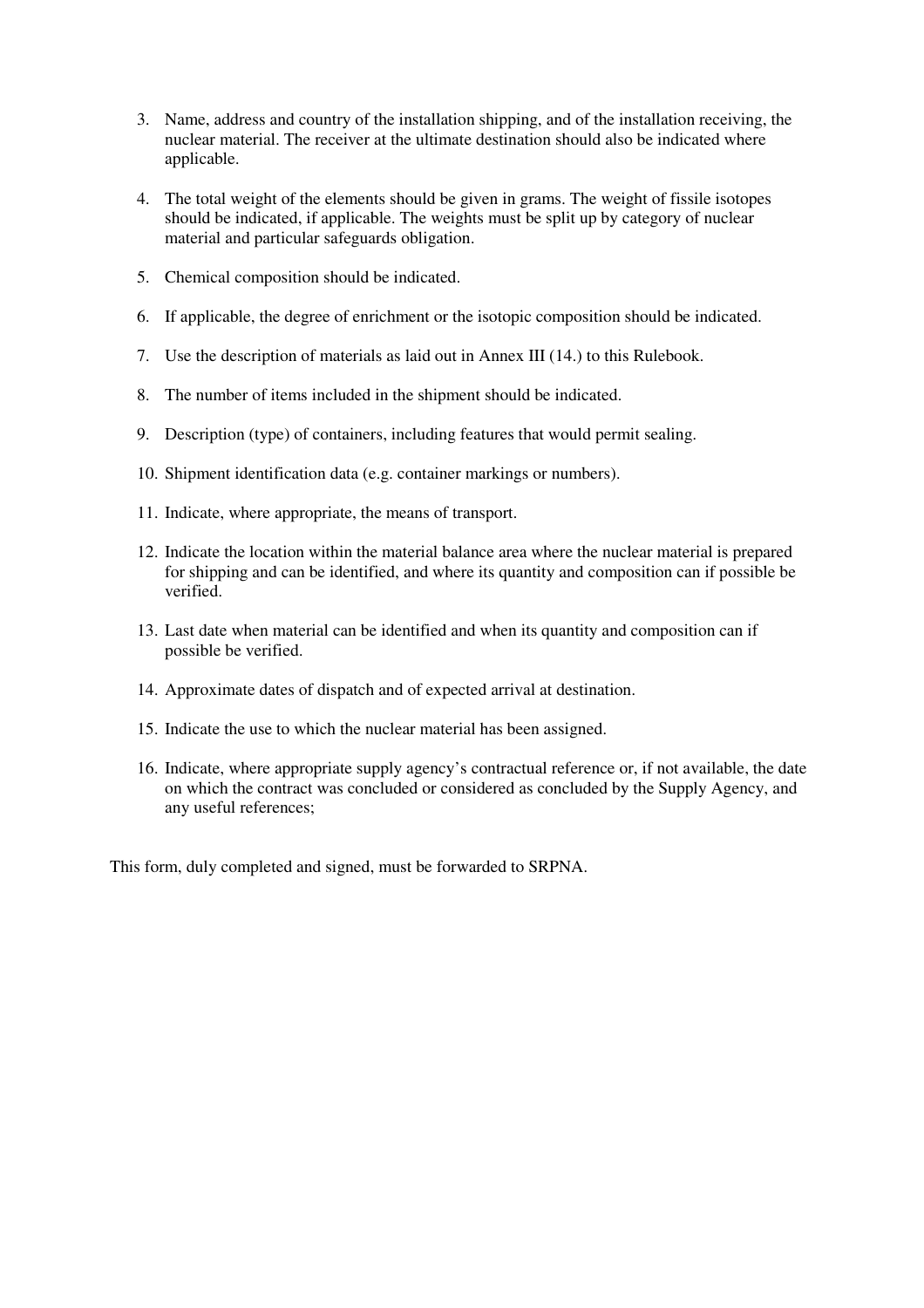# **ANNEX VII**

### ADVANCE NOTIFICATION OF IMPORTS/RECEIPTS OF NUCLEAR MATERIAL

- 1. Reference code:
- 2. Material balance area code:
- 3. Installation (receiver): Installation (shipper):

- 4. Quantities split up by category of nuclear material and particular safeguard obligation:
- 5. Chemical composition:
- 6. Enrichment or isotopic composition:
- 7. Physical form:
- 8. Number of items:
- 9. Description of containers and seals:
- 10. Means of transport:
- 11. Date of arrival:
- 12. Location where materials will be unpacked:
- 13. Date(s) when materials will be unpacked:
- 14. Supply agency's contractual reference:

Date and place of dispatch of notification: Name and position of signatory: Signature:

#### *Explanatory notes*

- 1. Reference code for advance notifications to be used in the inventory change report (use up to eight characters).
- 2. Code of the reporting material balance area as notified by SRPNA to the installation concerned.
- 3. Name, address and country of the installation receiving, and of the installation shipping, the nuclear material.
- 4. The total weight of the elements should be given in grams. The weight of fissile isotopes shall be indicated if applicable. The weights must be split up by category of nuclear material and particular safeguards obligation.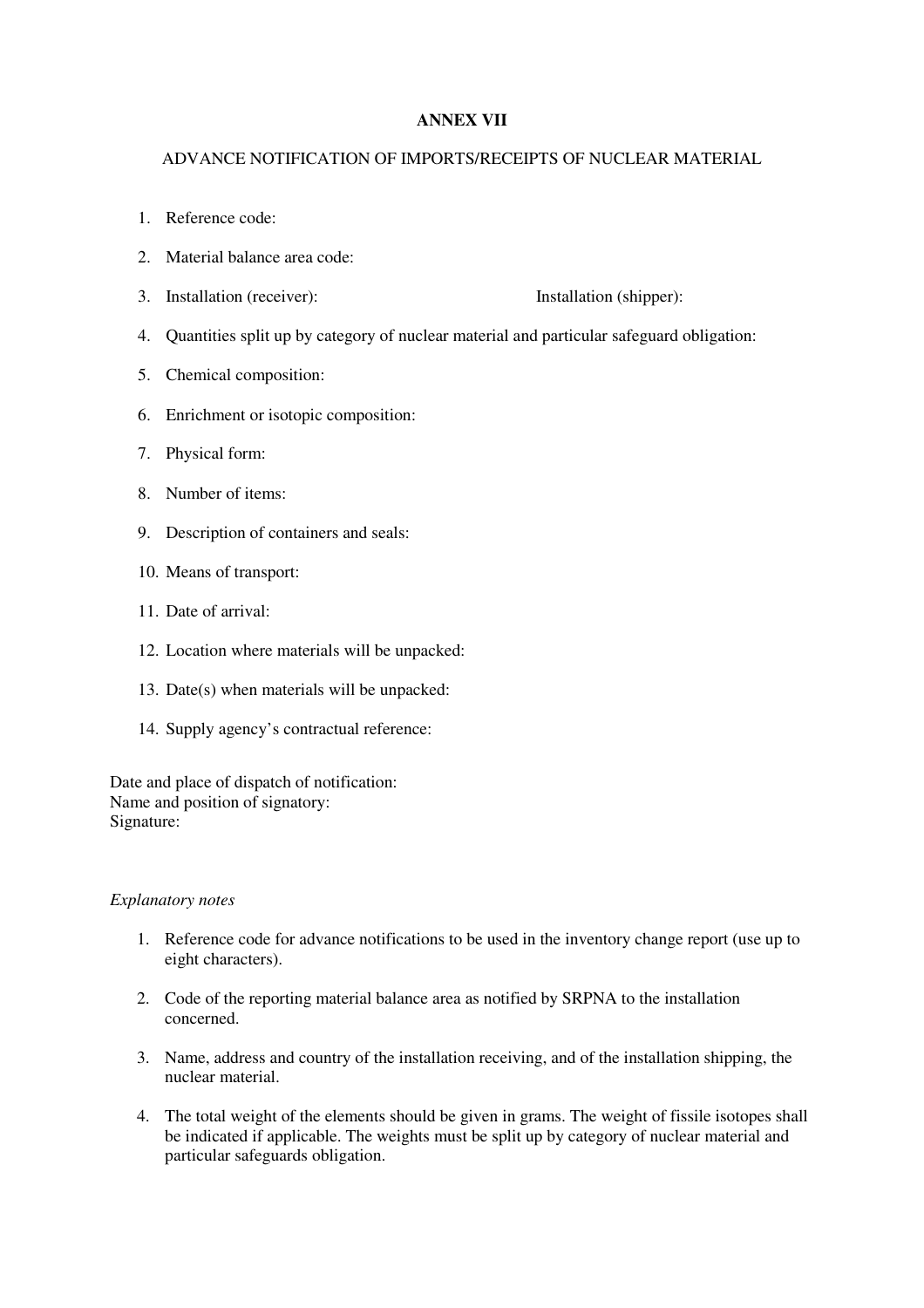- 5. Chemical composition should be indicated.
- 6. If applicable, the degree of enrichment or the isotopic composition should be indicated.
- 7. Use the description of materials as laid out in Annex III (14.) to this Rulebook.
- 8. The number of items included in the shipment shall be indicated.
- 9. Description (type) of containers and, if possible, of the seals affixed.
- 10. Indicate, where appropriate, the means of transport.
- 11. Expected or actual date of arrival in the reporting material balance area.
- 12. Indicate the location within the material balance area where the material will be unpacked and can be identified, and where its quantity and composition can be verified.
- 13. Date(s) when material will be unpacked.
- 14. Indicate, where appropriate supply agency's contractual reference or, if not available, the date on which the contract was concluded or considered as concluded by the Supply Agency, and any useful references;

This form, duly completed and signed, must be forwarded to SRPNA.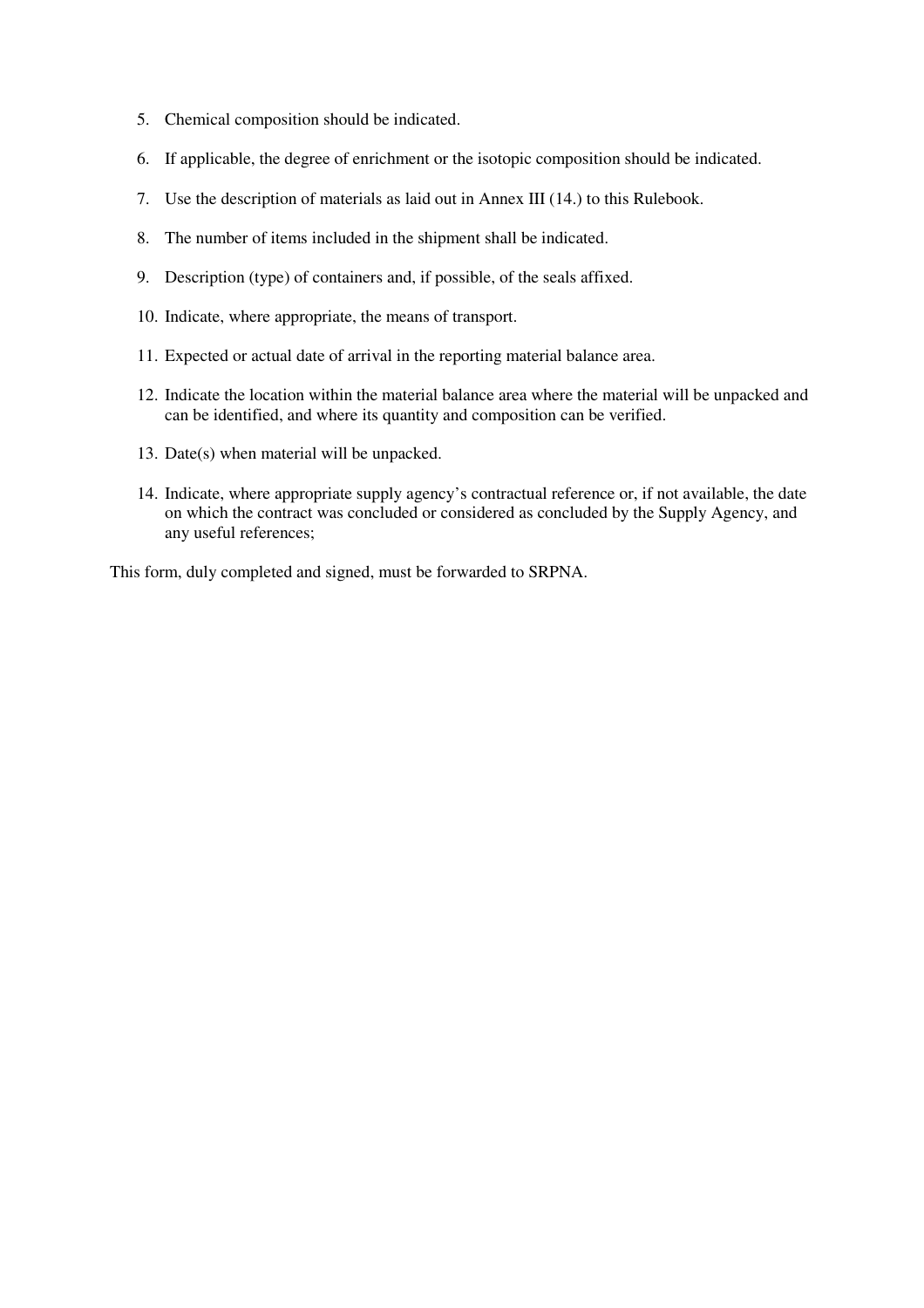# **ANNEX VIII**

### REPORT OF ORE EXPORTS/SHIPMENTS (1)

Undertaking (2): Mine  $(3)$ : Code (4): Year:

| Date | Consignee | Quantity contained in g: | <b>Remarks</b> |  |
|------|-----------|--------------------------|----------------|--|
|      |           | of uranium               | of thorium     |  |
|      |           |                          |                |  |

Date and place of dispatch of report: Name and position of signatory: Signature:

### *Explanatory notes*

The shipment report is to be made at the latest by the end of January of each year for the previous year, with a separate entry for each consignee. The export report is to be made for each export consignment at the date of shipment.

- 1. Name and address of the reporting undertaking.
- 2. Name of the mine in respect of which the report is made.
- 3. Code of the mine as notified to the undertaking by the Commission.

This form, duly completed and signed, must be forwarded to SRPNA.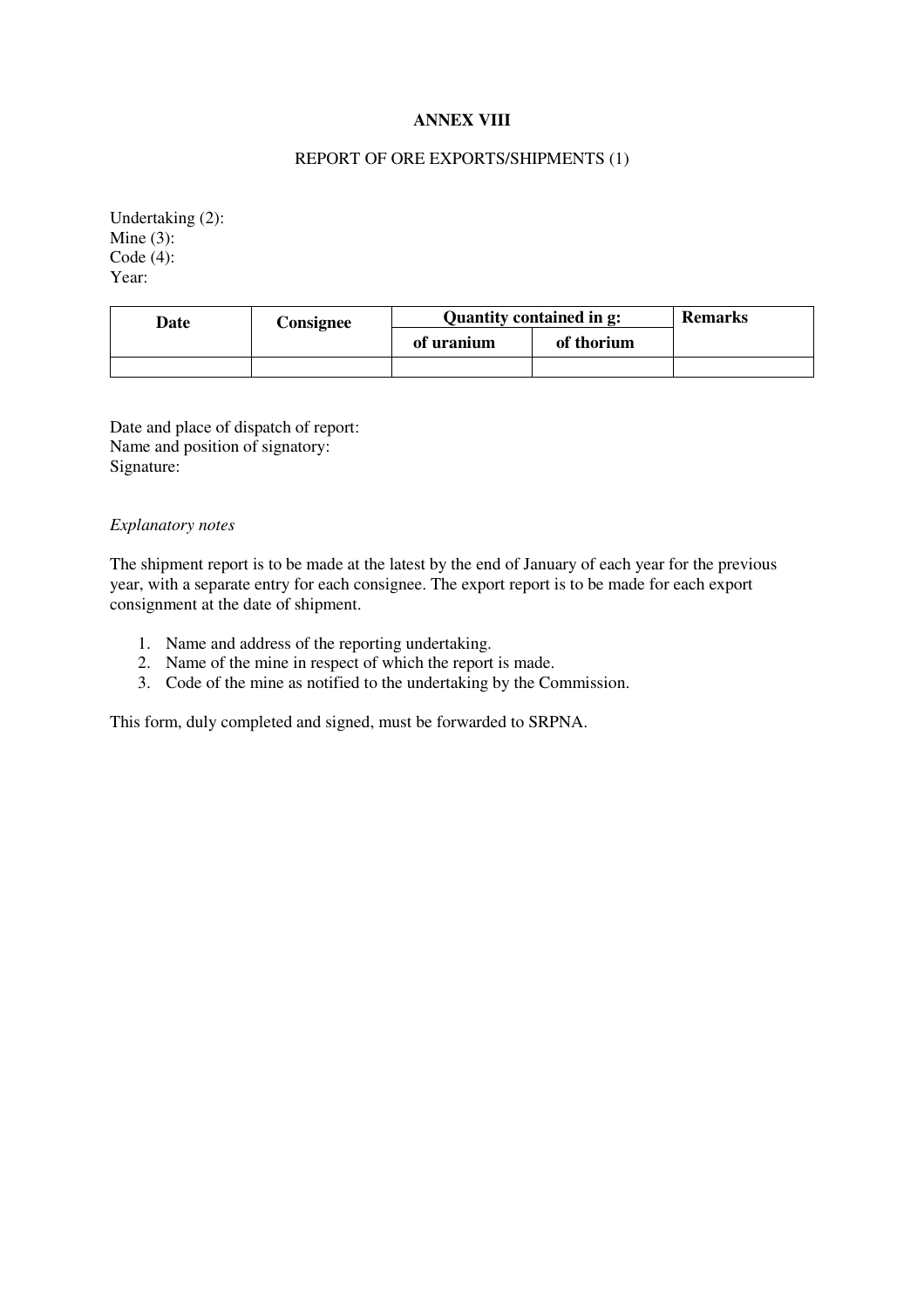# **ANNEX IX**

# REQUEST FOR DEROGATION OF AN INSTALLATION FROM THE RULES GOVERNING THE FORM AND FREQUENCY OF NOTIFICATIONS

- 1. Date:
- 2. Installation:
- 3. Material balance area code:
- 4. Category of nuclear material:
- 5. Enrichment or isotopic composition:
- 6. Quantities:
- 7. Chemical composition:
- 8. Physical form:
- 9. Number of items:
- 10. Type of derogation (Article 19.2.):
	- 1) small quantities kept unchanged for a long period

\_\_\_\_\_\_\_\_\_\_\_\_\_\_\_\_\_\_\_\_\_\_\_\_\_\_\_\_\_\_\_\_\_\_\_\_\_\_\_\_\_\_\_\_\_\_\_\_\_\_\_\_\_\_\_\_\_

- 2) non-nuclear activities
- 3) sensing components
- 4) Pu with Pu-238 content greater than 80 %
- 11. Intended use:
- 12. Particular safeguards obligation:
- 13. Date of transfer: From:

Date and place of dispatch of request: Name and position of signatory: Signature:

Derogation granted as above... Date:...... Name and position of signatory granting the derogation: Signature:… (for SRPNA)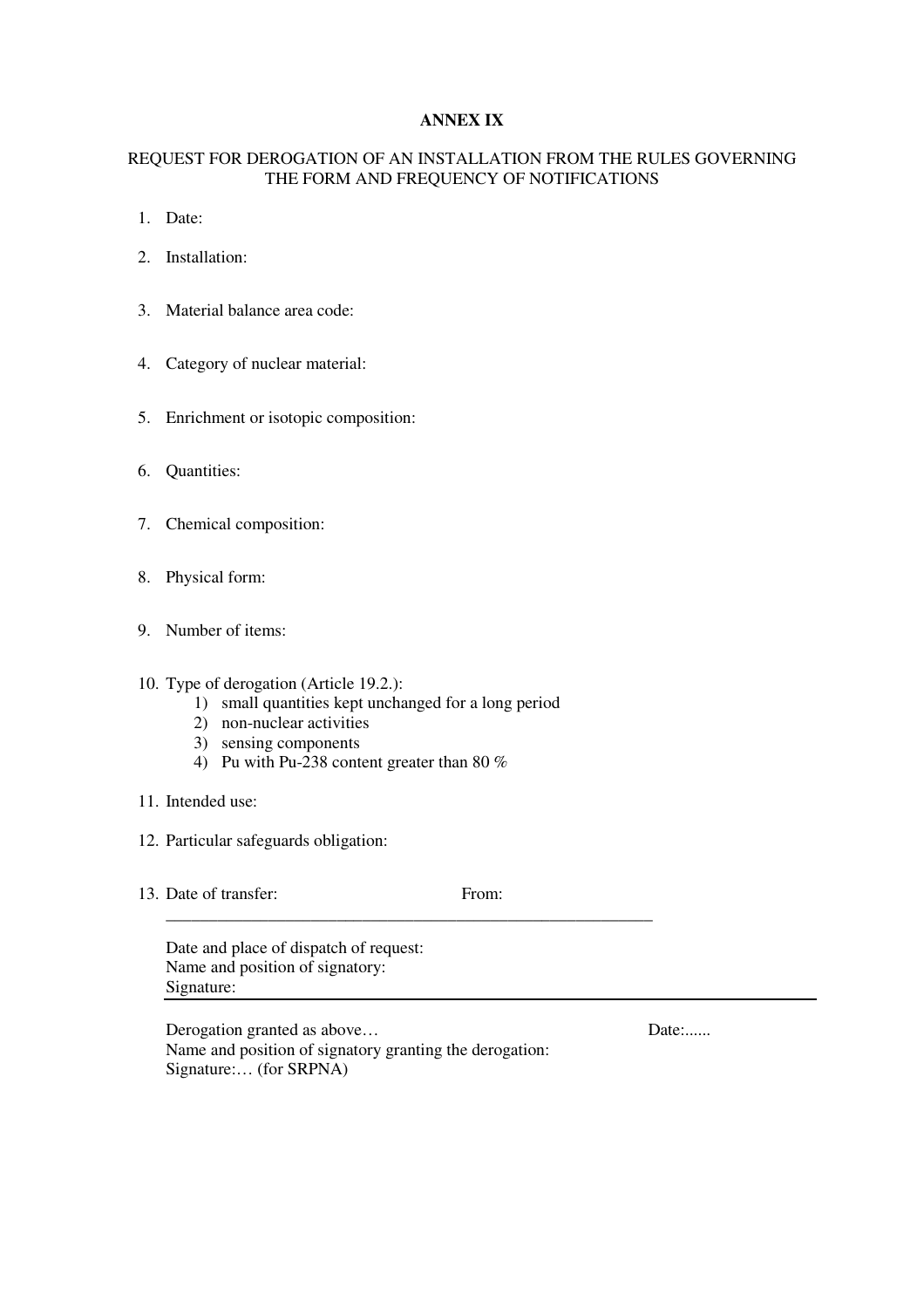### *Explanatory Notes*

This form should be used either when the initial request is made for derogation of an installation from the rules governing the form and frequency of notifications, or when nuclear material which may qualify for a derogation is imported from a third country.

Point 13. should be used only in the case of imports, and should state the name and address of the shipper.

This form, duly completed and signed, must be forwarded to SRPNA.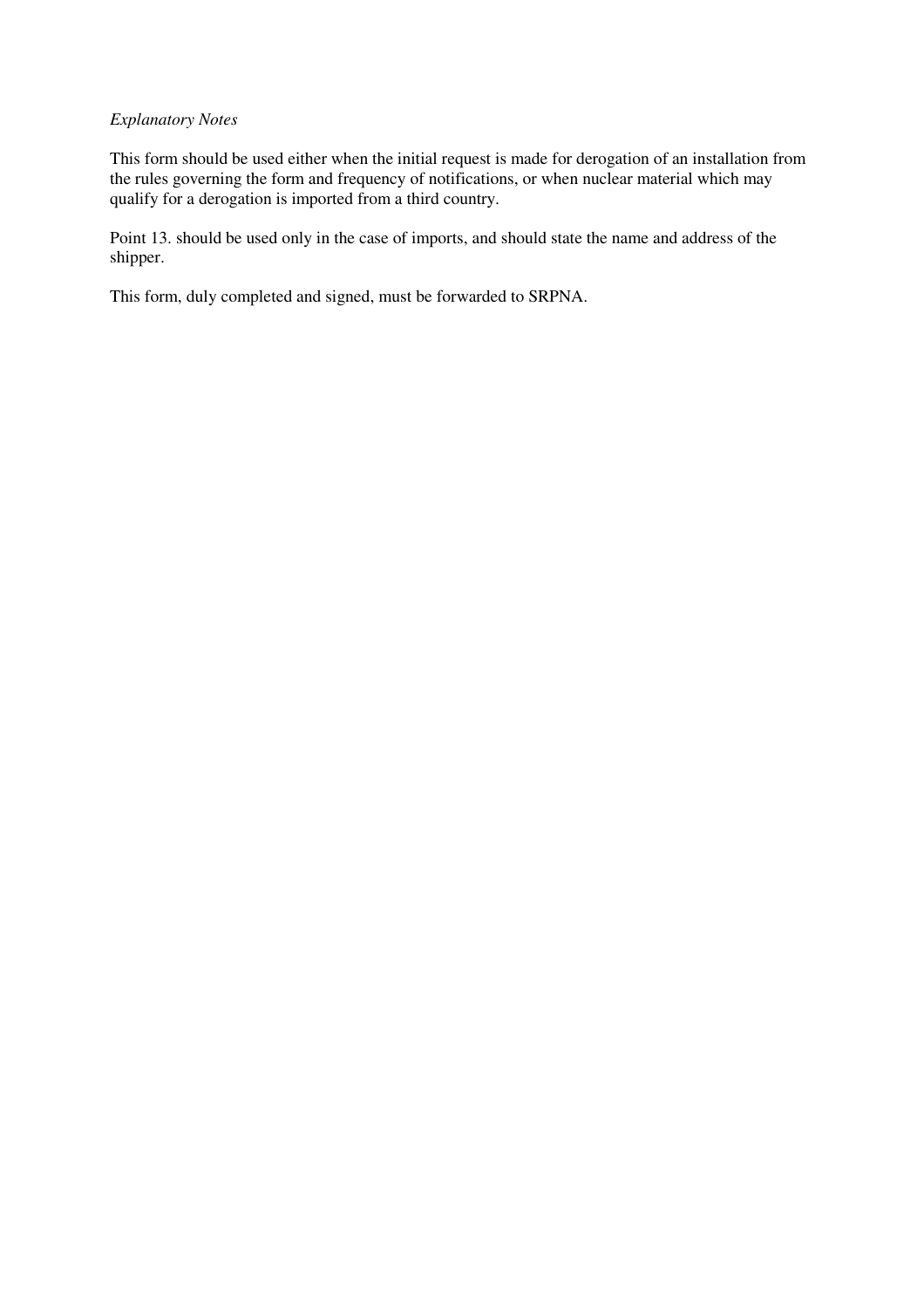# **ANNEX X**

### ANNUAL REPORT OR EXPORT REPORT FOR DEROGATED NUCLEAR MATERIAL (1)

| MBA code:         |                 |                           |
|-------------------|-----------------|---------------------------|
| Declaration date: | Declaration No: | Name of the installation: |
| Reporting period: | from:           | to:                       |

|                       |                  |             | Ref. (4) |                                           |                                                                        |         |            |                        | Use                                  |                           |                                                 |
|-----------------------|------------------|-------------|----------|-------------------------------------------|------------------------------------------------------------------------|---------|------------|------------------------|--------------------------------------|---------------------------|-------------------------------------------------|
| of report (2)<br>Type | $\odot$<br>Entry | Declaration | Entry    | Inventory<br>change<br>information<br>(5) | MBA code or<br>name and<br>address of<br>corresponding<br>installation | Element | Enrichment | element<br>ď<br>Weight | non<br>$\odot$<br>nuclear<br>Nuclear | $\epsilon$<br>Description | Type of<br>derogation<br>under Article<br>19(2) |
|                       |                  |             |          |                                           |                                                                        |         |            |                        |                                      |                           |                                                 |
|                       |                  |             |          |                                           |                                                                        |         |            |                        |                                      |                           |                                                 |
|                       |                  |             |          |                                           |                                                                        |         |            |                        |                                      |                           |                                                 |

Date and place of dispatch of report: Name and position of signatory: Signature:

### *Explanatory Notes*

- 1. This form should be used either as an annual report to declare any changes in the inventory of nuclear material held by the MBA to which a derogation has been granted as well as the stocks at the beginning and at the end of the reporting period (Article 19.3.), or as an export report in the case of exports to a third country (Article 19.4.).
- 2. The 'Type of report' column should show 'A' when the form is used for an annual report or 'EXP' when the form is used to report exports of nuclear material from the MBA to which a derogation has been granted.
- 3. 'Entry' in each declaration should be numbered sequentially, beginning with '1'.
- 4. The 'Ref.' column should be used to refer to another entry. The contents of the 'Ref.' column consist of the relevant declaration and entry numbers. The reference indicates that the current entry adds to or updates information reported earlier.
- 5. The 'Inventory change information' column should be used to state the type of inventory change that occurred during the reporting period and/or the stock at the beginning and at the end of the reporting period. The IC codes of Annex III should be used. The code BB should be used to update the stock at the beginning of the period.
- 6. A separate entry should be made for each type of derogation, for each corresponding installation and for each type of inventory change.
- 7. The 'Nuclear or non-nuclear' column should show 'N' if the nuclear material is used in nuclear activities or 'NN' if it is used in non-nuclear activities.
- 8. The 'Description' column should indicate the actual or intended use of the nuclear material.

This form, duly completed and signed, must be forwarded to SRPNA.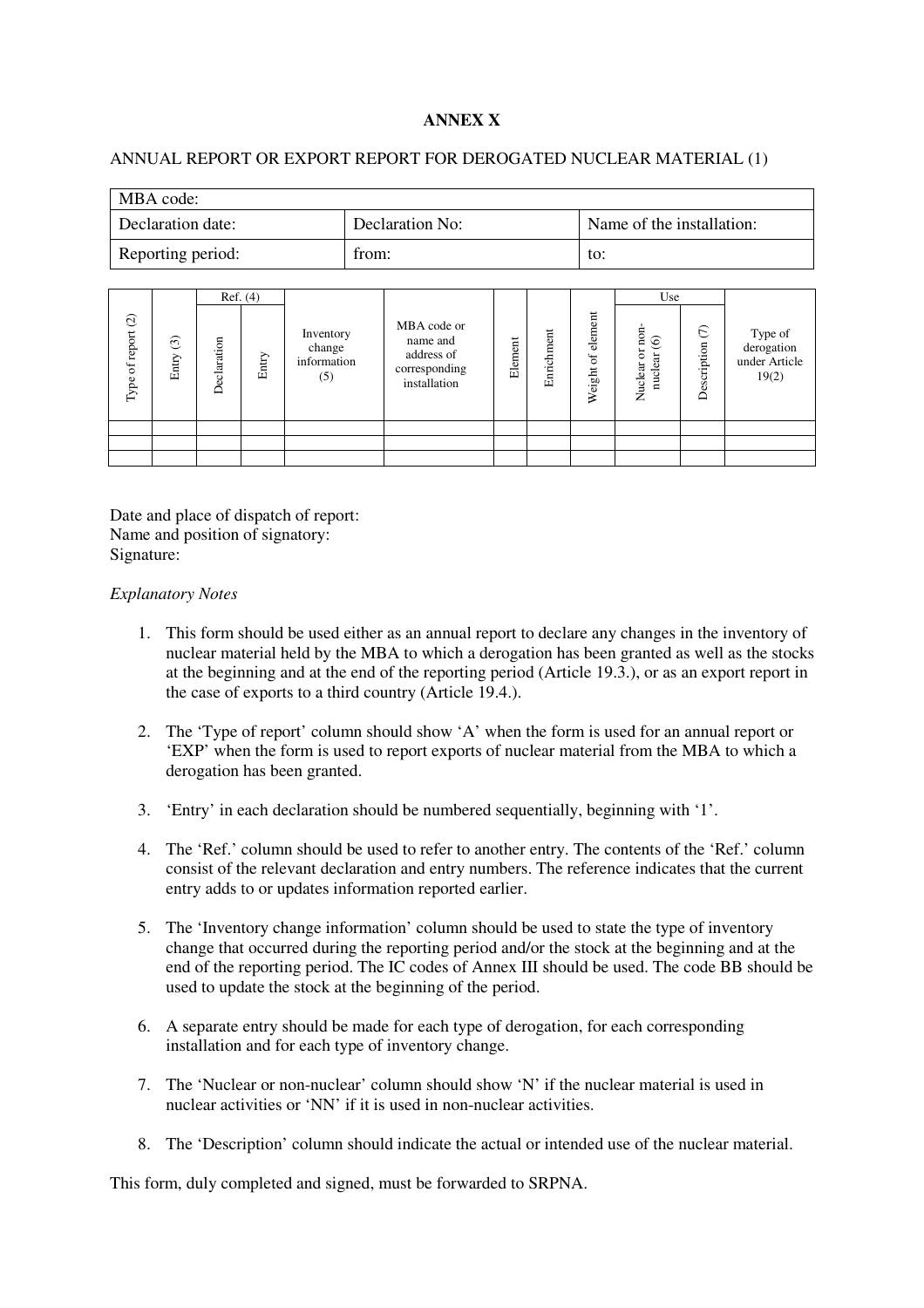# **ANNEX XI**

### OUTLINE PROGRAMME OF ACTIVITIES

Communications should, if possible, cover the next two years. In particular, communications should indicate:

- 1. types of operations, e.g. proposed campaigns with indication of type and quantity of fuel elements to be fabricated or reprocessed, enrichment programmes, reactor operating programmes, with planned shutdowns,
- 2. expected schedule of arrival of materials, stating the amount of material per batch, the form (UF6, UO2, fresh or irradiated fuels, etc.), anticipated type of container or packaging,
- 3. anticipated schedule of waste processing campaigns (other than repackaging, or further conditioning without separation of elements), stating the amount of material per batch, the form (glass, high active liquid, etc.), anticipated duration and location,
- 4. dates by which the quantity of material in products is expected to be determined, and dates of dispatch,
- 5. dates and duration of physical inventory taking.

This communication, duly completed and signed, must be forwarded to SRPNA.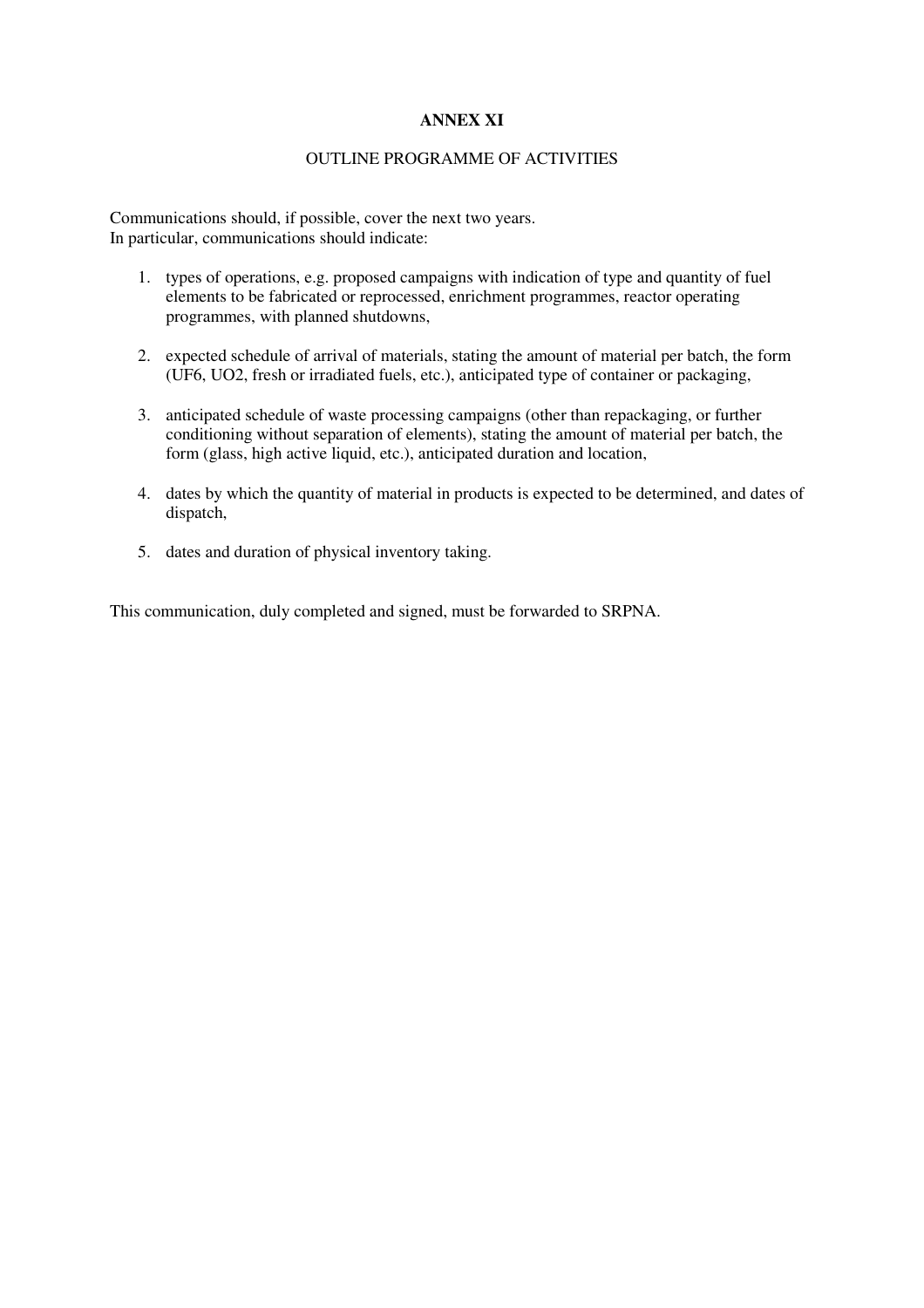# **ANNEX XII**

### ADVANCE NOTIFICATION OF FURTHER WASTE PROCESSING ACTIVITIES (1)

Name of installation: Declaration date: Declaration No<sup>.</sup>

| $\odot$<br>Entry | $\odot$<br>Ref. | Waste type<br>prior to<br>conditioning<br>(4) | onditioned<br>$\odot$<br>form | ЪÇ<br>$\odot$<br>Vumber<br>items<br>∠ | ዺ | Quantity (7)<br>HEL | $\mathfrak{c}$<br>$\omega$<br>$\mathbf{\sim}$<br>コ | cation<br>$\circledS$ | Processing<br>$\lim_{n \to \pi}$ (9)<br>location | Processing<br>$\frac{1}{2}$<br>dates | Processing<br>purpose |
|------------------|-----------------|-----------------------------------------------|-------------------------------|---------------------------------------|---|---------------------|----------------------------------------------------|-----------------------|--------------------------------------------------|--------------------------------------|-----------------------|
|                  |                 |                                               |                               |                                       |   |                     |                                                    |                       |                                                  |                                      |                       |
|                  |                 |                                               |                               |                                       |   |                     |                                                    |                       |                                                  |                                      |                       |
|                  |                 |                                               |                               |                                       |   |                     |                                                    |                       |                                                  |                                      |                       |

Date and place of dispatch of report: Name and position of signatory: Signature:

### *Explanatory notes*

- 1. This form should be used for advance notification when further processing of waste is planned in accordance with Article 31. Any subsequent change in processing dates or processing location should also be notified. A separate entry should be made for each campaign of further processing other than repackaging of the waste, or its further conditioning not involving the separation of elements, carried out for storage or disposal purposes.
- 2. 'Entry' in each declaration should be numbered sequentially, beginning with '1'.
- 3. The 'Ref.' column should be used to refer to another entry. The contents of the 'Ref.' column consist of the relevant declaration and entry numbers (e.g. 10-20 refers to entry 20 of declaration 10). The reference indicates that the current entry adds to or updates information reported earlier. Several references may be inserted, if necessary.
- 4. The 'Waste type prior to conditioning' column should state the type of waste before any conditioning took place, e.g. hulls, feed clarification sludge, high active liquid, or intermediate active liquid.
- 5. The 'Conditioned form' column should show the current conditioned form of the waste, e.g. glass, ceramic, cement or bitumen.
- 6. The 'Number of items' column should show the number of items, e.g. glass canisters or cement blocks, to be involved in a single processing campaign.
- 7. The 'Quantity' column should include, if available, the total amount, in grams, of plutonium, high enriched uranium or uranium-233 contained in the items entered in the 'Number of Items' column. The entry in the 'Quantity' column may be based on the quantity data used in the inventory change reports, and does not require a measurement of each item.
- 8. The 'Location' column should include the name and address of the installation and should show the location of the waste at the time of the declaration. The address must be sufficiently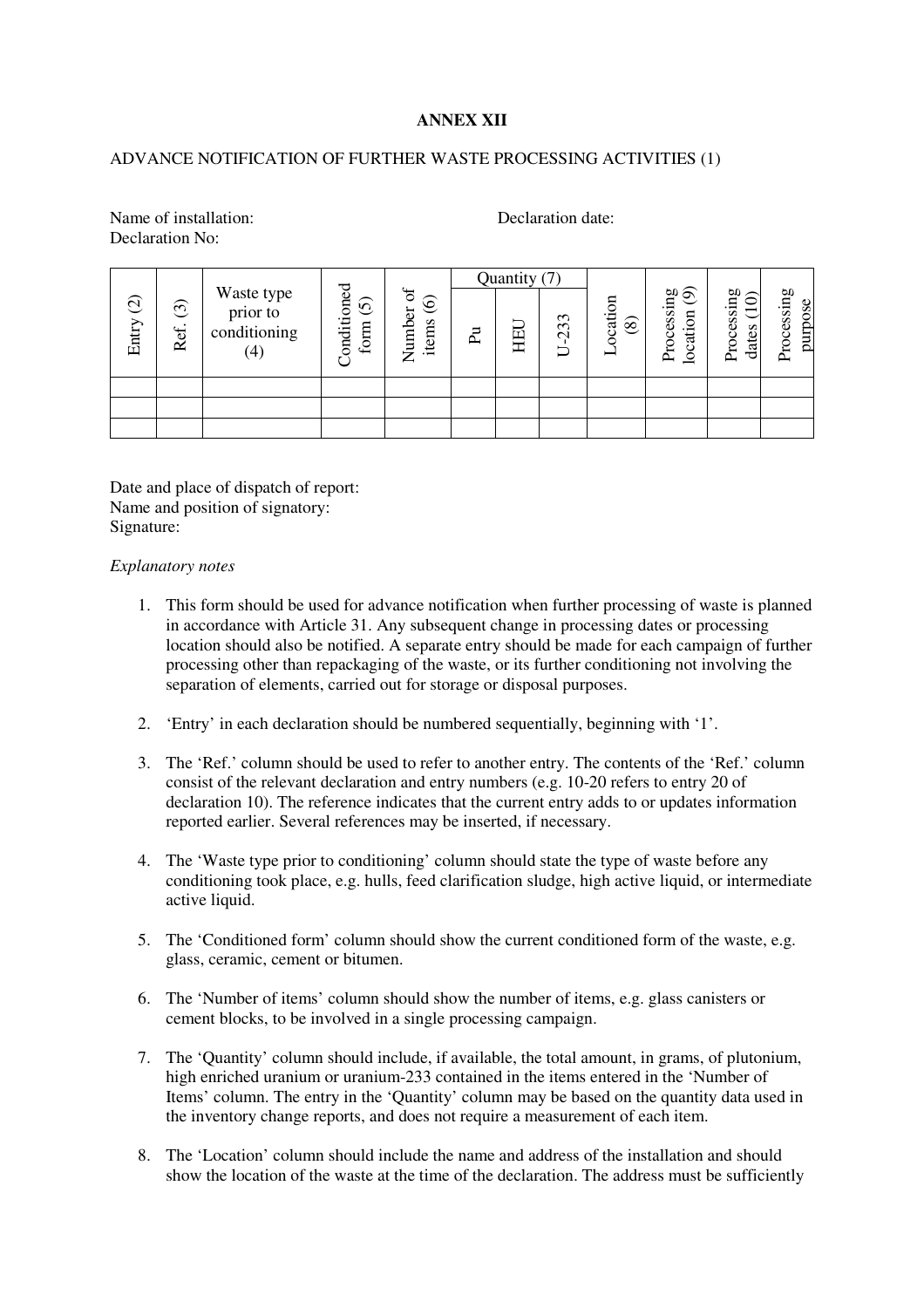detailed to indicate the geographical position of the location in relation to other locations specified in this or other declarations, and to indicate how the location may be reached should access be necessary. If a location is on the site of a nuclear installation, the installation code should be included in the location column.

- 9. The 'Processing location' column should show the location where the planned processing is to take place.
- 10. The 'Processing dates' column should indicate the dates on which the further processing campaign is expected to begin and to end.
- 11. The 'Processing purpose' column should indicate the intended result of the processing, e.g. recovery of plutonium or separation of specified fission products.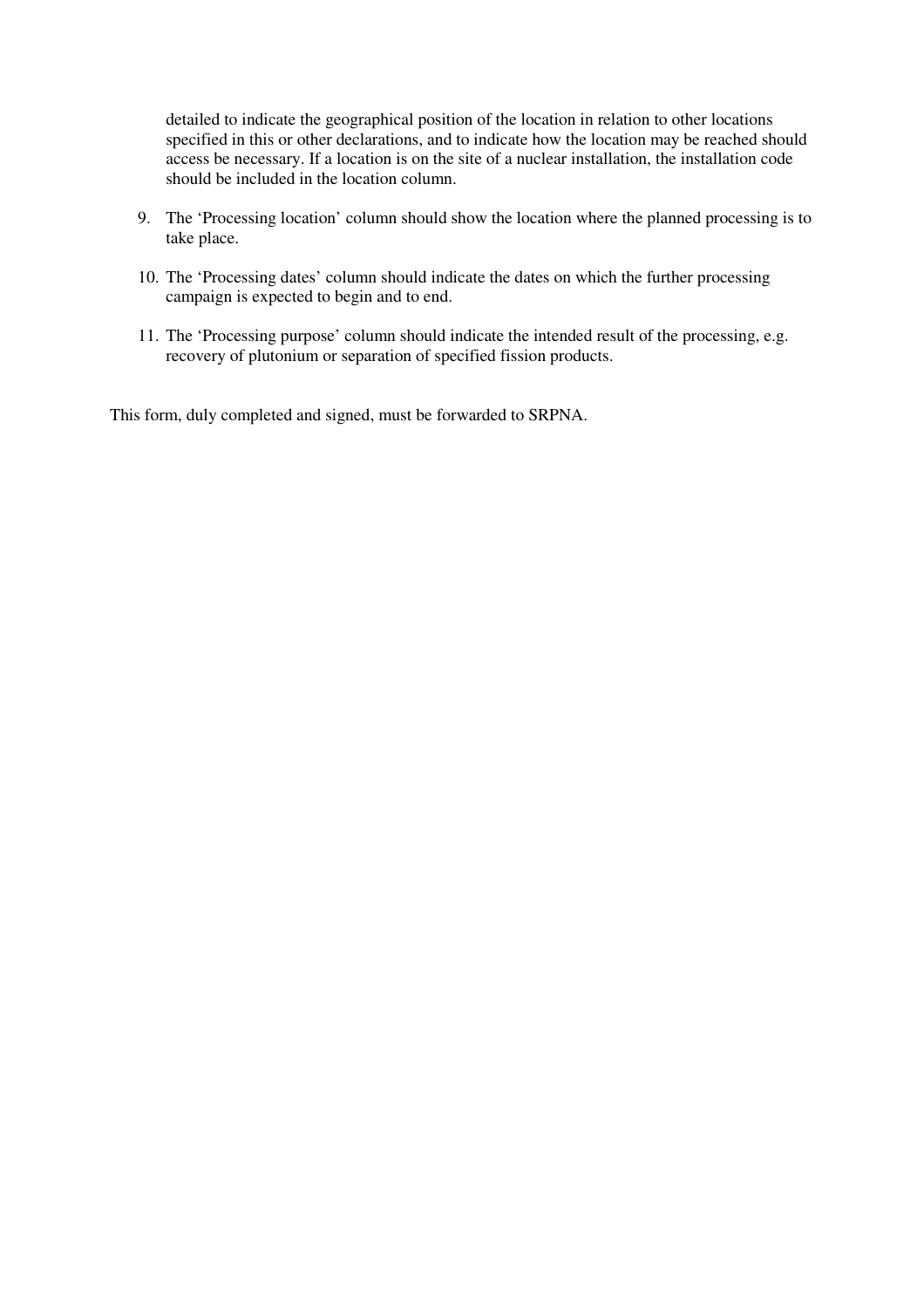## **ANNEX XIII**

### ANNUAL REPORT ON EXPORTS/SHIPMENTS OF CONDITIONED WASTE (1)

Name of the shipping installation: Reporting period from: MBA code of the shipping installation: to:

| <b>Date</b> | <b>MBA</b> code of<br>the receiving<br>installation or<br>Name and<br>address of the<br>receiving<br>installation (2) | <b>Conditioned</b><br>form $(3)$ | <b>Quantity (4)</b> | <b>Remarks</b> |  |
|-------------|-----------------------------------------------------------------------------------------------------------------------|----------------------------------|---------------------|----------------|--|
|             |                                                                                                                       |                                  | g of P              |                |  |
|             |                                                                                                                       |                                  | g of U-235          |                |  |
|             |                                                                                                                       |                                  | g of U              |                |  |
|             |                                                                                                                       |                                  | g of T              |                |  |
|             |                                                                                                                       |                                  | g of P              |                |  |
|             |                                                                                                                       |                                  | g of U-235          |                |  |
|             |                                                                                                                       |                                  | g of U              |                |  |
|             |                                                                                                                       |                                  | g of T              |                |  |
|             |                                                                                                                       |                                  | g of P              |                |  |
|             |                                                                                                                       |                                  | g of U-235          |                |  |
|             |                                                                                                                       |                                  | g of U              |                |  |
|             |                                                                                                                       |                                  | g of T              |                |  |
|             |                                                                                                                       |                                  | g of P              |                |  |
|             |                                                                                                                       |                                  | g of U-235          |                |  |
|             |                                                                                                                       |                                  | g of U              |                |  |
|             |                                                                                                                       |                                  | $g$ of T            |                |  |

Date and place of dispatch of report: Name and position of signatory: Signature:

## *Explanatory notes*

- 1. This report shall include all the shipments or exports of conditioned waste to installations within or outside the territory of Republic of Serbia that have occurred during the reporting period.
- 2. MBA code to be filled in for shipments to installations within the territory of Republic of Serbia, full name and address to be filled in for exports to installations outside territory of Republic of Serbia, or when the MBA code is unknown.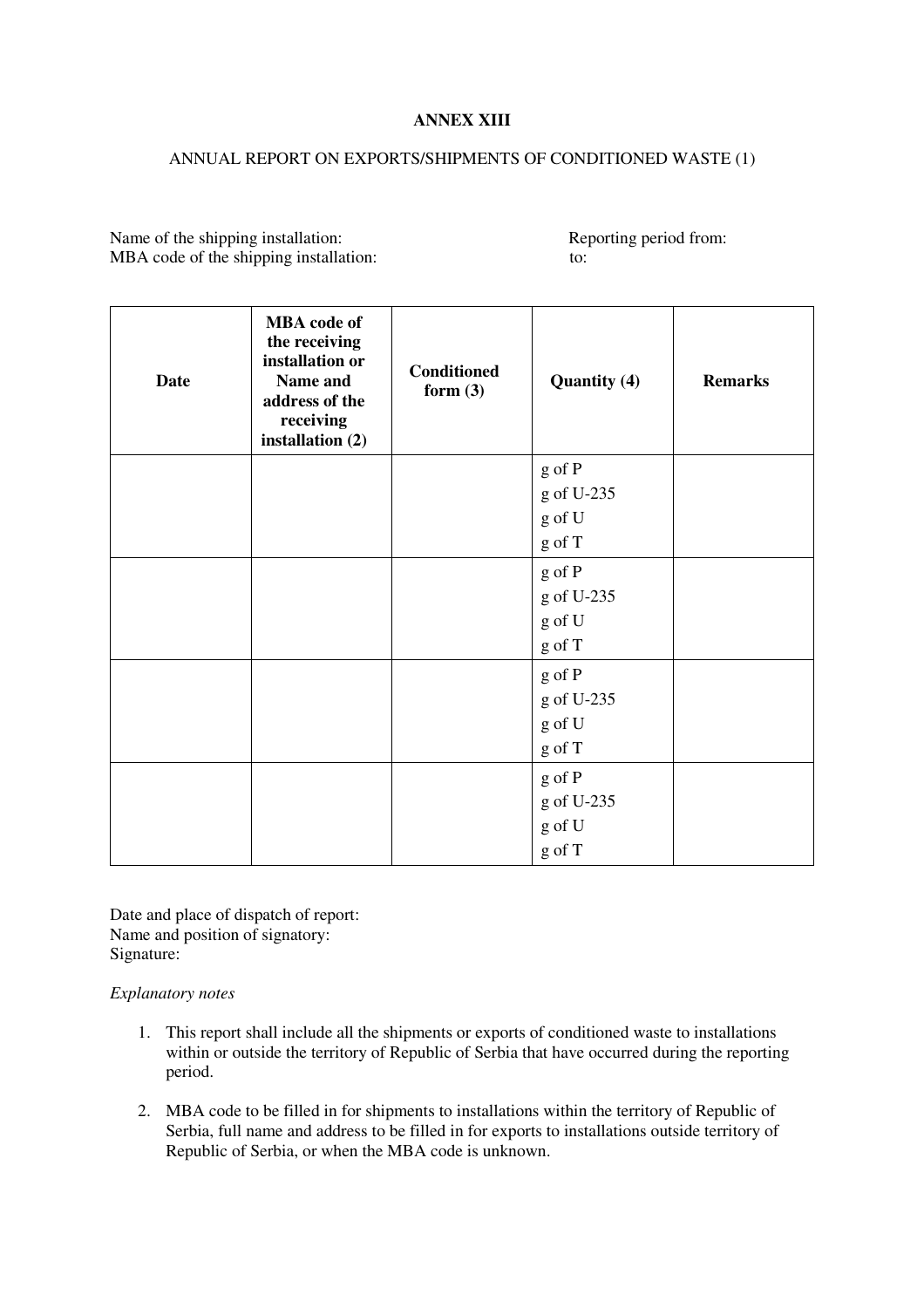- 3. The 'Conditioned form' column should show the conditioned form of the waste, e.g. glass, ceramic, cement or bitumen.
- 4. The quantity column may be based on the quantity data recorded at the installation and does not require measurements of the items exported/shipped.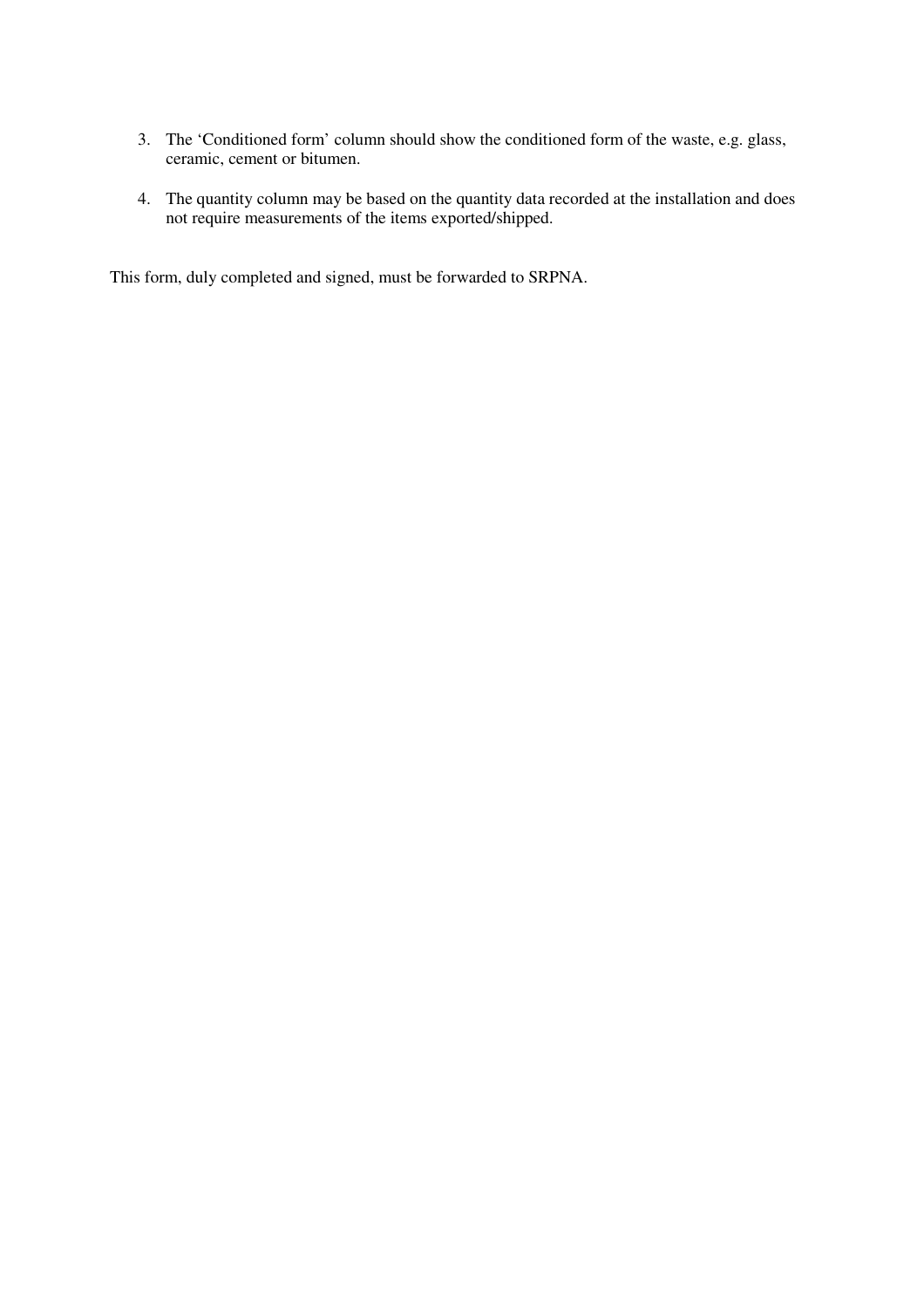## **ANNEX XIV**

## ANNUAL REPORT ON IMPORTS/RECEIPTS OF CONDITIONED WASTE (1)

Name of the receiving installation: Reporting period from: MBA code of the receiving installation: to:

| <b>Date</b> | Name, address<br>and, if known,<br><b>MBA</b> code of<br>the shipping<br>installation | <b>Conditioned</b><br>form $(2)$ | <b>Quantity (3)</b> | <b>Remarks</b> |  |
|-------------|---------------------------------------------------------------------------------------|----------------------------------|---------------------|----------------|--|
|             |                                                                                       |                                  | g of P              |                |  |
|             |                                                                                       |                                  | g of U-235          |                |  |
|             |                                                                                       |                                  | g of U              |                |  |
|             |                                                                                       |                                  | g of T              |                |  |
|             |                                                                                       |                                  | g of P              |                |  |
|             |                                                                                       |                                  | g of U-235          |                |  |
|             |                                                                                       |                                  | g of U              |                |  |
|             |                                                                                       |                                  | g of T              |                |  |
|             |                                                                                       |                                  | g of P              |                |  |
|             |                                                                                       |                                  | g of U-235          |                |  |
|             |                                                                                       |                                  | g of U              |                |  |
|             |                                                                                       |                                  | g of T              |                |  |
|             |                                                                                       |                                  | g of P              |                |  |
|             |                                                                                       |                                  | g of U-235          |                |  |
|             |                                                                                       |                                  | g of U              |                |  |
|             |                                                                                       |                                  | g of T              |                |  |

Date and place of dispatch of report: Name and position of signatory: Signature:

#### *Explanatory notes*

- 1. This report is required for conditioned waste which has been received from installations without an MBA code or from installations outside the territory of Republic of Serbia.
- 2. The 'Conditioned form' column should show the conditioned form of the waste, e.g. glass, ceramic, cement or bitumen.
- 3. The quantity column may be based on the quantity data recorded at the installation and does not require measurements of the items imported/received.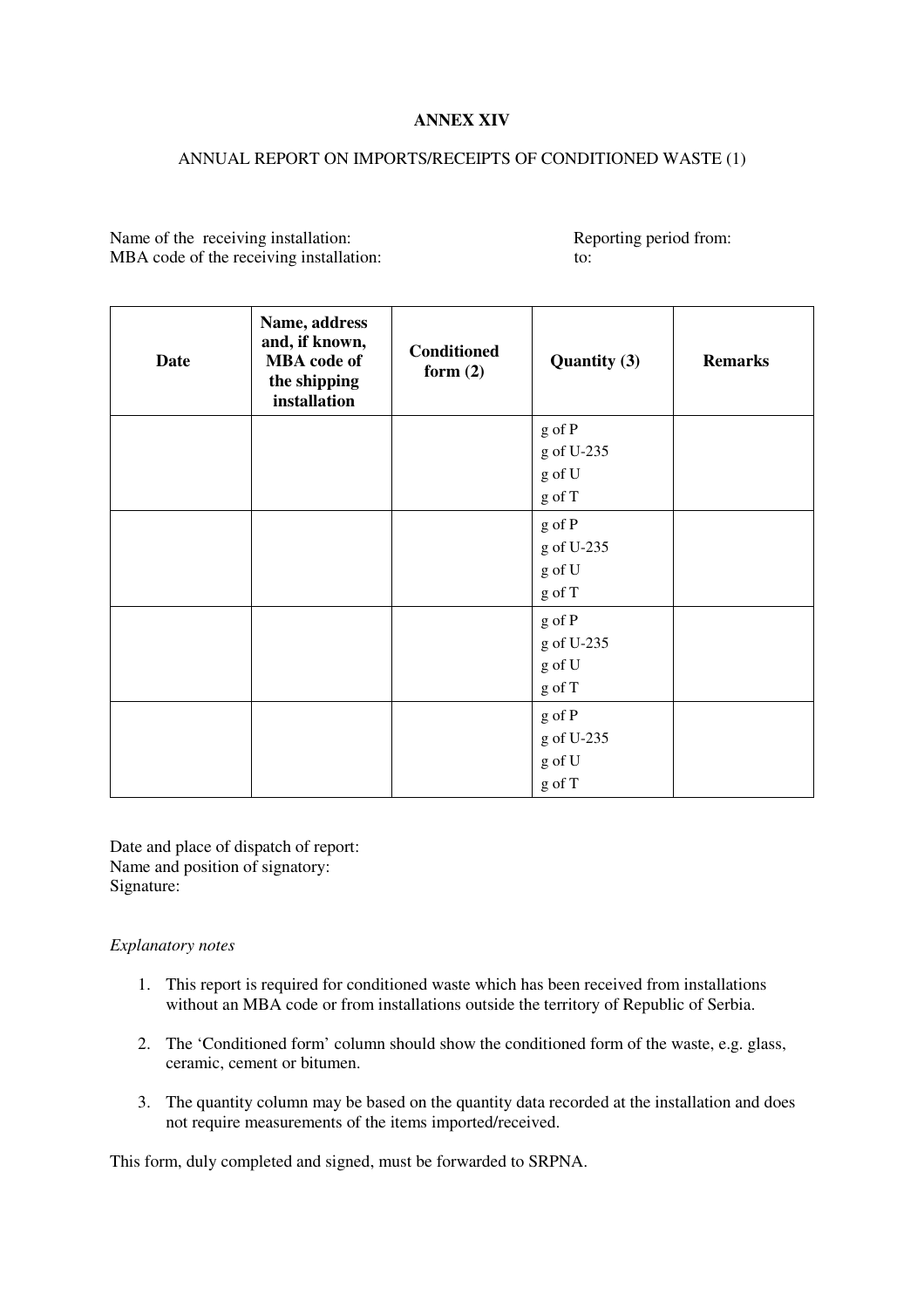## **ANNEX XV**

# ANNUAL REPORT ON CHANGES IN LOCATION OF CONDITIONED WASTE (1)

Name of installation: Declaration date: Declaration No: Reporting period:

|           |          |                                                                                                                                                      |                                     |                             | Quantity (7) |     |           |                                      |                                           |
|-----------|----------|------------------------------------------------------------------------------------------------------------------------------------------------------|-------------------------------------|-----------------------------|--------------|-----|-----------|--------------------------------------|-------------------------------------------|
| Entry (2) | Ref. (3) | sum<br>╤                                                                                                                                             | onditioned<br>$\widehat{c}$<br>form | ಕ<br>Number of<br>items (6) | ፈ            | HEU | $U - 233$ | $\circledcirc$<br>Previous<br>cation | ocation<br>$\widehat{\mathcal{P}}$<br>New |
|           |          |                                                                                                                                                      |                                     |                             |              |     |           |                                      |                                           |
|           |          |                                                                                                                                                      |                                     |                             |              |     |           |                                      |                                           |
|           |          |                                                                                                                                                      |                                     |                             |              |     |           |                                      |                                           |
|           |          | NB: All transfers of conditioned waste should be grouped by type of waste (prior to conditioning<br>and after conditioning) and by previous location |                                     |                             |              |     |           |                                      |                                           |

Date and place of dispatch of report: Name and position of signatory: Signature:

#### *Explanatory notes*

- 1. Annual report to declare any changes in location of wastes covered by point (c) of Article 32 that occurred during the preceding calendar year. A separate entry is required for each change of location during the year.
- 2. 'Entry' in each declaration should be numbered sequentially, beginning with '1'.
- 3. The 'Ref.' column should be used to refer in the current entry to another entry. The contents of the 'Ref.' column consist of the relevant declaration and entry numbers (e.g. 10—20 provides a reference to entry 20 of declaration 10). The reference indicates that the current entry adds to or updates information in another entry earlier declared. Several references may be reported, if necessary.
- 4. The 'Waste type prior to conditioning' column should show the type of waste before any conditioning took place, e.g. hulls, feed clarification sludge, high active liquid, or intermediate active liquid.
- 5. The 'Conditioned form' column should show the current conditioned form of the waste, e.g. glass, ceramic, cement or bitumen.
- 6. The 'Number of items' column should show the number of items, e.g. glass canisters or cement blocks, to be involved in a single processing campaign or the number of items moved during the year from the same originating ('previous') location to the same new location.
- 7. The 'Quantity' column should include (if available) the total amount, in grams, of plutonium, high enriched uranium or uranium-233 contained in the items entered in the 'Number of Items' column. The 'Quantity' column may be based on the quantity data used in the inventory change reports, e.g. the average quantity of nuclear material per item, and does not require a measurement of each item.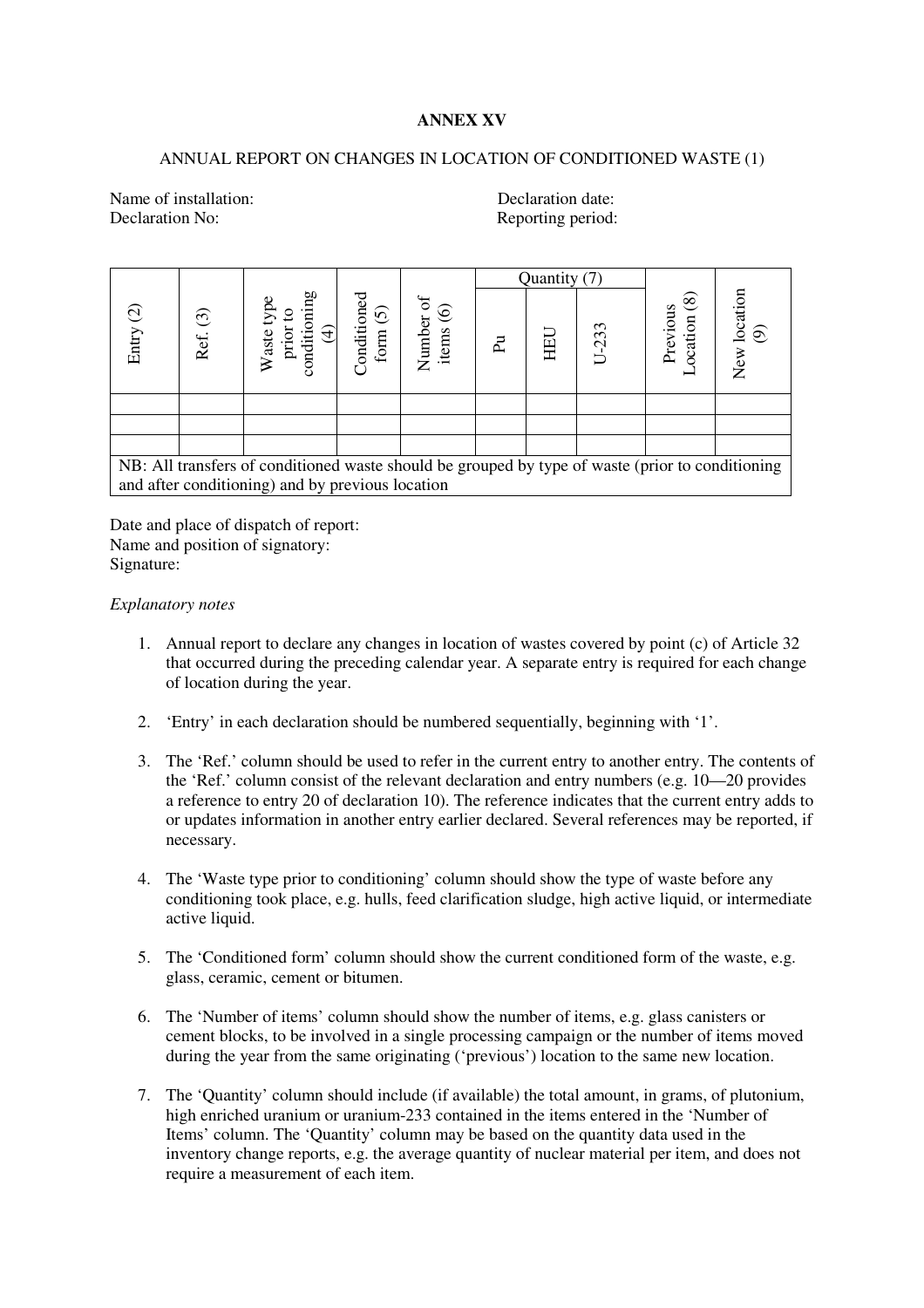- 8. The 'Previous location' column should indicate the location of the waste before the change in location (see also explanatory note no 8 for Annex XII).
- 9. The 'New location' column should indicate the location after the change (see also explanatory note no 8 for Annex XII).